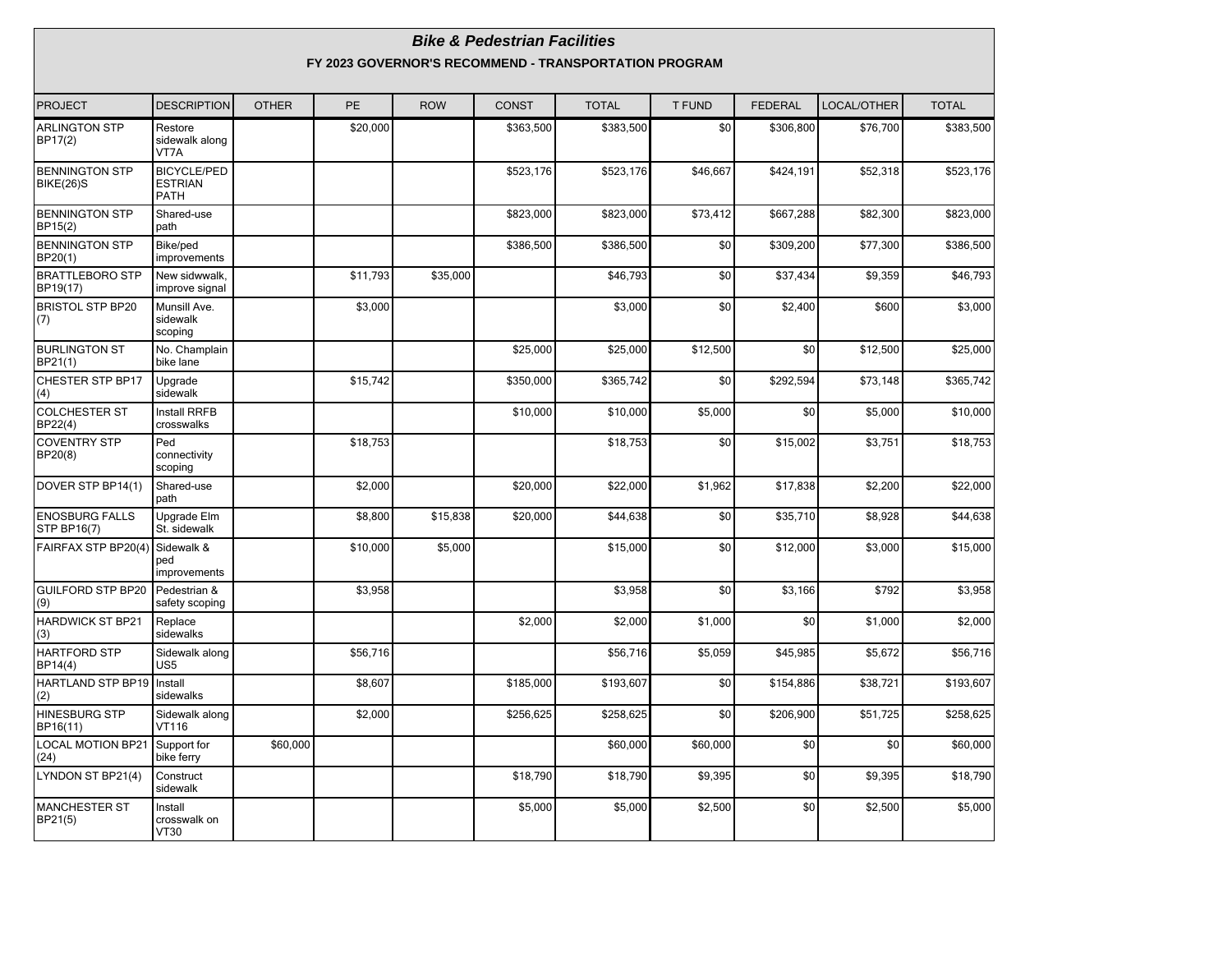|                                                          | <b>Bike &amp; Pedestrian Facilities</b><br>FY 2023 GOVERNOR'S RECOMMEND - TRANSPORTATION PROGRAM |              |           |            |              |              |               |                |             |              |  |  |  |
|----------------------------------------------------------|--------------------------------------------------------------------------------------------------|--------------|-----------|------------|--------------|--------------|---------------|----------------|-------------|--------------|--|--|--|
| <b>PROJECT</b>                                           | <b>DESCRIPTION</b>                                                                               | <b>OTHER</b> | PE        | <b>ROW</b> | <b>CONST</b> | <b>TOTAL</b> | <b>T FUND</b> | <b>FEDERAL</b> | LOCAL/OTHER | <b>TOTAL</b> |  |  |  |
| MIDDLEBURY STP<br>BP13(11)                               | <b>CONSTRUCT</b><br>SIDEWALK &<br><b>CURBING</b>                                                 |              |           |            | \$100,000    | \$100,000    | \$8,920       | \$81,080       | \$10,000    | \$100,000    |  |  |  |
| <b>MIDDLEBURY STP</b><br>BP15(8)                         | Construct<br>sidewalk                                                                            |              |           |            | \$388,000    | \$388,000    | \$34,610      | \$314,590      | \$38,800    | \$388,000    |  |  |  |
| MIDDLESEX STP<br>BP20(10)                                | Walkable<br>Middlesex<br>scoping                                                                 |              | \$16,500  |            |              | \$16,500     | \$0           | \$13,200       | \$3,300     | \$16,500     |  |  |  |
| <b>MONTPELIER STP</b><br>BP20(5)                         | Shared-use<br>path                                                                               |              | \$40,000  | \$2,000    |              | \$42,000     | \$0           | \$33,600       | \$8,400     | \$42,000     |  |  |  |
| <b>MONTPELIER-</b><br><b>BERLIN STP BIKE</b><br>$(33)$ S | CENTRAL VT.<br><b>REGIONAL</b><br><b>PATH</b>                                                    |              |           |            | \$203,459    | \$203,459    | \$18,149      | \$164,965      | \$20,346    | \$203,459    |  |  |  |
| <b>MORETOWN STP</b><br>BP19(3)                           | Remove/replac<br>e sidewalk                                                                      |              | \$15,478  |            |              | \$15,478     | \$0           | \$12,382       | \$3,096     | \$15,478     |  |  |  |
| <b>NEW HAVEN STP</b><br>BP20(11)                         | Scoping to<br>widen shoulder                                                                     |              | \$13,106  |            |              | \$13,106     | \$0           | \$10,485       | \$2,621     | \$13,106     |  |  |  |
| PAWLET STP BP20<br>(12)                                  | Pedestrian<br>access scoping                                                                     |              | \$20,000  |            |              | \$20,000     | \$0           | \$16,000       | \$4,000     | \$20,000     |  |  |  |
| <b>PLAINFIELD STP</b><br>BP17(7)                         | Add'I funds for<br><b>STP BP14(3)</b>                                                            |              |           |            | \$70,000     | \$70,000     | \$0           | \$56,000       | \$14,000    | \$70,000     |  |  |  |
| POULTNEY ST BP19<br>(27)                                 | Upgrade<br>sidewalk near<br>school                                                               |              |           |            | \$50,000     | \$50,000     | \$25,000      | \$0            | \$25,000    | \$50,000     |  |  |  |
| PROCTOR STP BP18<br>(2)                                  | Construct<br>shared-use<br>path                                                                  |              | \$20,000  | \$4,000    |              | \$24,000     | \$0           | \$19,200       | \$4,800     | \$24,000     |  |  |  |
| RICHFORD STP BIKE<br>$(36)$ S                            | <b>MISSISQUOI</b><br><b>TRAIL</b><br><b>EXTENSION</b>                                            |              | \$13,803  | \$22,868   |              | \$36,671     | \$3,271       | \$29,733       | \$3,667     | \$36,671     |  |  |  |
| ROXBURY STP BP20<br>(13)                                 | Sidewalk<br>improvements                                                                         |              | \$20,000  |            |              | \$20,000     | \$0           | \$16,000       | \$4,000     | \$20,000     |  |  |  |
| <b>ROYALTON STP</b><br>BP20(6)                           | Construct<br>sidewalks                                                                           |              | \$110,000 | \$25,000   |              | \$135,000    | \$0           | \$108,000      | \$27,000    | \$135,000    |  |  |  |
| RUTLAND CITY ST<br>BP22(7)                               | Construct<br>sidewalk                                                                            |              |           |            | \$45,000     | \$45,000     | \$22,500      | \$0            | \$22,500    | \$45,000     |  |  |  |
| <b>RUTLAND CITY STP</b><br>BP14(24)                      | <b>Rutland Creek</b><br>Path                                                                     |              | \$36.739  |            | \$200,000    | \$236,739    | \$21,117      | \$191,948      | \$23,674    | \$236,739    |  |  |  |
| SHELBURNE STP<br>BP18(3)                                 | Install bridge &<br>sidewalk                                                                     |              | \$5,000   |            | \$434,200    | \$439,200    | \$0           | \$351,360      | \$87.840    | \$439,200    |  |  |  |
| SOUTH BURLINGTON Purchase bike<br>ST BP18(27)            | racks                                                                                            |              |           |            | \$4,962      | \$4,962      | \$2,481       | \$0            | \$2,481     | \$4,962      |  |  |  |
| SOUTH BURLINGTON<br>ST BP21(7)                           | <b>RRFP</b><br>protected<br>crosswalk                                                            |              |           |            | \$50,000     | \$50,000     | \$25,000      | \$0            | \$25,000    | \$50,000     |  |  |  |
| SOUTH BURLINGTON Bike/ped<br>STP BP17(9)                 | improvements<br>on US2                                                                           |              | \$69,952  | \$78,000   |              | \$147,952    | \$0           | \$118,362      | \$29,590    | \$147,952    |  |  |  |
| SOUTH BURLINGTON   Dorset St. Path<br><b>STP BP19(4)</b> |                                                                                                  |              | \$40,788  | \$10,000   |              | \$50,788     | \$0           | \$40,630       | \$10,158    | \$50,788     |  |  |  |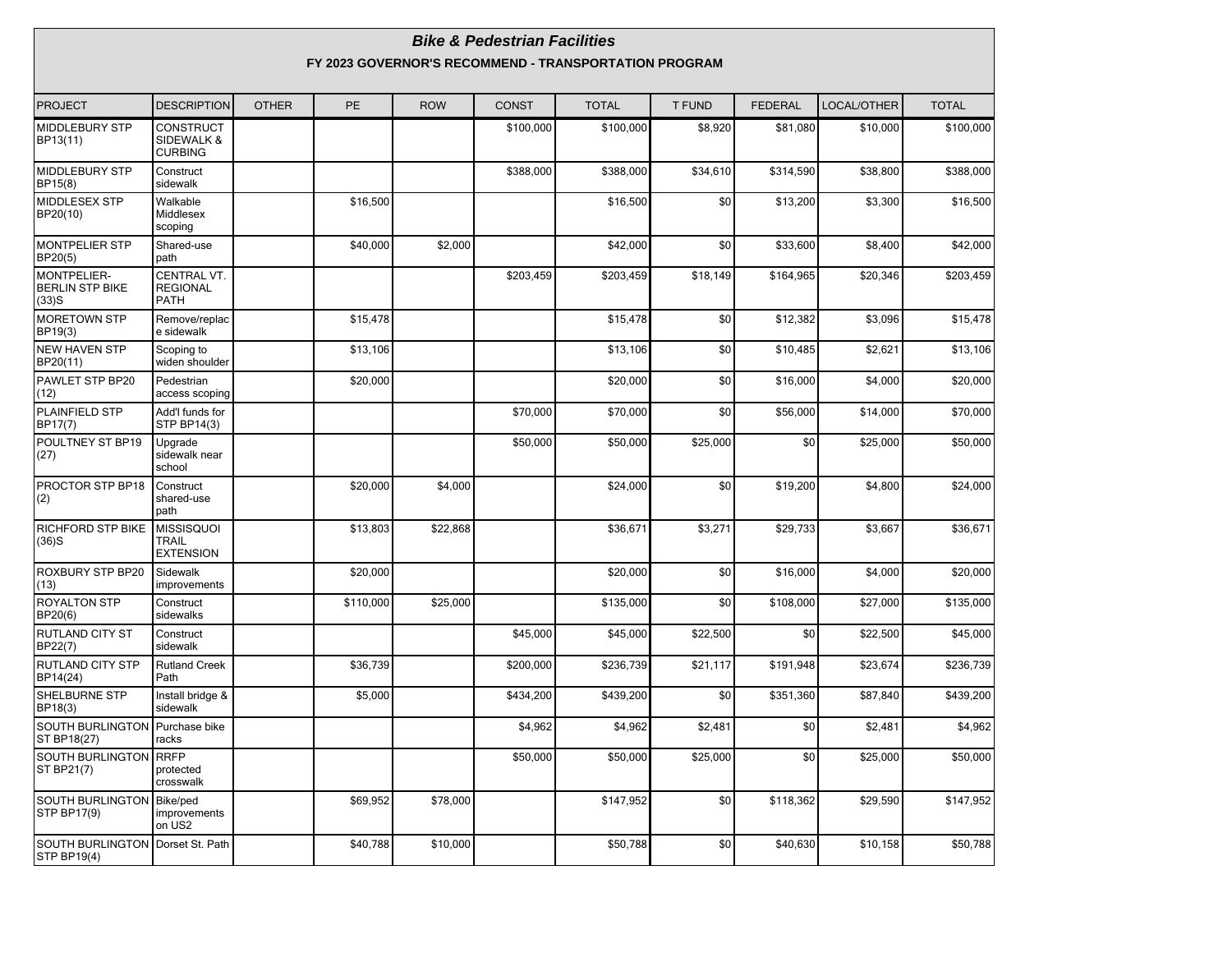|                                                 |                                                         |              |             |            | <b>Bike &amp; Pedestrian Facilities</b> | FY 2023 GOVERNOR'S RECOMMEND - TRANSPORTATION PROGRAM |               |                |             |              |
|-------------------------------------------------|---------------------------------------------------------|--------------|-------------|------------|-----------------------------------------|-------------------------------------------------------|---------------|----------------|-------------|--------------|
| <b>PROJECT</b>                                  | <b>DESCRIPTION</b>                                      | <b>OTHER</b> | <b>PE</b>   | <b>ROW</b> | <b>CONST</b>                            | <b>TOTAL</b>                                          | <b>T FUND</b> | <b>FEDERAL</b> | LOCAL/OTHER | <b>TOTAL</b> |
| <b>SPRINGFIELD STP</b><br>BP16(8)               | Toonerville<br><b>Trail extension</b>                   |              | \$24,541    | \$21,000   |                                         | \$45,541                                              | \$0           | \$36,433       | \$9,108     | \$45,541     |
| ST. ALBANS CITY<br><b>STP BP18(1)</b>           | <b>Federal Street</b><br>sidewalk                       |              | \$14,185    | \$7,000    |                                         | \$21,185                                              | \$0           | \$16,948       | \$4,237     | \$21,185     |
| <b>STATEWIDE</b>                                | <b>NEW</b><br>FEDERAL-AID<br><b>AWARDS</b>              |              | \$1,250,000 | \$100,000  | \$1,300,000                             | \$2,650,000                                           | \$100,000     | \$2,120,000    | \$430,000   | \$2,650,000  |
| <b>STATEWIDE</b>                                | New awards                                              |              |             |            | \$600,000                               | \$600,000                                             | \$300,000     | \$0            | \$300,000   | \$600,000    |
| STATEWIDE SRIN()                                | Safe Routes to<br>School TBI                            |              | \$5,000     |            | \$250,000                               | \$255,000                                             | \$0           | \$255.000      | \$0         | \$255,000    |
| STATEWIDE ST BP16<br>(1)                        | Youth Corps<br>Program                                  |              |             |            | \$100,000                               | \$100,000                                             | \$100,000     | \$0            | \$0         | \$100,000    |
| STATEWIDE STP<br>BPPC()                         | COST OF<br><b>BIKE/PED</b><br><b>COORDINATO</b><br>R    | \$80,000     |             |            |                                         | \$80,000                                              | \$15,136      | \$64,864       | \$0         | \$80,000     |
| <b>STATEWIDE STP</b><br>SRSE(4)                 | Safe Routes to<br>School safety                         | \$100,000    |             |            |                                         | \$100.000                                             | \$0           | \$100,000      | \$0         | \$100,000    |
| <b>SWANTON STP BP19</b><br>(5)                  | Sidewalk along<br><b>VT78</b>                           |              | \$33,879    | \$25,000   | \$50,000                                | \$108,879                                             | \$0           | \$87,103       | \$21,776    | \$108,879    |
| SWANTON-ST.<br><b>JOHNSBURY STP</b><br>LVRT(10) | Replace<br>bridges on trail                             |              |             |            | \$1,355,609                             | \$1,355,609                                           | \$271,122     | \$1,084,487    | \$0         | \$1,355,609  |
| SWANTON-ST.<br>JOHNSBURY STP<br>LVRT(11)        | Construct trail,<br>rehab bridges                       |              |             |            | \$1,487,971                             | \$1,487,971                                           | \$297,594     | \$1,190,377    | \$0         | \$1,487,971  |
| SWANTON-ST.<br><b>JOHNSBURY STP</b><br>LVRT(12) | Construct trail,<br>rehab bridges                       |              |             |            | \$5,734,163                             | \$5,734,163                                           | \$1,146,833   | \$4,587,330    | \$0         | \$5,734,163  |
| SWANTON-ST.<br><b>JOHNSBURY STP</b><br>LVRT(13) | Construct trail,<br>rehab bridges                       |              |             |            | \$1,493,105                             | \$1,493,105                                           | \$298,621     | \$1,194,484    | \$0         | \$1,493,105  |
| SWANTON-ST.<br><b>JOHNSBURY STP</b><br>LVRT(14) | Trailwide<br>signing &<br>wayfinding                    |              | \$25.000    |            | \$91.443                                | \$116.443                                             | \$0           | \$93,154       | \$23,289    | \$116,443    |
| <b>VERGENNES STP</b><br>BP19(6)                 | Main St.<br>sidewalk<br>extension                       |              | \$27,000    | \$15,000   | \$20,000                                | \$62,000                                              | \$0           | \$49,600       | \$12,400    | \$62,000     |
| <b>WATERBURY STP</b><br>BP17(11)                | Construct<br>sidewalk along<br>VT100                    |              | \$9,227     |            |                                         | \$9,227                                               | \$0           | \$7,382        | \$1,845     | \$9,227      |
| WINOOSKI STP BP19<br>(7)                        | Bike/ped<br>improvements                                |              |             |            | \$200,000                               | \$200,000                                             | \$0           | \$160,000      | \$40,000    | \$200,000    |
|                                                 | <b>TOTAL Bike &amp; Pedestrian</b><br><b>Facilities</b> | \$240,000    | \$1,971,567 | \$365,706  | \$17,216,503                            | \$19,793,776                                          | \$2,907,848   | \$15,156,093   | \$1,729,835 | \$19,793,776 |
|                                                 |                                                         |              |             |            |                                         | <b>Total Appropriation</b>                            | \$2,907,848   | \$15,156,093   | \$1,729,835 | \$19,793,776 |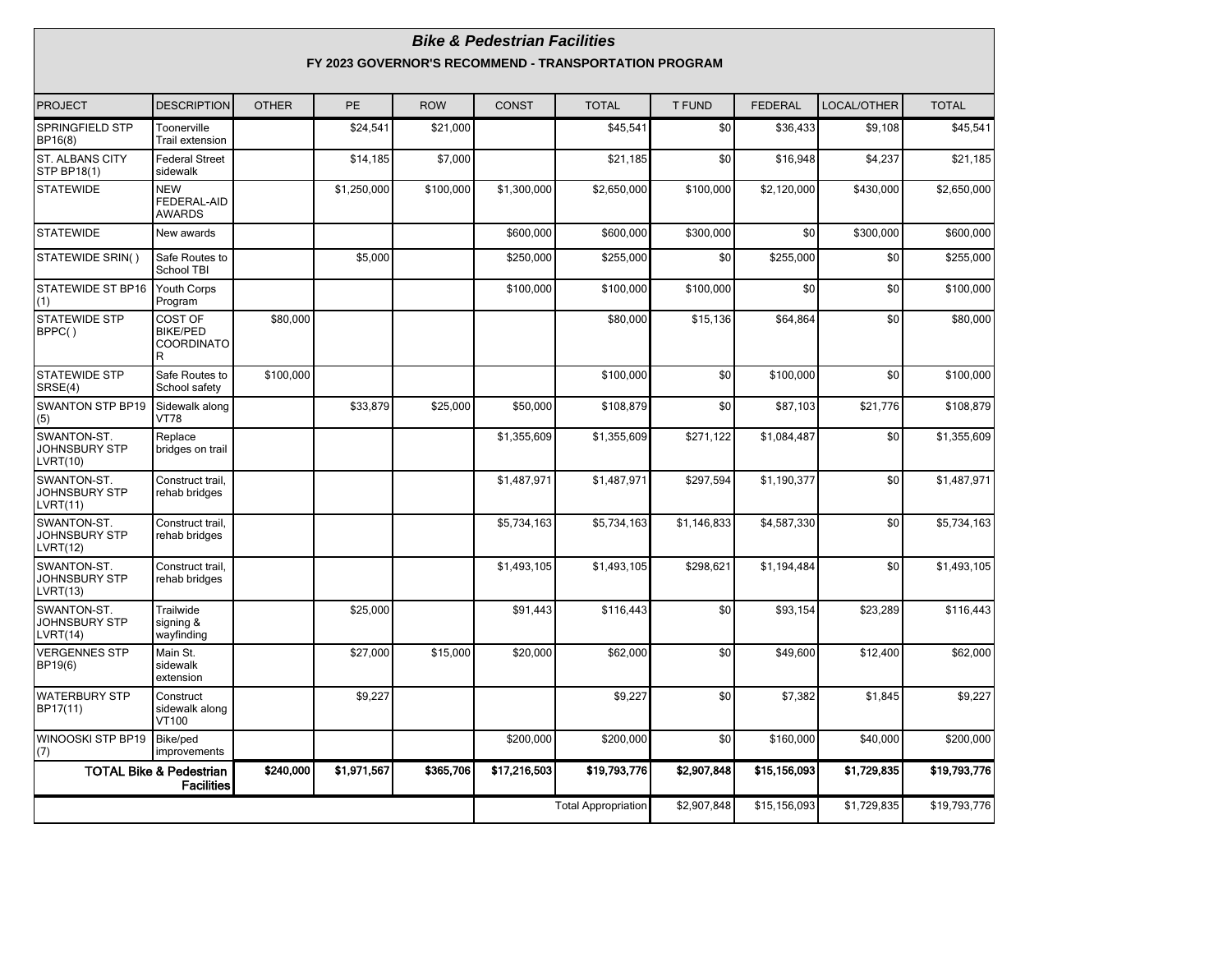# **BIKE & PEDESTRIAN FACILITIES**

|              | <b>Estimated</b><br><b>Budget Year</b><br>FY 2023 | Projected<br>FY 2024 | <b>Projected</b><br>FY 2025 | <b>Projected</b><br><b>FY 2026</b> |
|--------------|---------------------------------------------------|----------------------|-----------------------------|------------------------------------|
| <b>PE</b>    | \$1,971,567                                       | \$1,965,881          | \$2,010,000                 | \$2,000,000                        |
| <b>ROW</b>   | \$365,706                                         | \$154,500            | \$200,000                   | \$200,000                          |
| <b>CONST</b> | \$17,216,503                                      | \$10,728,110         | \$7,874,988                 | \$8,100,000                        |
| <b>OTHER</b> | \$240,000                                         | \$208,581            | \$140,000                   | \$140,000                          |
| <b>TOTAL</b> | \$19,793,776                                      | \$13,057,072         | \$10,224,988                | \$10,440,000                       |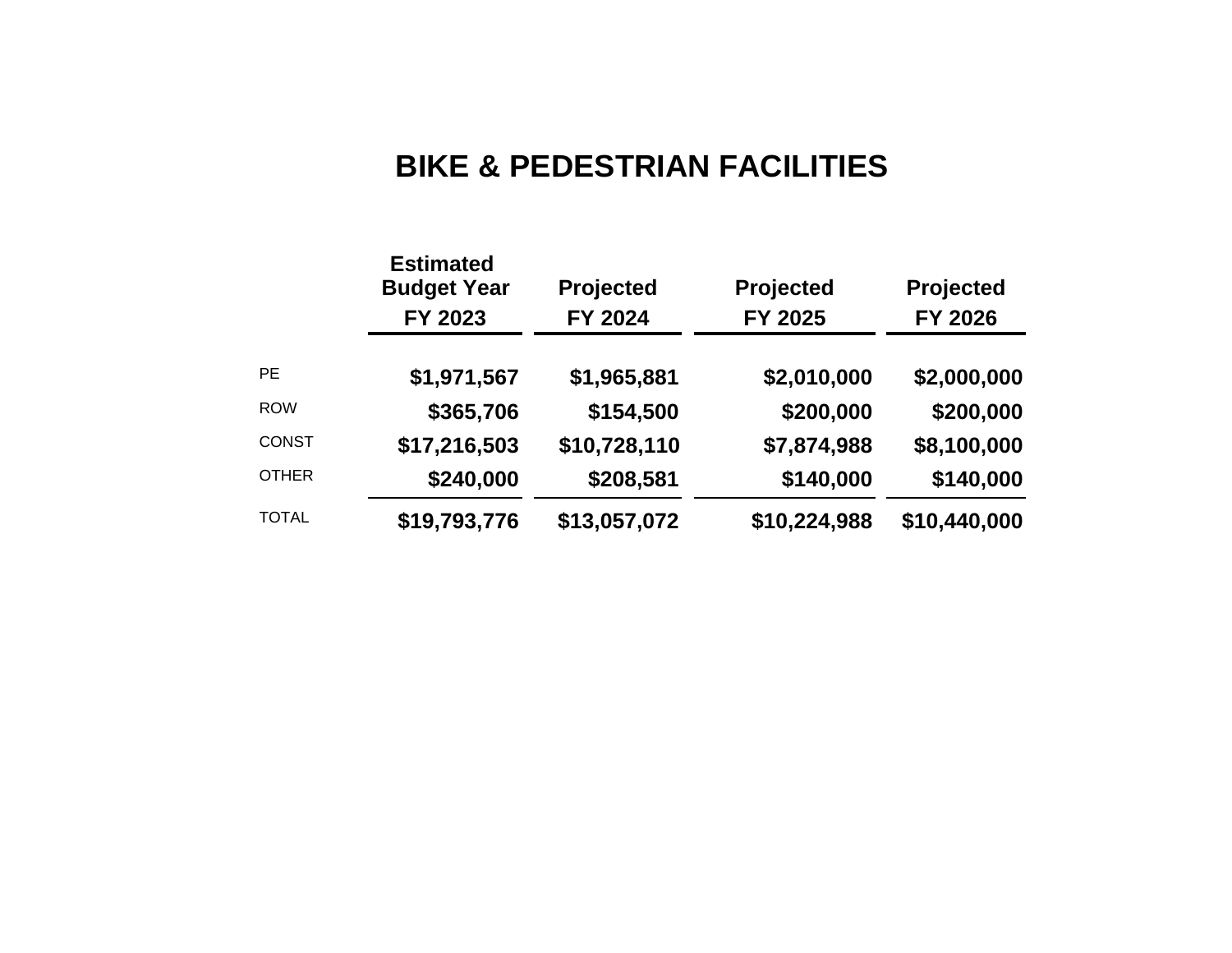| <b>PROJECT INFORMATION</b>                                          | <b>PHASE</b><br><b>AND</b><br><b>FUNDING</b> | <b>ESTIMATED</b><br><b>TOTAL COST</b> | <b>ACTUAL</b><br><b>EXPENDED</b><br><b>THRU FY 2021</b> | <b>ESTIMATED</b><br><b>CURRENT YEAR   BUDGET YEAR</b><br>FY 2022                                                                                                                                                                                                              | <b>ESTIMATED</b><br>FY 2023 | <b>PROJECTED</b><br>FY 2024 | <b>PROJECTED</b><br>FY 2025 | <b>PROJECTED</b><br>FY 2026 | <b>ESTIMATED</b><br><b>COST TO</b><br><b>COMPLETE</b> |
|---------------------------------------------------------------------|----------------------------------------------|---------------------------------------|---------------------------------------------------------|-------------------------------------------------------------------------------------------------------------------------------------------------------------------------------------------------------------------------------------------------------------------------------|-----------------------------|-----------------------------|-----------------------------|-----------------------------|-------------------------------------------------------|
| <b>BIKE &amp; PEDESTRIAN FACILITIES</b>                             | PE                                           | 118,000                               | 58,722                                                  | 39,278                                                                                                                                                                                                                                                                        | 20,000                      | $\mathbf 0$                 | $\bf{0}$                    | 0                           |                                                       |
| <b>ARLINGTON</b>                                                    | <b>ROW</b>                                   | 18,000                                | 4,286                                                   | 12,000                                                                                                                                                                                                                                                                        |                             | U                           | ŋ                           | ŋ                           | 1,714                                                 |
| <b>STP BP17(2)</b>                                                  | <b>CONST</b>                                 | 393,500                               | 0                                                       | 30,000                                                                                                                                                                                                                                                                        | 363,500                     | U                           |                             |                             | $\mathbf 0$                                           |
|                                                                     | <b>OTHER</b>                                 | $\bf{0}$                              | $\mathbf{0}$                                            | $\bf{0}$                                                                                                                                                                                                                                                                      | $\Omega$                    | U                           | 0                           | 0                           | $\Omega$                                              |
|                                                                     | <b>TOTAL</b>                                 | 529,500                               | 63,008                                                  | 81,278                                                                                                                                                                                                                                                                        | 383,500                     | <sup>0</sup>                | $\mathbf{0}$                | $\Omega$                    | 1,714                                                 |
| Route:<br>VT-7A                                                     | Description:                                 |                                       |                                                         | Restoring approximately 470 feet of existing marble sidewalk, constructing approximately 260 feet of new concrete sidewalk, installing a<br>crosswalk across Route VT7A (with a rectangular rapid flash beacon), and constructing approximately 760 feet of new asphalt path. |                             |                             |                             |                             |                                                       |
| YearAdded: 2020<br>Project Manager:<br>Peter Pochop<br>802-477-3123 | <b>Comments:</b>                             |                                       |                                                         |                                                                                                                                                                                                                                                                               |                             |                             |                             |                             |                                                       |
| <b>BIKE &amp; PEDESTRIAN FACILITIES</b>                             | PE                                           | 686,230                               |                                                         | $\bf{0}$                                                                                                                                                                                                                                                                      | $\Omega$                    | $\mathbf 0$                 | 0                           | 0                           |                                                       |
| <b>BENNINGTON</b>                                                   | <b>ROW</b>                                   | 8,537                                 | 686,230<br>8,537                                        | $\bf{0}$                                                                                                                                                                                                                                                                      |                             | O                           |                             | Λ                           |                                                       |
| STP BIKE(26)S                                                       | <b>CONST</b>                                 | 1,765,475                             |                                                         |                                                                                                                                                                                                                                                                               |                             |                             |                             |                             |                                                       |
|                                                                     | <b>OTHER</b>                                 | $\Omega$                              | 142,299                                                 | 1,100,000                                                                                                                                                                                                                                                                     | 523,176                     |                             | ŋ                           | ŋ                           | 0                                                     |
|                                                                     | <b>TOTAL</b>                                 | 2,460,242                             | 837,066                                                 | 0<br>1,100,000                                                                                                                                                                                                                                                                | 523,176                     | 0<br>$\bf{0}$               | $\mathbf 0$                 | 0                           | $\bf{0}$                                              |
| Route:<br>Center RR<br>YearAdded: Prior to 2006<br>Project Manager: | <b>Description:</b><br><b>Comments:</b>      |                                       |                                                         | PROJECT IS FOR CONSTRUCTION OF A BICYCLE/PEDESTRIAN PATH IN BENNINGTON, BEGINNING AT SCHOOL ST. AND<br>EXTENDING NORTHERLY APPROX. 1.462 MILES TO WILLOW ST AND CONSTRUCTION OF A NEW RAILROAD SIDING TRACK.                                                                  |                             |                             |                             |                             |                                                       |
| <b>Tina Bohl</b><br>802-793-1743                                    | PE                                           |                                       |                                                         |                                                                                                                                                                                                                                                                               |                             |                             | 0                           | 0                           | ŋ                                                     |
| <b>BIKE &amp; PEDESTRIAN FACILITIES</b>                             |                                              | 280,000                               | 246,790                                                 | 33,210                                                                                                                                                                                                                                                                        | $\bf{0}$                    | $\mathbf 0$                 |                             | ŋ                           |                                                       |
| <b>BENNINGTON</b>                                                   | <b>ROW</b>                                   | 20,000                                | 5,093                                                   | 14,907                                                                                                                                                                                                                                                                        |                             |                             | O                           | ŋ                           | O<br>$\mathbf 0$                                      |
| <b>STP BP15(2)</b>                                                  | <b>CONST</b>                                 | 853,000<br>$\bf{0}$                   | 0                                                       | 30,000                                                                                                                                                                                                                                                                        | 823,000                     | 0                           |                             |                             | $\mathbf 0$                                           |
|                                                                     | <b>OTHER</b>                                 |                                       |                                                         | U                                                                                                                                                                                                                                                                             |                             | 0                           | 0                           | 0                           |                                                       |
|                                                                     | <b>TOTAL</b>                                 | 1,153,000                             | 251,883                                                 | 78.117                                                                                                                                                                                                                                                                        | 823,000                     | $\mathbf{0}$                | $\mathbf{0}$                | $\mathbf{0}$                | $\bf{0}$                                              |
| Route:<br>Shared Use Path                                           |                                              |                                       |                                                         | Description: Design and construction of 6800 LF of shared use path from College Dr/VT 67A to Harmon Road                                                                                                                                                                      |                             |                             |                             |                             |                                                       |
| YearAdded: 2017<br>Project Manager:<br>Scott Gurley<br>802-498-8874 | <b>Comments:</b>                             |                                       |                                                         |                                                                                                                                                                                                                                                                               |                             |                             |                             |                             |                                                       |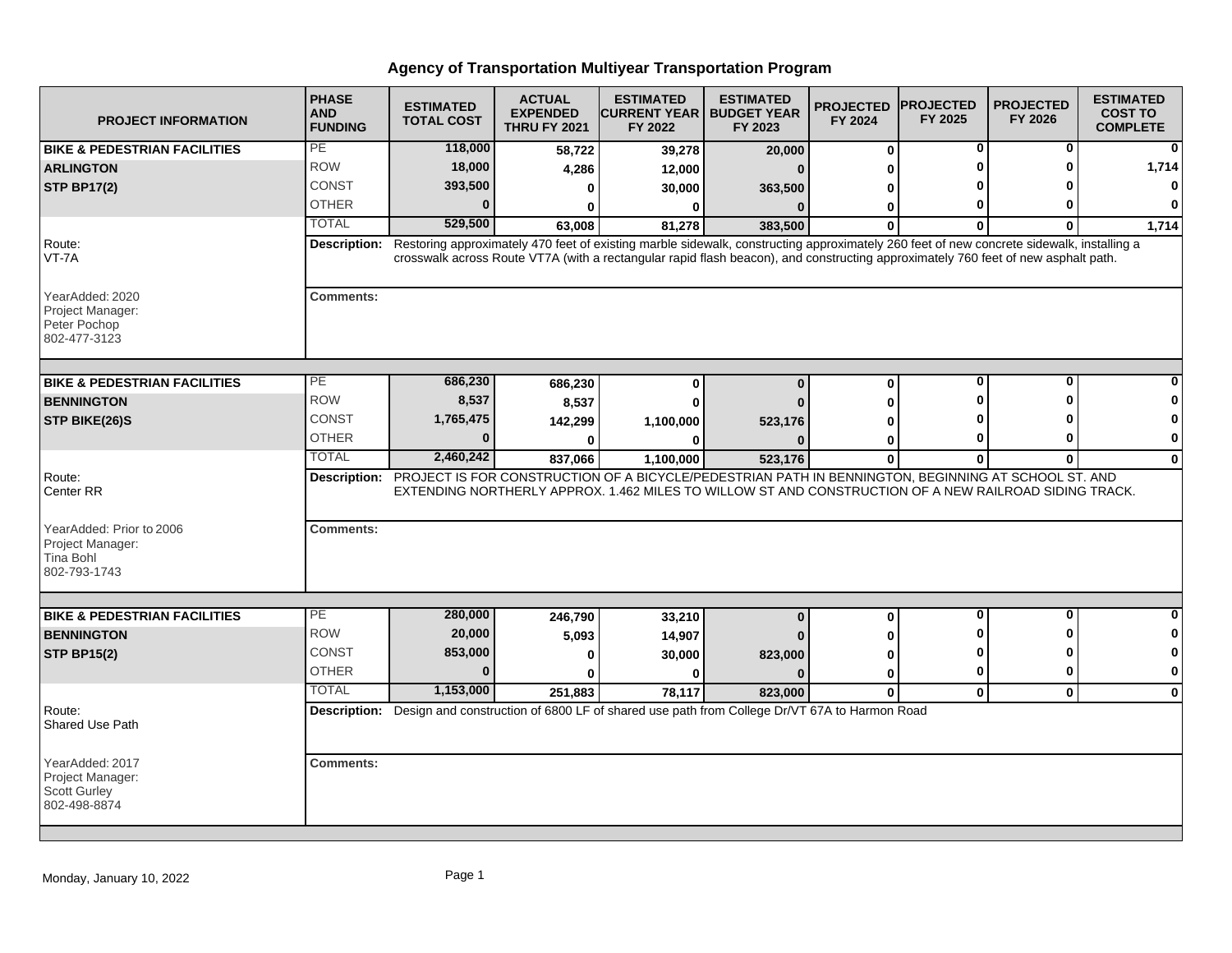| <b>PROJECT INFORMATION</b>                                                 | <b>PHASE</b><br><b>AND</b><br><b>FUNDING</b> | <b>ESTIMATED</b><br><b>TOTAL COST</b>   | <b>ACTUAL</b><br><b>EXPENDED</b><br><b>THRU FY 2021</b> | <b>ESTIMATED</b><br><b>CURRENT YEAR   BUDGET YEAR</b><br>FY 2022                                                                                       | <b>ESTIMATED</b><br>FY 2023 | <b>PROJECTED</b><br>FY 2024 | <b>PROJECTED</b><br>FY 2025 | <b>PROJECTED</b><br>FY 2026 | <b>ESTIMATED</b><br><b>COST TO</b><br><b>COMPLETE</b> |
|----------------------------------------------------------------------------|----------------------------------------------|-----------------------------------------|---------------------------------------------------------|--------------------------------------------------------------------------------------------------------------------------------------------------------|-----------------------------|-----------------------------|-----------------------------|-----------------------------|-------------------------------------------------------|
| <b>BIKE &amp; PEDESTRIAN FACILITIES</b>                                    | PE                                           | $\bf{0}$                                | $\bf{0}$                                                | $\bf{0}$                                                                                                                                               | $\Omega$                    | $\bf{0}$                    | 0                           | 0                           |                                                       |
| <b>BENNINGTON</b>                                                          | <b>ROW</b>                                   | $\bf{0}$                                | ŋ                                                       | ŋ                                                                                                                                                      |                             | ŋ                           |                             | ŋ                           |                                                       |
| <b>STP BP20(1)</b>                                                         | CONST                                        | 386,500                                 | 0                                                       | 0                                                                                                                                                      | 386,500                     | 0                           |                             |                             |                                                       |
|                                                                            | <b>OTHER</b>                                 | $\bf{0}$                                | 0                                                       | 0                                                                                                                                                      | $\bf{0}$                    | 0                           | 0                           | ŋ                           | 0                                                     |
|                                                                            | <b>TOTAL</b>                                 | 386,500                                 | $\bf{0}$                                                | $\Omega$                                                                                                                                               | 386,500                     | $\mathbf{0}$                | $\mathbf 0$                 | $\mathbf{0}$                | $\mathbf{0}$                                          |
| Route:<br><b>Project Centerpoint</b>                                       |                                              |                                         |                                                         | Description: Design and construction of bicycle and pedestrian improvements along 1 mile of Benmont Ave.                                               |                             |                             |                             |                             |                                                       |
| YearAdded: 2023<br>Project Manager:<br><b>Scott Gurley</b><br>802-498-8874 | <b>Comments:</b>                             |                                         |                                                         |                                                                                                                                                        |                             |                             |                             |                             |                                                       |
| <b>BIKE &amp; PEDESTRIAN FACILITIES</b>                                    | PE                                           | 85,000                                  |                                                         |                                                                                                                                                        |                             |                             | 0                           | 0                           |                                                       |
| <b>BRATTLEBORO</b>                                                         | <b>ROW</b>                                   | 45,000                                  | 1,849                                                   | 71,358                                                                                                                                                 | 11,793                      | 0                           | Ω                           |                             |                                                       |
| <b>STP BP19(17)</b>                                                        | <b>CONST</b>                                 | 405,000                                 | 0<br>n                                                  | 10,000<br>$\Omega$                                                                                                                                     | 35,000<br>$\Omega$          | 0<br>80,000                 | 325,000                     |                             |                                                       |
|                                                                            | <b>OTHER</b>                                 | $\bf{0}$                                |                                                         |                                                                                                                                                        |                             |                             | 0                           | ŋ                           | 0                                                     |
|                                                                            | <b>TOTAL</b>                                 | 535,000                                 | 0<br>1,849                                              | 0<br>81,358                                                                                                                                            | 46,793                      | 0<br>80,000                 | 325,000                     | $\bf{0}$                    | $\bf{0}$                                              |
| Route:<br>$VT-142$                                                         |                                              | the VT 142 and Royal Road Intersection. |                                                         | Description: Design and Construction of approximately 1200' of new sidewalk with incidentals to include pedestrian crossing and signal improvements at |                             |                             |                             |                             |                                                       |
| YearAdded: 2022<br>Project Manager:<br>Ross Gouin<br>802-595-2381          | <b>Comments:</b>                             |                                         |                                                         |                                                                                                                                                        |                             |                             |                             |                             |                                                       |
|                                                                            | $\overline{PE}$                              | 43,560                                  |                                                         |                                                                                                                                                        |                             |                             | 0                           | 0                           | <sup>0</sup>                                          |
| <b>BIKE &amp; PEDESTRIAN FACILITIES</b><br><b>BRISTOL</b>                  | <b>ROW</b>                                   | $\bf{0}$                                | 0                                                       | 40,560                                                                                                                                                 | 3,000                       | 0                           |                             | ŋ                           | 0                                                     |
| <b>STP BP20(7)</b>                                                         | <b>CONST</b>                                 | $\bf{0}$                                | 0                                                       | 0                                                                                                                                                      |                             | ŋ                           | 0                           | ŋ                           | 0                                                     |
|                                                                            | <b>OTHER</b>                                 | $\bf{0}$                                | 0                                                       | O                                                                                                                                                      |                             | 0                           | 0                           | 0                           | $\bf{0}$                                              |
|                                                                            | <b>TOTAL</b>                                 | 43.560                                  | $\bf{0}$                                                | O                                                                                                                                                      | $\Omega$                    | $\bf{0}$                    |                             |                             |                                                       |
| Route:<br>TH-316                                                           |                                              |                                         | $\mathbf{0}$                                            | 40,560<br>Description: Study feasibility of creating a new or reestablishing existing sidewalk on east side of Munsill Avenue.                         | 3,000                       | $\mathbf{0}$                | $\mathbf 0$                 | $\mathbf 0$                 | $\mathbf{0}$                                          |
| YearAdded: 2023<br>Project Manager:<br>Debra Pierce<br>802-595-2084        | <b>Comments:</b>                             |                                         |                                                         |                                                                                                                                                        |                             |                             |                             |                             |                                                       |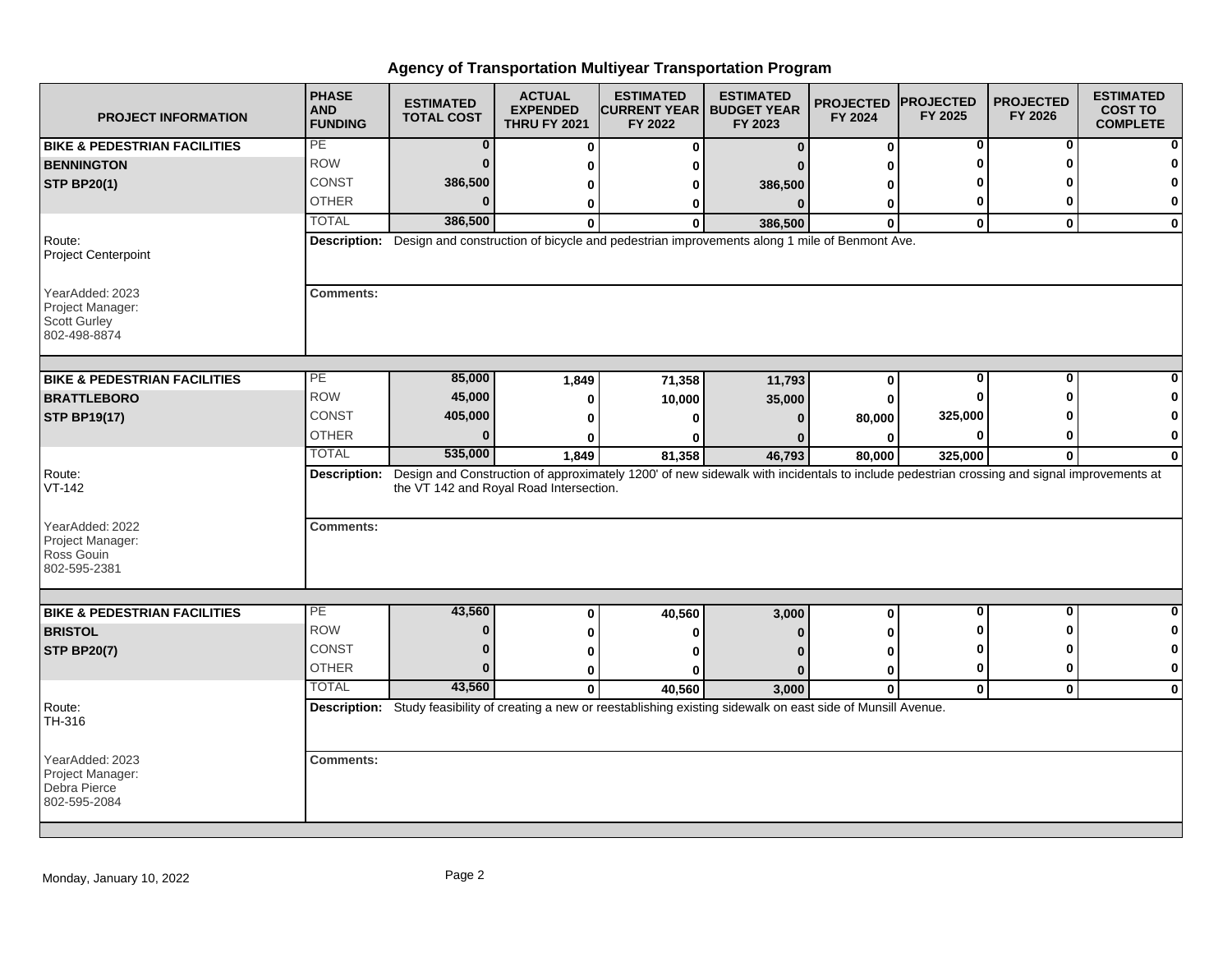| <b>PROJECT INFORMATION</b>                                           | <b>PHASE</b><br><b>AND</b><br><b>FUNDING</b> | <b>ESTIMATED</b><br><b>TOTAL COST</b> | <b>ACTUAL</b><br><b>EXPENDED</b><br><b>THRU FY 2021</b> | <b>ESTIMATED</b><br><b>ICURRENT YEAR I BUDGET YEAR</b><br>FY 2022 | <b>ESTIMATED</b><br>FY 2023                                                                                                                                                                                                                                                              | <b>PROJECTED</b><br>FY 2024 | <b>IPROJECTED</b><br>FY 2025 | <b>PROJECTED</b><br>FY 2026 | <b>ESTIMATED</b><br><b>COST TO</b><br><b>COMPLETE</b> |
|----------------------------------------------------------------------|----------------------------------------------|---------------------------------------|---------------------------------------------------------|-------------------------------------------------------------------|------------------------------------------------------------------------------------------------------------------------------------------------------------------------------------------------------------------------------------------------------------------------------------------|-----------------------------|------------------------------|-----------------------------|-------------------------------------------------------|
| <b>BIKE &amp; PEDESTRIAN FACILITIES</b>                              | $\overline{PE}$                              | $\bf{0}$                              | 0                                                       | $\mathbf 0$                                                       | $\bf{0}$                                                                                                                                                                                                                                                                                 | 0                           | 0                            | 0                           |                                                       |
| <b>BURLINGTON</b>                                                    | <b>ROW</b>                                   | $\bf{0}$                              | 0                                                       | ŋ                                                                 |                                                                                                                                                                                                                                                                                          | 0                           | ŋ                            | ŋ                           |                                                       |
| <b>ST BP21(1)</b>                                                    | CONST                                        | 75,000                                | 0                                                       | 50,000                                                            | 25,000                                                                                                                                                                                                                                                                                   | ŋ                           |                              |                             |                                                       |
|                                                                      | <b>OTHER</b>                                 | $\Omega$                              | 0                                                       | $\bf{0}$                                                          | $\bf{0}$                                                                                                                                                                                                                                                                                 | 0                           | 0                            | 0                           | 0                                                     |
|                                                                      | <b>TOTAL</b>                                 | 75,000                                | $\Omega$                                                | 50,000                                                            | 25,000                                                                                                                                                                                                                                                                                   | $\mathbf{0}$                | $\mathbf{0}$                 | $\mathbf{0}$                | $\mathbf{0}$                                          |
| Route:<br><b>Bike Lane</b>                                           |                                              |                                       |                                                         |                                                                   | Description: 2600 feet of protected bike lane on North Champlain Street from Pearl Street to Manhattan Drive.                                                                                                                                                                            |                             |                              |                             |                                                       |
| YearAdded: 2023<br>Project Manager:<br>Ande Deforge<br>802-595-6657  | <b>Comments:</b>                             |                                       |                                                         |                                                                   |                                                                                                                                                                                                                                                                                          |                             |                              |                             |                                                       |
| <b>BIKE &amp; PEDESTRIAN FACILITIES</b>                              | PЕ                                           | 145,000                               | 84,258                                                  | 45,000                                                            | 15,742                                                                                                                                                                                                                                                                                   | 0                           | 0                            | 0                           |                                                       |
| <b>CHESTER</b>                                                       | <b>ROW</b>                                   | 8,000                                 | 3,269                                                   | 4,731                                                             | $\Omega$                                                                                                                                                                                                                                                                                 | $\bf{0}$                    |                              | ŋ                           |                                                       |
| <b>STP BP17(4)</b>                                                   | CONST                                        | 880,000                               | $\bf{0}$                                                | 0                                                                 | 350,000                                                                                                                                                                                                                                                                                  | 530,000                     |                              |                             |                                                       |
|                                                                      | <b>OTHER</b>                                 | $\Omega$                              | ŋ                                                       | n                                                                 |                                                                                                                                                                                                                                                                                          | O                           | 0                            | ŋ                           | 0                                                     |
|                                                                      | <b>TOTAL</b>                                 | 1,033,000                             | 87,527                                                  | 49,731                                                            | 365,742                                                                                                                                                                                                                                                                                  | 530,000                     | 0                            | $\bf{0}$                    | $\bf{0}$                                              |
| Route:<br>$VT-103$                                                   |                                              |                                       |                                                         |                                                                   | Description: Upgrade 2300 feet of asphalt sidewalk to concrete with granite curbing, install curb ramps, green strip and pedestrian scale lighting on Depot<br>Street (VT103) from the intersection of Depot Street/Bargfrede Road along Depot Street to the Chester Town Hall building. |                             |                              |                             |                                                       |
| YearAdded: 2020<br>Project Manager:<br>Derek Kenison<br>802-595-4316 | <b>Comments:</b>                             |                                       |                                                         |                                                                   |                                                                                                                                                                                                                                                                                          |                             |                              |                             |                                                       |
|                                                                      |                                              |                                       |                                                         |                                                                   |                                                                                                                                                                                                                                                                                          |                             |                              |                             |                                                       |
| <b>BIKE &amp; PEDESTRIAN FACILITIES</b>                              | PE                                           | $\bf{0}$                              | 0                                                       | 0                                                                 | $\Omega$                                                                                                                                                                                                                                                                                 | 0                           | $\mathbf 0$                  | $\mathbf{0}$                | $\bf{0}$                                              |
| <b>COLCHESTER</b>                                                    | <b>ROW</b>                                   | $\bf{0}$                              | 0                                                       | 0                                                                 |                                                                                                                                                                                                                                                                                          | ŋ                           | ŋ                            | ŋ                           | 0                                                     |
| <b>ST BP22(4)</b>                                                    | CONST                                        | 30,000                                | 0                                                       | 20,000                                                            | 10,000                                                                                                                                                                                                                                                                                   | 0                           | O                            | ŋ                           | $\mathbf 0$                                           |
|                                                                      | <b>OTHER</b>                                 | $\Omega$                              | 0                                                       | $\bf{0}$                                                          | $\Omega$                                                                                                                                                                                                                                                                                 | 0                           | 0                            | 0                           | 0                                                     |
|                                                                      | <b>TOTAL</b>                                 | 30,000                                | $\mathbf{0}$                                            | 20.000                                                            | 10,000                                                                                                                                                                                                                                                                                   | $\mathbf{0}$                | $\mathbf 0$                  | $\mathbf{0}$                | $\bf{0}$                                              |
| Route:<br>VT Route 2A                                                |                                              |                                       |                                                         |                                                                   | Description: Installation of RRFBs at two existing crosswalks along Main Street/Route 2A in Colchester Village.                                                                                                                                                                          |                             |                              |                             |                                                       |
| YearAdded: 2023<br>Project Manager:<br>Ande Deforge<br>802-595-6657  | <b>Comments:</b>                             |                                       |                                                         |                                                                   |                                                                                                                                                                                                                                                                                          |                             |                              |                             |                                                       |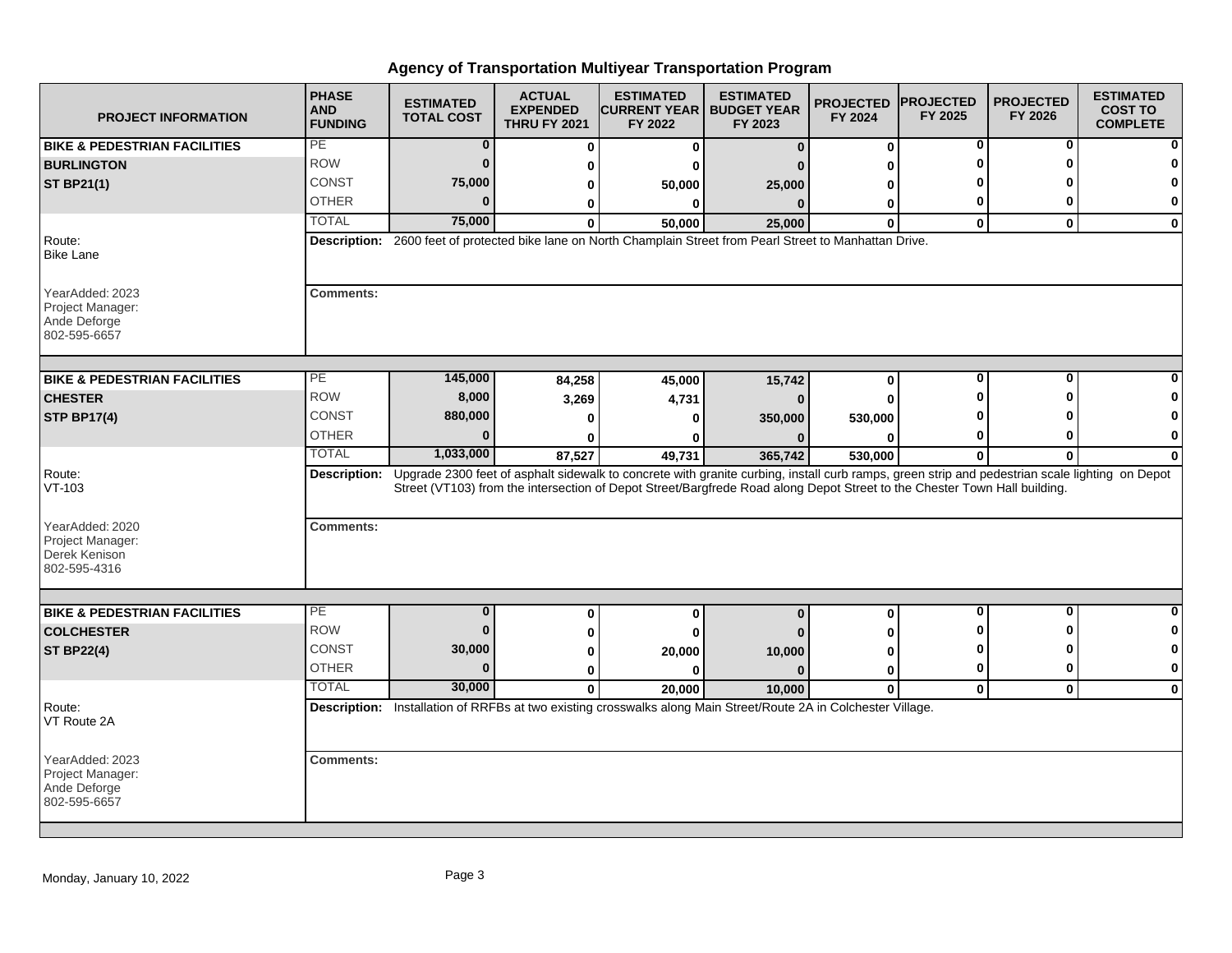| <b>PROJECT INFORMATION</b>                                             | <b>PHASE</b><br><b>AND</b><br><b>FUNDING</b> | <b>ESTIMATED</b><br><b>TOTAL COST</b> | <b>ACTUAL</b><br><b>EXPENDED</b><br><b>THRU FY 2021</b> | <b>ESTIMATED</b><br><b>ICURRENT YEAR I BUDGET YEAR</b><br>FY 2022                                                        | <b>ESTIMATED</b><br>FY 2023 | <b>PROJECTED</b><br>FY 2024 | <b>PROJECTED</b><br>FY 2025  | <b>PROJECTED</b><br>FY 2026 | <b>ESTIMATED</b><br><b>COST TO</b><br><b>COMPLETE</b> |
|------------------------------------------------------------------------|----------------------------------------------|---------------------------------------|---------------------------------------------------------|--------------------------------------------------------------------------------------------------------------------------|-----------------------------|-----------------------------|------------------------------|-----------------------------|-------------------------------------------------------|
| <b>BIKE &amp; PEDESTRIAN FACILITIES</b>                                | PE                                           | 365,000                               | 368,027                                                 | 0                                                                                                                        | $\bf{0}$                    | 0                           | 0                            | 0                           | $\bf{0}$                                              |
| <b>COLCHESTER-ESSEX</b>                                                | <b>ROW</b>                                   | 180,000                               | 176,053                                                 | ŋ                                                                                                                        |                             | ŋ                           | O                            | O                           | 3,947                                                 |
| NH 030-1(34)                                                           | <b>CONST</b>                                 | 1,371,704                             | 523,436                                                 | 871,704                                                                                                                  | n                           | 0                           |                              |                             | 0                                                     |
|                                                                        | <b>OTHER</b>                                 | $\Omega$                              | 0                                                       | 0                                                                                                                        | 0                           | 0                           | 0                            | ŋ                           | $\Omega$                                              |
|                                                                        | <b>TOTAL</b>                                 | 1,916,704                             | 1,067,515                                               | 871,704                                                                                                                  | $\Omega$                    | $\bf{0}$                    | $\bf{0}$                     | $\bf{0}$                    | 3,947                                                 |
| Route:<br>$VT-15$                                                      | Description:                                 | MILES TO SUSIE WILSON ROAD.           |                                                         | BICYCLE AND PEDESTRIAN IMPROVEMENTS ALONG VT15, BEGINNING AT LIMEKILN ROAD AND EXTENDING EASTERLY 1.563                  |                             |                             |                              |                             |                                                       |
| YearAdded: 2015<br>Project Manager:<br>Patricia Coburn<br>802-224-6667 | <b>Comments:</b>                             |                                       |                                                         |                                                                                                                          |                             |                             |                              |                             |                                                       |
| <b>BIKE &amp; PEDESTRIAN FACILITIES</b>                                | PE                                           | 41,300                                | 2,547                                                   | 20,000                                                                                                                   | 18,753                      | 0                           | 0                            | 0                           |                                                       |
| <b>COVENTRY</b>                                                        | <b>ROW</b>                                   | $\bf{0}$                              | $\mathbf 0$                                             | 0                                                                                                                        | $\Omega$                    | O                           | ŋ                            | ŋ                           |                                                       |
| <b>STP BP20(8)</b>                                                     | CONST                                        | $\Omega$                              | $\Omega$                                                | O                                                                                                                        |                             | ŋ                           | ŋ                            |                             | 0                                                     |
|                                                                        | <b>OTHER</b>                                 | $\Omega$                              | 0                                                       | o                                                                                                                        |                             | 0                           | 0                            | 0                           | 0                                                     |
|                                                                        | <b>TOTAL</b>                                 | 41,300                                | 2,547                                                   | 20,000                                                                                                                   | 18,753                      | $\mathbf 0$                 | $\mathbf 0$                  | $\mathbf 0$                 | $\mathbf 0$                                           |
| Route:<br>T.H. 54                                                      |                                              |                                       |                                                         | Description: Scoping Study to examine pedestrian connectivity options between Main St. and the School.                   |                             |                             |                              |                             |                                                       |
| YearAdded: 2023<br>Project Manager:<br>Jon Lemieux<br>802-498-7064     | <b>Comments:</b>                             |                                       |                                                         |                                                                                                                          |                             |                             |                              |                             |                                                       |
|                                                                        | PE                                           |                                       |                                                         |                                                                                                                          |                             |                             |                              |                             |                                                       |
| <b>BIKE &amp; PEDESTRIAN FACILITIES</b>                                | <b>ROW</b>                                   | 15,000<br>5,000                       | 8,542                                                   | 4,458                                                                                                                    | 2,000                       | 0                           | $\overline{\mathbf{0}}$<br>n | $\mathbf 0$<br>ŋ            | $\bf{0}$                                              |
| <b>DOVER</b>                                                           |                                              |                                       | 0                                                       | 5,000                                                                                                                    |                             |                             |                              |                             | 0                                                     |
| <b>STP BP14(1)</b>                                                     | CONST                                        | 320,000<br>$\bf{0}$                   | 0                                                       | 0                                                                                                                        | 20,000                      | 300,000                     | 0                            | ŋ                           | 0                                                     |
|                                                                        | <b>OTHER</b>                                 |                                       | $\mathbf{0}$                                            | ŋ                                                                                                                        | $\Omega$                    | $\Omega$                    | 0                            | $\bf{0}$                    | $\mathbf 0$                                           |
|                                                                        | <b>TOTAL</b>                                 | 340,000                               | 8,542                                                   | 9,458                                                                                                                    | 22,000                      | 300,000                     | $\mathbf 0$                  | $\mathbf 0$                 | $\mathbf 0$                                           |
| Route:<br>VT-100                                                       |                                              |                                       |                                                         | Description: Design and construction of approximately 495' of shared use path and pedestrian bridge in the Town of Dover |                             |                             |                              |                             |                                                       |
| YearAdded: 2017<br>Project Manager:<br>Ross Gouin<br>802-595-2381      | <b>Comments:</b>                             |                                       |                                                         |                                                                                                                          |                             |                             |                              |                             |                                                       |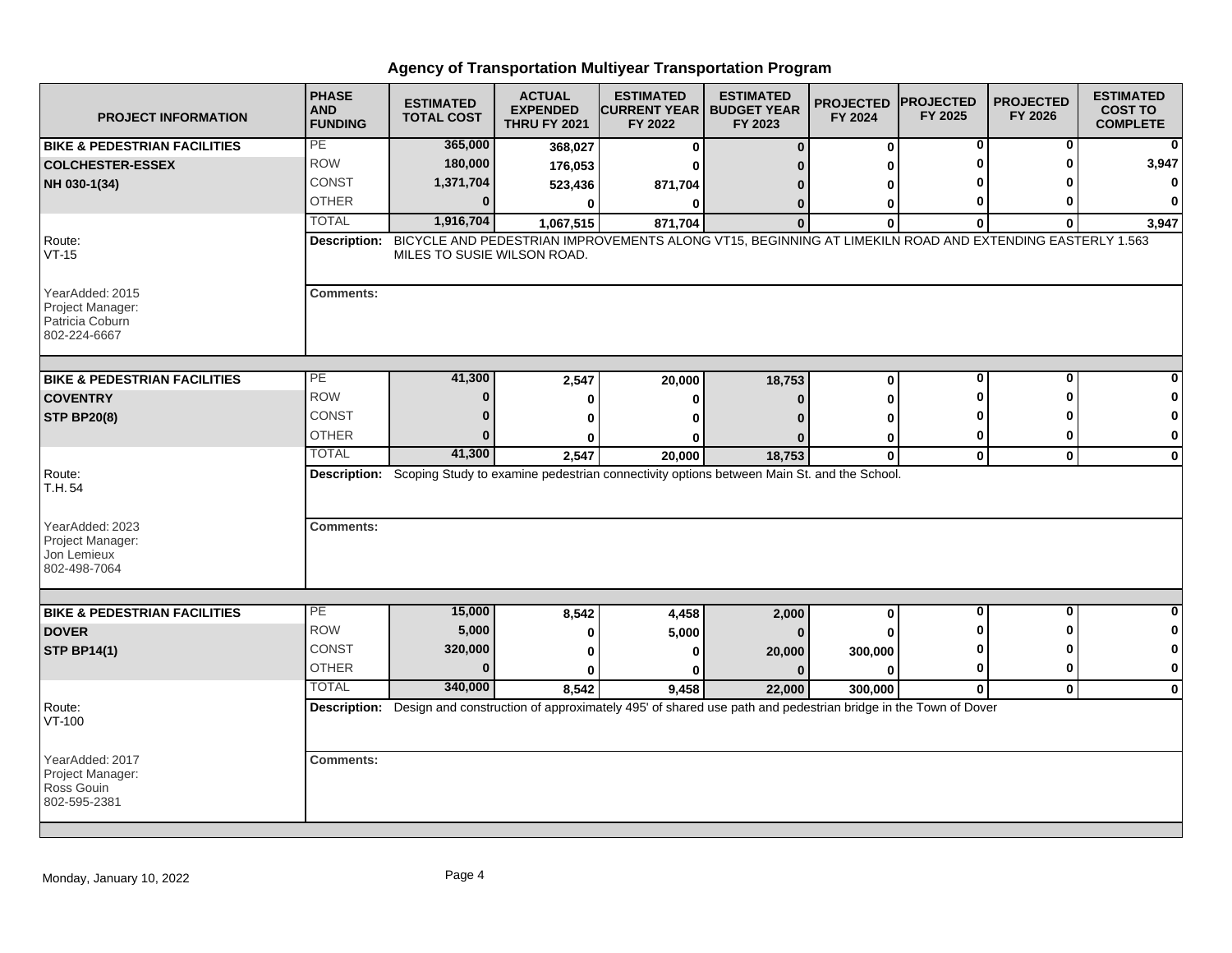| <b>PROJECT INFORMATION</b>                                                 | <b>PHASE</b><br><b>AND</b><br><b>FUNDING</b> | <b>ESTIMATED</b><br><b>TOTAL COST</b> | <b>ACTUAL</b><br><b>EXPENDED</b><br><b>THRU FY 2021</b> | <b>ESTIMATED</b><br><b>CURRENT YEAR   BUDGET YEAR</b><br>FY 2022 | <b>ESTIMATED</b><br>FY 2023                                                                                                   | <b>PROJECTED</b><br>FY 2024 | <b>PROJECTED</b><br>FY 2025 | <b>PROJECTED</b><br>FY 2026 | <b>ESTIMATED</b><br><b>COST TO</b><br><b>COMPLETE</b> |
|----------------------------------------------------------------------------|----------------------------------------------|---------------------------------------|---------------------------------------------------------|------------------------------------------------------------------|-------------------------------------------------------------------------------------------------------------------------------|-----------------------------|-----------------------------|-----------------------------|-------------------------------------------------------|
| <b>BIKE &amp; PEDESTRIAN FACILITIES</b>                                    | PE                                           | 75,000                                | 47,514                                                  | 18,686                                                           | 8,800                                                                                                                         | $\bf{0}$                    | 0                           | 0                           |                                                       |
| <b>ENOSBURG FALLS</b>                                                      | <b>ROW</b>                                   | 30,000                                | 12,134                                                  | 2,028                                                            | 15,838                                                                                                                        | 0                           | ŋ                           | ŋ                           |                                                       |
| <b>STP BP16(7)</b>                                                         | CONST                                        | 445,000                               | 0                                                       | 0                                                                | 20,000                                                                                                                        | 425,000                     |                             |                             |                                                       |
|                                                                            | <b>OTHER</b>                                 | $\bf{0}$                              | $\mathbf{0}$                                            | 0                                                                | $\bf{0}$                                                                                                                      | $\bf{0}$                    | 0                           | 0                           | 0                                                     |
|                                                                            | <b>TOTAL</b>                                 | 550,000                               | 59,649                                                  | 20,714                                                           | 44,638                                                                                                                        | 425,000                     | $\mathbf{0}$                | $\mathbf{0}$                | $\mathbf{0}$                                          |
| Route:<br>VT 105 - TH 1                                                    |                                              |                                       |                                                         |                                                                  | Description: Upgrade sidewalk to ADA specifications on north side of Elm St. from Rte. 108 to Pleasant St.                    |                             |                             |                             |                                                       |
| YearAdded: 2018<br>Project Manager:<br>Peter Pochop<br>802-477-3123        | <b>Comments:</b>                             |                                       |                                                         |                                                                  |                                                                                                                               |                             |                             |                             |                                                       |
| <b>BIKE &amp; PEDESTRIAN FACILITIES</b>                                    | PE                                           | 52,000                                | 623                                                     | 26,377                                                           | 10,000                                                                                                                        | 10,000                      | 5,000                       | 0                           |                                                       |
| <b>FAIRFAX</b>                                                             | <b>ROW</b>                                   | 7,000                                 | $\bf{0}$                                                | $\bf{0}$                                                         | 5,000                                                                                                                         | 2,000                       | 0                           | ŋ                           | n                                                     |
| <b>STP BP20(4)</b>                                                         | <b>CONST</b>                                 | 197,000                               | 0                                                       | ŋ                                                                |                                                                                                                               | $\Omega$                    | 197,000                     |                             | 0                                                     |
|                                                                            | <b>OTHER</b>                                 | $\mathbf{0}$                          | 0                                                       | n                                                                |                                                                                                                               | ŋ                           | 0                           | 0                           | 0                                                     |
|                                                                            | <b>TOTAL</b>                                 | 256,000                               | 623                                                     | 26,377                                                           | 15,000                                                                                                                        | 12,000                      | 202,000                     | $\mathbf 0$                 | $\mathbf 0$                                           |
| Route:<br>$VT-104$                                                         |                                              |                                       |                                                         |                                                                  | Description: Construction of sidewalk and pedestrian improvements at the Village Center with crossing at Main Street (VT104). |                             |                             |                             |                                                       |
| YearAdded: 2023<br>Project Manager:<br>Tina Bohl<br>802-793-1743           | <b>Comments:</b>                             |                                       |                                                         |                                                                  |                                                                                                                               |                             |                             |                             |                                                       |
| <b>BIKE &amp; PEDESTRIAN FACILITIES</b>                                    | PE                                           | 49,000                                | 1,042                                                   | 44,000                                                           | 3,958                                                                                                                         | $\bf{0}$                    | $\mathbf 0$                 | $\mathbf{0}$                | $\bf{0}$                                              |
| <b>GUILFORD</b>                                                            | <b>ROW</b>                                   | $\bf{0}$                              | 0                                                       | 0                                                                |                                                                                                                               | O                           | O                           | ŋ                           | 0                                                     |
| <b>STP BP20(9)</b>                                                         | <b>CONST</b>                                 | $\bf{0}$                              | 0                                                       | ŋ                                                                |                                                                                                                               | 0                           | O                           | ŋ                           | 0                                                     |
|                                                                            | <b>OTHER</b>                                 | $\bf{0}$                              | 0                                                       | $\bf{0}$                                                         | n                                                                                                                             | 0                           | 0                           | 0                           | $\bf{0}$                                              |
|                                                                            | <b>TOTAL</b>                                 | 49,000                                | 1.042                                                   | 44,000                                                           | 3.958                                                                                                                         | $\mathbf 0$                 | $\mathbf 0$                 | $\mathbf 0$                 | $\mathbf 0$                                           |
| Route:                                                                     |                                              |                                       |                                                         |                                                                  | Description: Scoping Study for pedestrian and safety improvements in Guilford Center Village.                                 |                             |                             |                             |                                                       |
| YearAdded: 2023<br>Project Manager:<br><b>Scott Gurley</b><br>802-498-8874 | <b>Comments:</b>                             |                                       |                                                         |                                                                  |                                                                                                                               |                             |                             |                             |                                                       |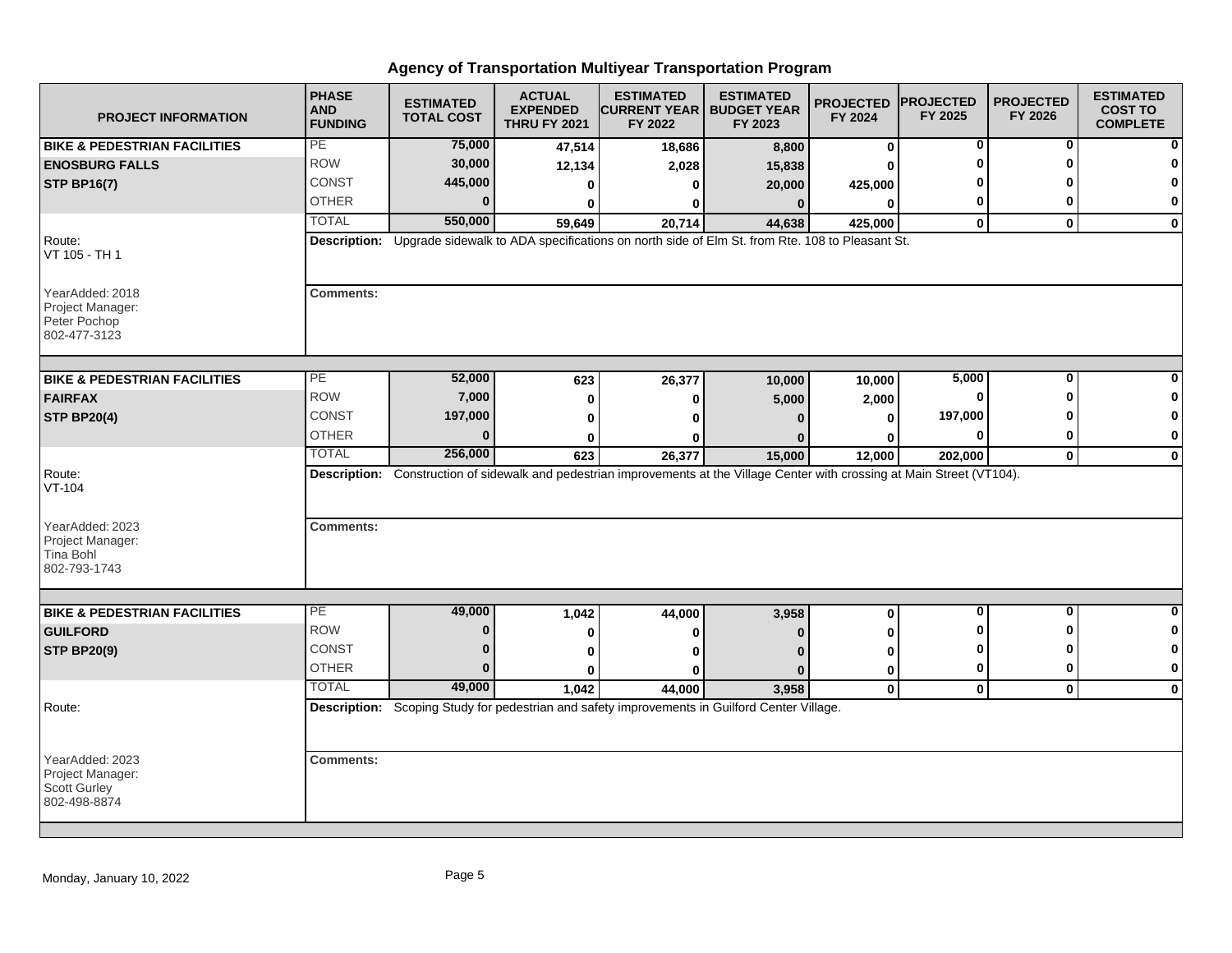| <b>PROJECT INFORMATION</b>                                                   | <b>PHASE</b><br><b>AND</b><br><b>FUNDING</b> | <b>ESTIMATED</b><br><b>TOTAL COST</b>   | <b>ACTUAL</b><br><b>EXPENDED</b><br><b>THRU FY 2021</b> | <b>ESTIMATED</b><br><b>ICURRENT YEAR I BUDGET YEAR</b><br>FY 2022          | <b>ESTIMATED</b><br>FY 2023                                                                                                                            | <b>PROJECTED</b><br>FY 2024 | <b>IPROJECTED</b><br>FY 2025 | <b>PROJECTED</b><br>FY 2026 | <b>ESTIMATED</b><br><b>COST TO</b><br><b>COMPLETE</b> |
|------------------------------------------------------------------------------|----------------------------------------------|-----------------------------------------|---------------------------------------------------------|----------------------------------------------------------------------------|--------------------------------------------------------------------------------------------------------------------------------------------------------|-----------------------------|------------------------------|-----------------------------|-------------------------------------------------------|
| <b>BIKE &amp; PEDESTRIAN FACILITIES</b>                                      | PE                                           | 0                                       | 0                                                       | 0                                                                          | $\bf{0}$                                                                                                                                               | 0                           | 0                            | 0                           |                                                       |
| <b>HARDWICK</b>                                                              | <b>ROW</b>                                   | $\bf{0}$                                | 0                                                       | ŋ                                                                          |                                                                                                                                                        | U                           | ŋ                            | ŋ                           |                                                       |
| <b>ST BP21(3)</b>                                                            | <b>CONST</b>                                 | 43,000                                  | 229                                                     | 40,771                                                                     | 2,000                                                                                                                                                  | U                           |                              |                             |                                                       |
|                                                                              | <b>OTHER</b>                                 | $\Omega$                                | $\mathbf{0}$                                            | $\bf{0}$                                                                   | $\Omega$                                                                                                                                               | 0                           | 0                            | ŋ                           | $\bf{0}$                                              |
|                                                                              | <b>TOTAL</b>                                 | 43,000                                  | 229                                                     | 40,771                                                                     | 2,000                                                                                                                                                  | 0                           | $\mathbf{0}$                 | $\mathbf{0}$                | $\mathbf{0}$                                          |
| Route:<br><b>Church St Sidewalk</b>                                          |                                              |                                         |                                                         | Description: Replacement of sidewalks on Church and Maple Streets          |                                                                                                                                                        |                             |                              |                             |                                                       |
| YearAdded: 2023<br>Project Manager:<br><b>Scott Gurley</b><br>802-498-8874   | <b>Comments:</b>                             |                                         |                                                         |                                                                            |                                                                                                                                                        |                             |                              |                             |                                                       |
| <b>BIKE &amp; PEDESTRIAN FACILITIES</b>                                      | PЕ                                           | 95,000                                  | 33,284                                                  | 5,000                                                                      | 56,716                                                                                                                                                 | $\bf{0}$                    | 0                            | $\bf{0}$                    |                                                       |
| <b>HARTFORD</b>                                                              | <b>ROW</b>                                   | 40,000                                  | 0                                                       | 0                                                                          | O                                                                                                                                                      | 40,000                      | O                            | n                           |                                                       |
| <b>STP BP14(4)</b>                                                           | CONST                                        | 315,000                                 | 0                                                       | ŋ                                                                          |                                                                                                                                                        | 0                           | 315,000                      |                             |                                                       |
|                                                                              | <b>OTHER</b>                                 | $\Omega$                                | U                                                       |                                                                            |                                                                                                                                                        | ŋ                           | 0                            | 0                           | 0                                                     |
|                                                                              | <b>TOTAL</b>                                 | 450,000                                 | 33,284                                                  | 5,000                                                                      | 56,716                                                                                                                                                 | 40,000                      | 315,000                      | $\bf{0}$                    | $\bf{0}$                                              |
| Route:<br>US 5/I 91                                                          |                                              | alignment of the I-91 on-ramp geometry. |                                                         |                                                                            | Description: Design and construction of a sidewalk and bike lane along Route 5 in Hartford near the US-5/l-91 interchange. This also includes some new |                             |                              |                             |                                                       |
| YearAdded: 2017<br>Project Manager:<br><b>Thad Robertson</b><br>802-793-2395 | <b>Comments:</b>                             |                                         |                                                         |                                                                            |                                                                                                                                                        |                             |                              |                             |                                                       |
| <b>BIKE &amp; PEDESTRIAN FACILITIES</b>                                      | $\overline{PE}$                              | 87,000                                  |                                                         |                                                                            |                                                                                                                                                        |                             | 0                            | 0                           | <sup>0</sup>                                          |
| <b>HARTLAND</b>                                                              | <b>ROW</b>                                   | 5,000                                   | 45,853                                                  | 32,540                                                                     | 8,607                                                                                                                                                  | 0<br>U                      |                              | ŋ                           | 0                                                     |
| <b>STP BP19(2)</b>                                                           | CONST                                        | 260,000                                 | 0<br>0                                                  | 5,000<br>75,000                                                            | 185,000                                                                                                                                                | O                           | ŋ                            |                             |                                                       |
|                                                                              | <b>OTHER</b>                                 | $\bf{0}$                                | 0                                                       | 0                                                                          | n                                                                                                                                                      | 0                           | 0                            | $\bf{0}$                    | $\mathbf 0$                                           |
|                                                                              | <b>TOTAL</b>                                 | 352,000                                 | 45,853                                                  | 112,540                                                                    | 193,607                                                                                                                                                | $\mathbf{0}$                | $\bf{0}$                     | $\mathbf{0}$                | $\bf{0}$                                              |
| Route:                                                                       |                                              |                                         |                                                         |                                                                            | Description: The Hartland 3 Corners intersection (US5, VT12 and Quechee Road) will be reconstructed into a 4 way intersection and include new          |                             |                              |                             |                                                       |
| <b>US5 &amp; VT12</b>                                                        |                                              |                                         |                                                         | pedestrian sidewalks to improve the safety and walkability in the village. |                                                                                                                                                        |                             |                              |                             |                                                       |
| YearAdded: 2022<br>Project Manager:<br>Derek Kenison<br>802-595-4316         | <b>Comments:</b>                             |                                         |                                                         |                                                                            |                                                                                                                                                        |                             |                              |                             |                                                       |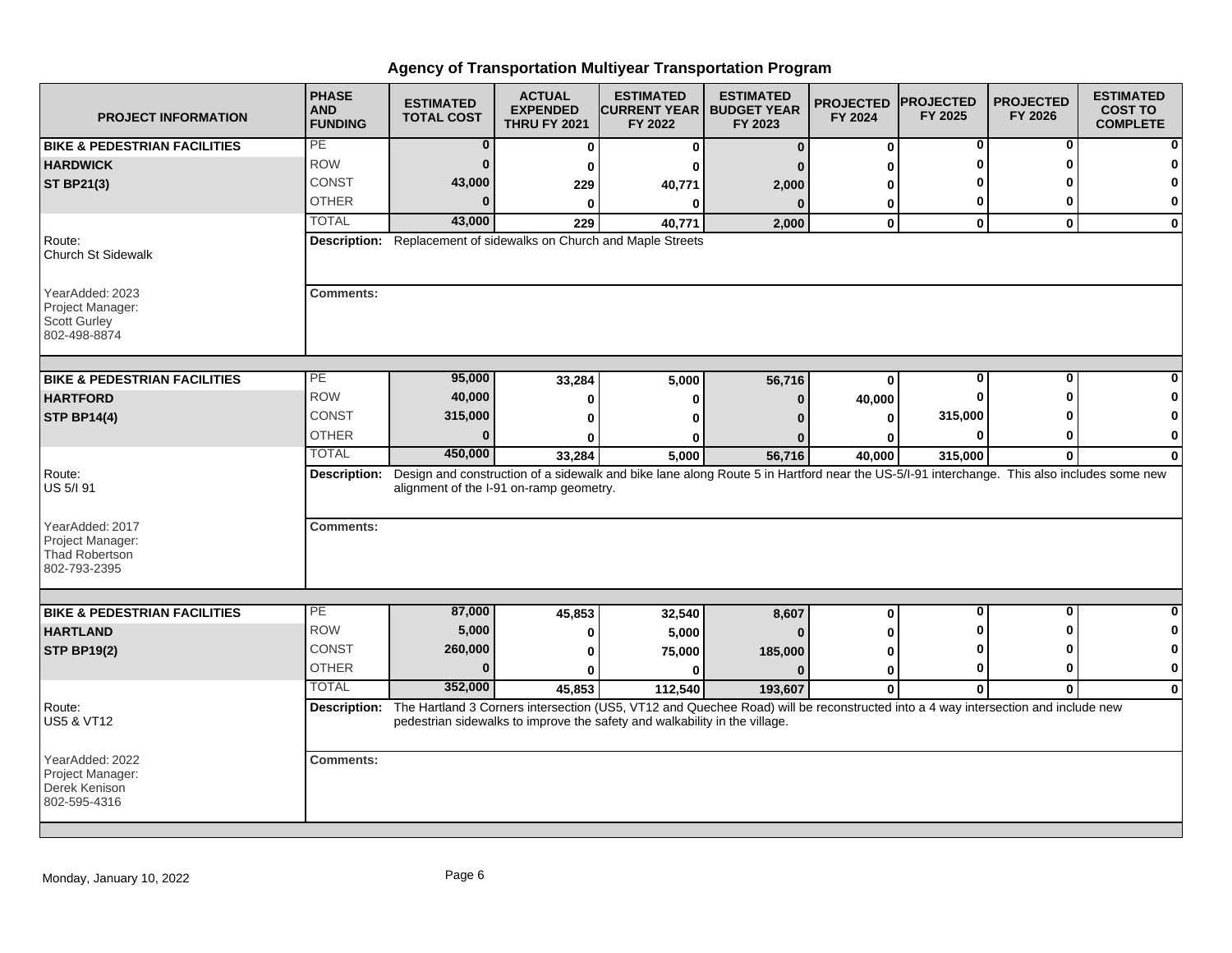| <b>PROJECT INFORMATION</b>                                                 | <b>PHASE</b><br><b>AND</b><br><b>FUNDING</b> | <b>ESTIMATED</b><br><b>TOTAL COST</b> | <b>ACTUAL</b><br><b>EXPENDED</b><br><b>THRU FY 2021</b> | <b>ESTIMATED</b><br><b>CURRENT YEAR   BUDGET YEAR</b><br>FY 2022                                                                                  | <b>ESTIMATED</b><br>FY 2023 | <b>PROJECTED</b><br>FY 2024 | <b>PROJECTED</b><br>FY 2025 | <b>PROJECTED</b><br>FY 2026 | <b>ESTIMATED</b><br><b>COST TO</b><br><b>COMPLETE</b> |
|----------------------------------------------------------------------------|----------------------------------------------|---------------------------------------|---------------------------------------------------------|---------------------------------------------------------------------------------------------------------------------------------------------------|-----------------------------|-----------------------------|-----------------------------|-----------------------------|-------------------------------------------------------|
| <b>BIKE &amp; PEDESTRIAN FACILITIES</b>                                    | PE                                           | 79,000                                | 64,550                                                  | 12,450                                                                                                                                            | 2,000                       | $\bf{0}$                    | 0                           | 0                           | n                                                     |
| <b>HINESBURG</b>                                                           | <b>ROW</b>                                   | 17,000                                | 10,026                                                  | 6,974                                                                                                                                             | n                           | ŋ                           |                             | ŋ                           |                                                       |
| <b>STP BP16(11)</b>                                                        | <b>CONST</b>                                 | 256,625                               | 0                                                       | 0                                                                                                                                                 | 256,625                     | 0                           |                             |                             | n                                                     |
|                                                                            | <b>OTHER</b>                                 | $\bf{0}$                              | 0                                                       | 0                                                                                                                                                 | $\mathbf{0}$                | 0                           | 0                           | ŋ                           | 0                                                     |
|                                                                            | <b>TOTAL</b>                                 | 352,625                               | 74,576                                                  | 19,424                                                                                                                                            | 258,625                     | $\bf{0}$                    | $\bf{0}$                    | $\bf{0}$                    | $\bf{0}$                                              |
| Route:<br>$VT-116$                                                         |                                              |                                       |                                                         | Description: Design and construction of a new sidewalk on RT 116 from the Hinesburg Community School to a new development beyond Friendship Lane. |                             |                             |                             |                             |                                                       |
| YearAdded: 2018<br>Project Manager:<br><b>Scott Gurley</b><br>802-498-8874 | <b>Comments:</b>                             |                                       |                                                         |                                                                                                                                                   |                             |                             |                             |                             |                                                       |
| <b>BIKE &amp; PEDESTRIAN FACILITIES</b>                                    | PE                                           | $\mathbf{0}$                          | $\bf{0}$                                                | $\bf{0}$                                                                                                                                          | $\bf{0}$                    | $\bf{0}$                    | 0                           | 0                           |                                                       |
| <b>LOCAL MOTION</b>                                                        | <b>ROW</b>                                   | $\bf{0}$                              | 0                                                       | 0                                                                                                                                                 |                             | 0                           | ŋ                           | n                           |                                                       |
| BP21(24)                                                                   | CONST                                        | 0                                     | ŋ                                                       | 0                                                                                                                                                 |                             | 0                           |                             |                             | 0                                                     |
|                                                                            | <b>OTHER</b>                                 | 240,000                               | 0                                                       | 0                                                                                                                                                 | 60,000                      | 60,000                      | 60,000                      | 60,000                      | 0                                                     |
|                                                                            | <b>TOTAL</b>                                 | 240,000                               | $\mathbf{0}$                                            | $\bf{0}$                                                                                                                                          | 60,000                      | 60,000                      | 60,000                      | 60,000                      | $\mathbf 0$                                           |
| Route:<br><b>Center Point</b>                                              |                                              |                                       |                                                         | Description: Support for operation of Colchester-So. Hero bike ferry operated by Local Motion.                                                    |                             |                             |                             |                             |                                                       |
| YearAdded: 2023<br>Project Manager:<br>Jonathan Kaplan<br>802-498-4742     | <b>Comments:</b>                             |                                       |                                                         |                                                                                                                                                   |                             |                             |                             |                             |                                                       |
|                                                                            |                                              |                                       |                                                         |                                                                                                                                                   |                             |                             |                             |                             |                                                       |
| <b>BIKE &amp; PEDESTRIAN FACILITIES</b>                                    | PE                                           | $\bf{0}$                              | $\bf{0}$                                                | $\pmb{0}$                                                                                                                                         | $\mathbf{0}$                | 0                           | $\bf{0}$                    | $\bf{0}$                    | $\bf{0}$                                              |
| <b>LYNDON</b>                                                              | <b>ROW</b>                                   | $\bf{0}$                              | 0                                                       | 0                                                                                                                                                 |                             | 0                           | o                           | ŋ                           | 0                                                     |
| <b>ST BP21(4)</b>                                                          | <b>CONST</b>                                 | 20,000                                | 1,210                                                   | 0                                                                                                                                                 | 18,790                      | 0                           | n                           | ŋ                           | 0                                                     |
|                                                                            | <b>OTHER</b>                                 | $\bf{0}$                              | $\bf{0}$                                                | 0                                                                                                                                                 | $\mathbf{0}$                | 0                           | 0                           | 0                           | 0                                                     |
|                                                                            | <b>TOTAL</b>                                 | 20,000                                | 1.210                                                   | $\mathbf{0}$                                                                                                                                      | 18,790                      | $\mathbf{0}$                | $\mathbf{0}$                | $\mathbf{0}$                | $\mathbf 0$                                           |
| Route:<br>Elm St.                                                          |                                              |                                       |                                                         | Description: Construction of approx. 200FT of sidewalk along the east side of Elm St., from Center St. to 34 Elm St.                              |                             |                             |                             |                             |                                                       |
| YearAdded: 2023<br>Project Manager:<br>Tina Bohl<br>802-793-1743           | <b>Comments:</b>                             |                                       |                                                         |                                                                                                                                                   |                             |                             |                             |                             |                                                       |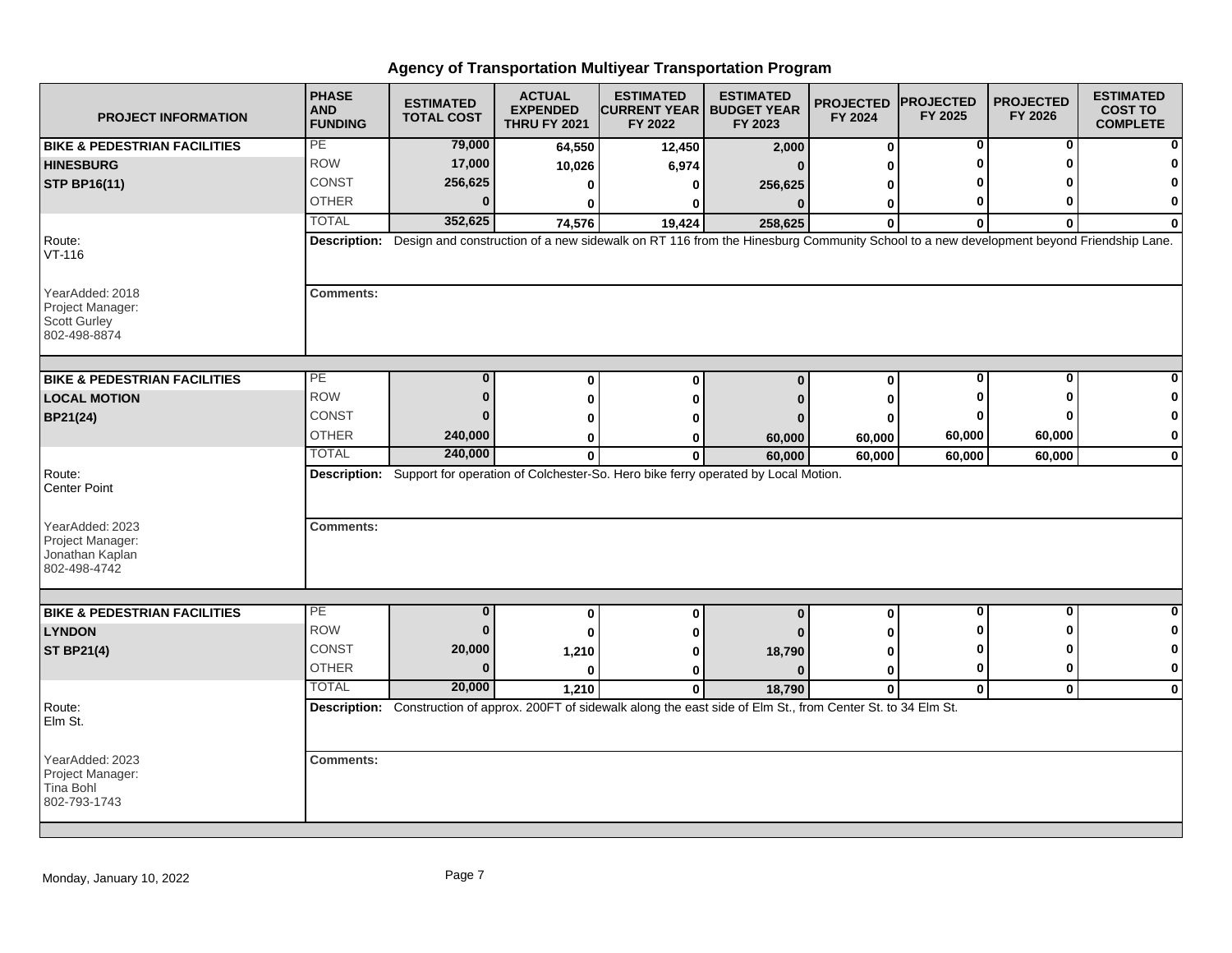| <b>PROJECT INFORMATION</b>                                          | <b>PHASE</b><br><b>AND</b><br><b>FUNDING</b> | <b>ESTIMATED</b><br><b>TOTAL COST</b> | <b>ACTUAL</b><br><b>EXPENDED</b><br><b>THRU FY 2021</b> | <b>ESTIMATED</b><br><b>ICURRENT YEAR   BUDGET YEAR</b><br>FY 2022                                                                                                                                                                                                | <b>ESTIMATED</b><br>FY 2023 | <b>PROJECTED</b><br>FY 2024 | <b>PROJECTED</b><br>FY 2025 | <b>PROJECTED</b><br>FY 2026 | <b>ESTIMATED</b><br><b>COST TO</b><br><b>COMPLETE</b> |
|---------------------------------------------------------------------|----------------------------------------------|---------------------------------------|---------------------------------------------------------|------------------------------------------------------------------------------------------------------------------------------------------------------------------------------------------------------------------------------------------------------------------|-----------------------------|-----------------------------|-----------------------------|-----------------------------|-------------------------------------------------------|
| <b>BIKE &amp; PEDESTRIAN FACILITIES</b>                             | PE                                           | 0                                     | $\bf{0}$                                                | $\mathbf{0}$                                                                                                                                                                                                                                                     | $\bf{0}$                    | 0                           | 0                           | 0                           |                                                       |
| <b>MANCHESTER</b>                                                   | <b>ROW</b>                                   | $\bf{0}$                              | O                                                       | ŋ                                                                                                                                                                                                                                                                |                             |                             |                             |                             |                                                       |
| <b>ST BP21(5)</b>                                                   | <b>CONST</b>                                 | 30,000                                | 0                                                       | 25,000                                                                                                                                                                                                                                                           | 5,000                       |                             |                             |                             |                                                       |
|                                                                     | <b>OTHER</b>                                 | U                                     | 0                                                       | $\bf{0}$                                                                                                                                                                                                                                                         | $\Omega$                    | 0                           |                             | n                           | $\bf{0}$                                              |
|                                                                     | <b>TOTAL</b>                                 | 30,000                                | $\mathbf{0}$                                            | 25,000                                                                                                                                                                                                                                                           | 5,000                       | $\bf{0}$                    | $\bf{0}$                    | $\bf{0}$                    | $\mathbf 0$                                           |
| Route:<br><b>Bonnet St</b>                                          |                                              |                                       |                                                         | Description: Installation of a Bonnet Street (Vermont Route 30) crosswalk with RRFB at School Street within Manchester's designated Neighborhood<br>Development Area to serve students of the Manchester Elementary and Middle School and pedestrians generally. |                             |                             |                             |                             |                                                       |
| YearAdded: 2023<br>Project Manager:<br>Debra Pierce<br>802-595-2084 | <b>Comments:</b>                             |                                       |                                                         |                                                                                                                                                                                                                                                                  |                             |                             |                             |                             |                                                       |
| <b>BIKE &amp; PEDESTRIAN FACILITIES</b>                             | PE                                           | 100,000                               | 87,168                                                  | 12,832                                                                                                                                                                                                                                                           | $\bf{0}$                    | 0                           | $\bf{0}$                    | $\bf{0}$                    |                                                       |
| <b>MIDDLEBURY</b>                                                   | <b>ROW</b>                                   | 70,000                                | 22,597                                                  | 47,403                                                                                                                                                                                                                                                           |                             | ŋ                           |                             | ŋ                           |                                                       |
| <b>STP BP13(11)</b>                                                 | <b>CONST</b>                                 | 100,000                               | O                                                       | O                                                                                                                                                                                                                                                                | 100,000                     |                             |                             |                             | 0                                                     |
|                                                                     | <b>OTHER</b>                                 | U                                     | ŋ                                                       | ŋ                                                                                                                                                                                                                                                                |                             | 0                           | 0                           | o                           | 0                                                     |
|                                                                     | <b>TOTAL</b>                                 | 270,000                               | 109,765                                                 | 60,235                                                                                                                                                                                                                                                           | 100,000                     | $\bf{0}$                    | $\bf{0}$                    | $\bf{0}$                    | $\mathbf{0}$                                          |
| Route:<br>RT.73                                                     |                                              |                                       |                                                         | Description: DESIGN AND CONSTRUCT APPROX. 775 FEET OF SIDEWALK AND CURBING, AND 2,045 FEET OF SHARED-USE PATH.                                                                                                                                                   |                             |                             |                             |                             |                                                       |
| YearAdded: 2016<br>Project Manager:<br>Jon Lemieux<br>802-498-7064  | <b>Comments:</b>                             |                                       |                                                         |                                                                                                                                                                                                                                                                  |                             |                             |                             |                             |                                                       |
| <b>BIKE &amp; PEDESTRIAN FACILITIES</b>                             | PE                                           | 5,000                                 | 2,088                                                   | 2,912                                                                                                                                                                                                                                                            | $\bf{0}$                    | 0                           | $\bf{0}$                    | $\bf{0}$                    | $\bf{0}$                                              |
| <b>MIDDLEBURY</b>                                                   | <b>ROW</b>                                   | $\bf{0}$                              | $\bf{0}$                                                | 0                                                                                                                                                                                                                                                                |                             |                             |                             | ŋ                           | 0                                                     |
| <b>STP BP15(8)</b>                                                  | <b>CONST</b>                                 | 388,000                               | 0                                                       | ŋ                                                                                                                                                                                                                                                                | 388,000                     | ŋ                           | 0                           | ŋ                           | 0                                                     |
|                                                                     | <b>OTHER</b>                                 | <sup>0</sup>                          | 0                                                       | ŋ                                                                                                                                                                                                                                                                |                             | 0                           | 0                           | $\bf{0}$                    | $\mathbf 0$                                           |
|                                                                     | <b>TOTAL</b>                                 | 393,000                               | 2,088                                                   | 2,912                                                                                                                                                                                                                                                            | 388,000                     | $\mathbf 0$                 | $\mathbf 0$                 | $\mathbf{0}$                | $\mathbf 0$                                           |
| Route:<br><b>Exchange Street</b>                                    |                                              |                                       |                                                         | Description: Construction of approx. 775 feet of sidewalk & curbing, and 2,045 feet of shared-use path.                                                                                                                                                          |                             |                             |                             |                             |                                                       |
| YearAdded: 2017<br>Project Manager:<br>Jon Lemieux<br>802-498-7064  | <b>Comments:</b>                             |                                       |                                                         |                                                                                                                                                                                                                                                                  |                             |                             |                             |                             |                                                       |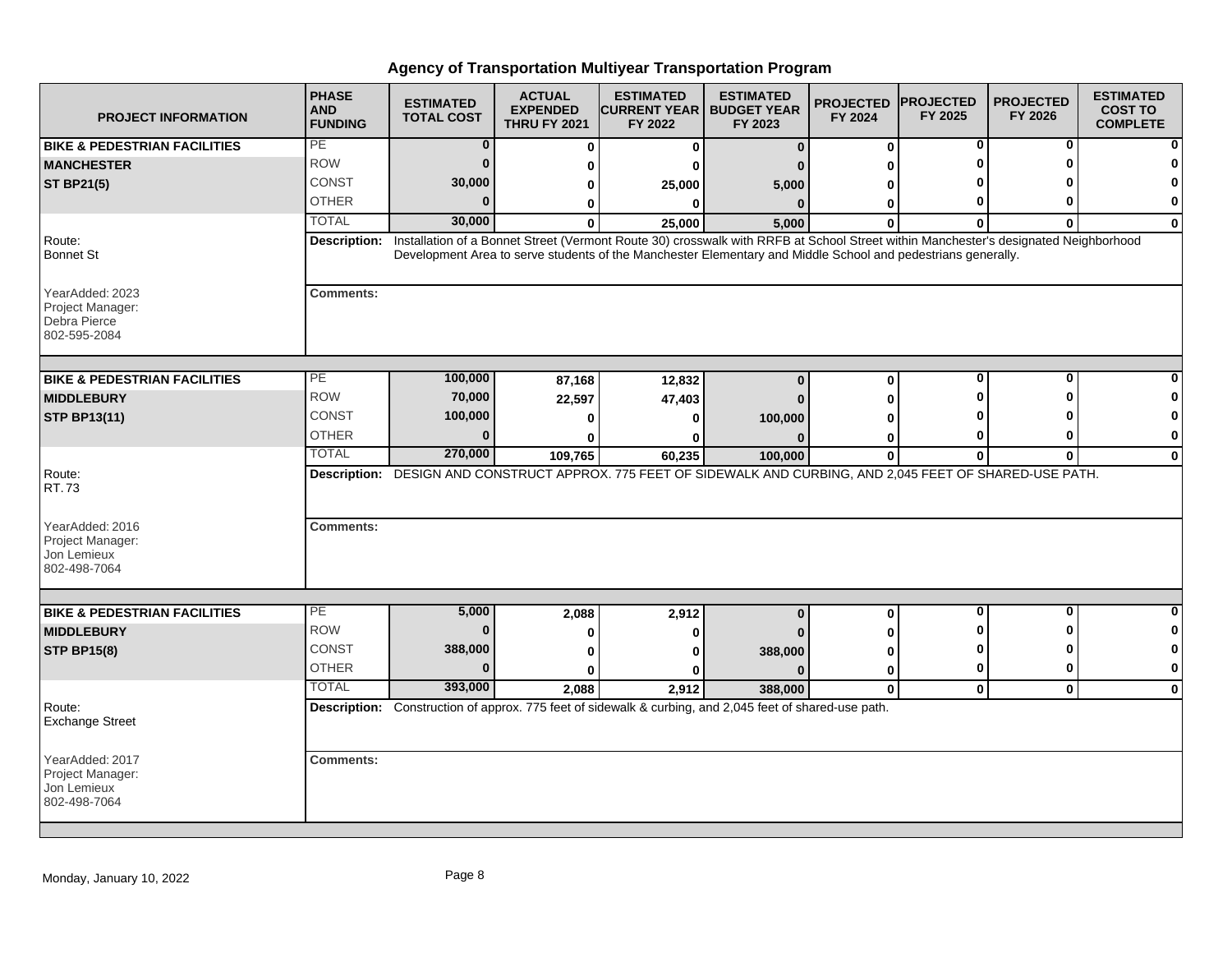| <b>PROJECT INFORMATION</b>                                                   | <b>PHASE</b><br><b>AND</b><br><b>FUNDING</b> | <b>ESTIMATED</b><br><b>TOTAL COST</b> | <b>ACTUAL</b><br><b>EXPENDED</b><br><b>THRU FY 2021</b> | <b>ESTIMATED</b><br><b>ICURRENT YEAR   BUDGET YEAR</b><br>FY 2022                                                                                                                                                                                                                                                                                                                                                                                     | <b>ESTIMATED</b><br>FY 2023 | <b>PROJECTED</b><br>FY 2024 | <b>PROJECTED</b><br>FY 2025 | <b>PROJECTED</b><br>FY 2026 | <b>ESTIMATED</b><br><b>COST TO</b><br><b>COMPLETE</b> |
|------------------------------------------------------------------------------|----------------------------------------------|---------------------------------------|---------------------------------------------------------|-------------------------------------------------------------------------------------------------------------------------------------------------------------------------------------------------------------------------------------------------------------------------------------------------------------------------------------------------------------------------------------------------------------------------------------------------------|-----------------------------|-----------------------------|-----------------------------|-----------------------------|-------------------------------------------------------|
| <b>BIKE &amp; PEDESTRIAN FACILITIES</b>                                      | PE                                           | 35,000                                | 707                                                     | 17,793                                                                                                                                                                                                                                                                                                                                                                                                                                                | 16,500                      | 0                           | 0                           | 0                           |                                                       |
| <b>MIDDLESEX</b>                                                             | <b>ROW</b>                                   | $\bf{0}$                              | 0                                                       | O                                                                                                                                                                                                                                                                                                                                                                                                                                                     | n                           | U                           | ŋ                           | $\mathbf{0}$                |                                                       |
| <b>STP BP20(10)</b>                                                          | <b>CONST</b>                                 | $\bf{0}$                              | 0                                                       | 0                                                                                                                                                                                                                                                                                                                                                                                                                                                     |                             | U                           |                             |                             |                                                       |
|                                                                              | <b>OTHER</b>                                 | $\Omega$                              | 0                                                       | $\bf{0}$                                                                                                                                                                                                                                                                                                                                                                                                                                              | O                           | 0                           | 0                           | O                           | 0                                                     |
|                                                                              | <b>TOTAL</b>                                 | 35,000                                | 707                                                     | 17,793                                                                                                                                                                                                                                                                                                                                                                                                                                                | 16,500                      | $\mathbf 0$                 | $\mathbf 0$                 | $\mathbf{0}$                | $\mathbf 0$                                           |
| Route:<br>$US-2$                                                             |                                              |                                       |                                                         | Description: Walkable Middlesex Scoping Study within village center.                                                                                                                                                                                                                                                                                                                                                                                  |                             |                             |                             |                             |                                                       |
| YearAdded: 2023<br>Project Manager:<br>Ande Deforge<br>802-595-6657          | <b>Comments:</b>                             |                                       |                                                         |                                                                                                                                                                                                                                                                                                                                                                                                                                                       |                             |                             |                             |                             |                                                       |
| <b>BIKE &amp; PEDESTRIAN FACILITIES</b>                                      | $\overline{PE}$                              | 104,000                               | 38                                                      | 50,000                                                                                                                                                                                                                                                                                                                                                                                                                                                | 40,000                      | 13,962                      | $\bf{0}$                    | $\bf{0}$                    |                                                       |
| <b>MONTPELIER</b>                                                            | <b>ROW</b>                                   | 7,500                                 | 0                                                       | 0                                                                                                                                                                                                                                                                                                                                                                                                                                                     | 2,000                       | 5,500                       | ŋ                           | ŋ                           |                                                       |
| <b>STP BP20(5)</b>                                                           | <b>CONST</b>                                 | 154,000                               | 0                                                       | ŋ                                                                                                                                                                                                                                                                                                                                                                                                                                                     |                             | 0                           | 154,000                     |                             | 0                                                     |
|                                                                              | <b>OTHER</b>                                 | $\Omega$                              | 0                                                       | ŋ                                                                                                                                                                                                                                                                                                                                                                                                                                                     |                             | ŋ                           | $\bf{0}$                    | 0                           | $\mathbf 0$                                           |
|                                                                              | <b>TOTAL</b>                                 | 265,500                               | 38                                                      | 50,000                                                                                                                                                                                                                                                                                                                                                                                                                                                | 42,000                      | 19,462                      | 154,000                     | $\mathbf 0$                 | $\mathbf{0}$                                          |
| Route:<br><b>Shared Path</b>                                                 |                                              |                                       |                                                         | Description: Construct shared use path with green space and curb on south side of Barre St from Main St                                                                                                                                                                                                                                                                                                                                               |                             |                             |                             |                             |                                                       |
| YearAdded: 2023<br>Project Manager:<br>Debra Pierce<br>802-595-2084          | <b>Comments:</b>                             |                                       |                                                         |                                                                                                                                                                                                                                                                                                                                                                                                                                                       |                             |                             |                             |                             |                                                       |
|                                                                              |                                              |                                       |                                                         |                                                                                                                                                                                                                                                                                                                                                                                                                                                       |                             |                             |                             |                             |                                                       |
| <b>BIKE &amp; PEDESTRIAN FACILITIES</b>                                      | $\overline{\mathsf{PE}}$                     | 1,141,406                             | 1,141,406                                               | $\bf{0}$                                                                                                                                                                                                                                                                                                                                                                                                                                              | $\bf{0}$                    | 0                           | $\mathbf 0$                 | $\mathbf{0}$                | $\bf{0}$                                              |
| <b>MONTPELIER-BERLIN</b>                                                     | <b>ROW</b>                                   | 432,000                               | 431,597                                                 | 403                                                                                                                                                                                                                                                                                                                                                                                                                                                   |                             | U                           |                             | ŋ                           |                                                       |
| STP BIKE(33)S                                                                | <b>CONST</b>                                 | 5,680,000                             | 5,273,082                                               | 203,459                                                                                                                                                                                                                                                                                                                                                                                                                                               | 203,459                     | U                           | ŋ                           |                             | O                                                     |
|                                                                              | <b>OTHER</b>                                 | $\bf{0}$                              | $\bf{0}$                                                | 0                                                                                                                                                                                                                                                                                                                                                                                                                                                     |                             | 0                           | 0                           | 0                           | 0                                                     |
|                                                                              | <b>TOTAL</b>                                 | 7,253,406                             | 6,846,085                                               | 203,862                                                                                                                                                                                                                                                                                                                                                                                                                                               | 203,459                     | 0                           | $\bf{0}$                    | $\Omega$                    | $\Omega$                                              |
| Route:<br>Path to Civic Center                                               |                                              | chonning center)                      |                                                         | Description: Phase 1 - Montpelier - Beginning at Granite Street/Stone Cutters Way in Montpelier and extending easterly, paralleling the former Montpelier<br>and Wells River for 2.46 miles to Gallison Hill Road ending at the Civic Center. Phase 2 - Berlin - Beginning at US Route 2 in Montpelier and<br>following the former Barre and Chelsea Railroad for 1.74 miles to the Price Chopper shopping center ending at US Route 302 (entrance to |                             |                             |                             |                             |                                                       |
| YearAdded: Prior to 2006<br>Project Manager:<br>Ande Deforge<br>802-595-6657 | <b>Comments:</b>                             |                                       |                                                         |                                                                                                                                                                                                                                                                                                                                                                                                                                                       |                             |                             |                             |                             |                                                       |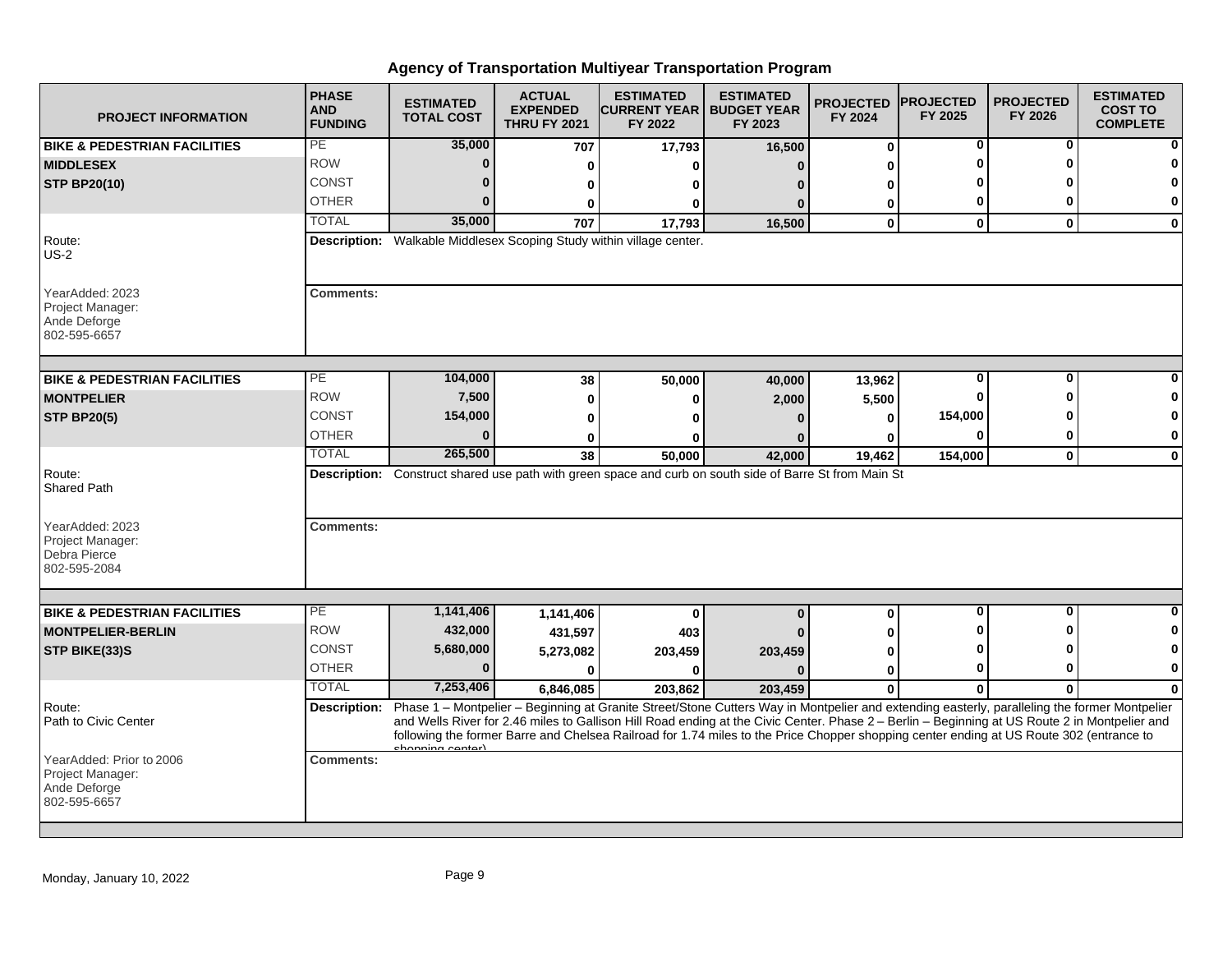| <b>PROJECT INFORMATION</b>                                              | <b>PHASE</b><br><b>AND</b><br><b>FUNDING</b> | <b>ESTIMATED</b><br><b>TOTAL COST</b> | <b>ACTUAL</b><br><b>EXPENDED</b><br><b>THRU FY 2021</b> | <b>ESTIMATED</b><br><b>CURRENT YEAR   BUDGET YEAR</b><br>FY 2022                                                                                | <b>ESTIMATED</b><br>FY 2023 | <b>PROJECTED</b><br>FY 2024 | <b>PROJECTED</b><br>FY 2025 | <b>PROJECTED</b><br>FY 2026 | <b>ESTIMATED</b><br><b>COST TO</b><br><b>COMPLETE</b> |
|-------------------------------------------------------------------------|----------------------------------------------|---------------------------------------|---------------------------------------------------------|-------------------------------------------------------------------------------------------------------------------------------------------------|-----------------------------|-----------------------------|-----------------------------|-----------------------------|-------------------------------------------------------|
| <b>BIKE &amp; PEDESTRIAN FACILITIES</b>                                 | PE                                           | 130,000                               | 54,522                                                  | 40,000                                                                                                                                          | 15,478                      | 20,000                      | 0                           | 0                           |                                                       |
| <b>MORETOWN</b>                                                         | <b>ROW</b>                                   | 20,000                                | 0                                                       | 20,000                                                                                                                                          | $\bf{0}$                    | 0                           | $\Omega$                    | ŋ                           |                                                       |
| <b>STP BP19(3)</b>                                                      | CONST                                        | 425,360                               | 0                                                       | 0                                                                                                                                               | 0                           | 125,360                     | 300,000                     |                             |                                                       |
|                                                                         | <b>OTHER</b>                                 | $\Omega$                              | 0                                                       | 0                                                                                                                                               |                             | 0                           | 0                           | ŋ                           | 0                                                     |
|                                                                         | <b>TOTAL</b>                                 | 575,360                               | 54,522                                                  | 60,000                                                                                                                                          | 15,478                      | 145,360                     | 300,000                     | $\mathbf{0}$                | $\mathbf{0}$                                          |
| Route:<br><b>VT-100B</b>                                                |                                              |                                       |                                                         | Description: Removal and replacement of 1307' of sidewalk along VT100B.                                                                         |                             |                             |                             |                             |                                                       |
| YearAdded: 2022<br>Project Manager:<br>Christopher Hunt<br>802-595-4556 | <b>Comments:</b>                             |                                       |                                                         |                                                                                                                                                 |                             |                             |                             |                             |                                                       |
| <b>BIKE &amp; PEDESTRIAN FACILITIES</b>                                 | PE                                           | 45,000                                | 1,894                                                   | 30,000                                                                                                                                          | 13,106                      | 0                           | $\mathbf 0$                 | 0                           |                                                       |
| <b>NEW HAVEN</b>                                                        | <b>ROW</b>                                   | $\bf{0}$                              |                                                         |                                                                                                                                                 |                             | O                           | ŋ                           | ŋ                           |                                                       |
|                                                                         | <b>CONST</b>                                 | $\Omega$                              | 0                                                       | 0                                                                                                                                               | $\Omega$                    |                             |                             |                             | O                                                     |
| <b>STP BP20(11)</b>                                                     | <b>OTHER</b>                                 | $\Omega$                              | $\Omega$                                                | ŋ                                                                                                                                               |                             | O                           | 0                           | ŋ                           | $\mathbf 0$                                           |
|                                                                         | <b>TOTAL</b>                                 | 45,000                                | 0<br>1,894                                              | 0<br>30,000                                                                                                                                     | 13,106                      | 0<br>0                      | $\mathbf 0$                 | $\mathbf 0$                 | $\mathbf 0$                                           |
| Route:<br>T.H.4                                                         |                                              |                                       |                                                         | Description: Scoping Study to examine impacts and feasibility of shoulder widening along Munger Street.                                         |                             |                             |                             |                             |                                                       |
| YearAdded: 2023<br>Project Manager:<br>Jon Lemieux<br>802-498-7064      | <b>Comments:</b>                             |                                       |                                                         |                                                                                                                                                 |                             |                             |                             |                             |                                                       |
| <b>BIKE &amp; PEDESTRIAN FACILITIES</b>                                 | $\overline{PE}$                              | 34,000                                | 628                                                     | 13,372                                                                                                                                          | 20,000                      | 0                           | 0                           | 0                           | 0                                                     |
| <b>PAWLET</b>                                                           | <b>ROW</b>                                   | $\bf{0}$                              | 0                                                       | 0                                                                                                                                               |                             | U                           | ŋ                           | ŋ                           | 0                                                     |
| <b>STP BP20(12)</b>                                                     | CONST                                        | $\bf{0}$                              | 0                                                       | 0                                                                                                                                               |                             | 0                           | 0                           | ŋ                           | 0                                                     |
|                                                                         | <b>OTHER</b>                                 | $\bf{0}$                              | $\mathbf{0}$                                            | O                                                                                                                                               | $\Omega$                    | $\bf{0}$                    | $\bf{0}$                    | $\bf{0}$                    | $\bf{0}$                                              |
|                                                                         | <b>TOTAL</b>                                 | 34,000                                | 628                                                     | 13,372                                                                                                                                          | 20,000                      | $\mathbf{0}$                | $\mathbf{0}$                | $\mathbf{0}$                | $\mathbf 0$                                           |
| Route:<br>$VT-30$                                                       |                                              |                                       |                                                         | Description: Village Pedestrian Scoping Study to guide improvements in pedestrian accessibility, safety, and walkability in the Village Center. |                             |                             |                             |                             |                                                       |
| YearAdded: 2023<br>Project Manager:<br>Peter Pochop<br>802-477-3123     | <b>Comments:</b>                             |                                       |                                                         |                                                                                                                                                 |                             |                             |                             |                             |                                                       |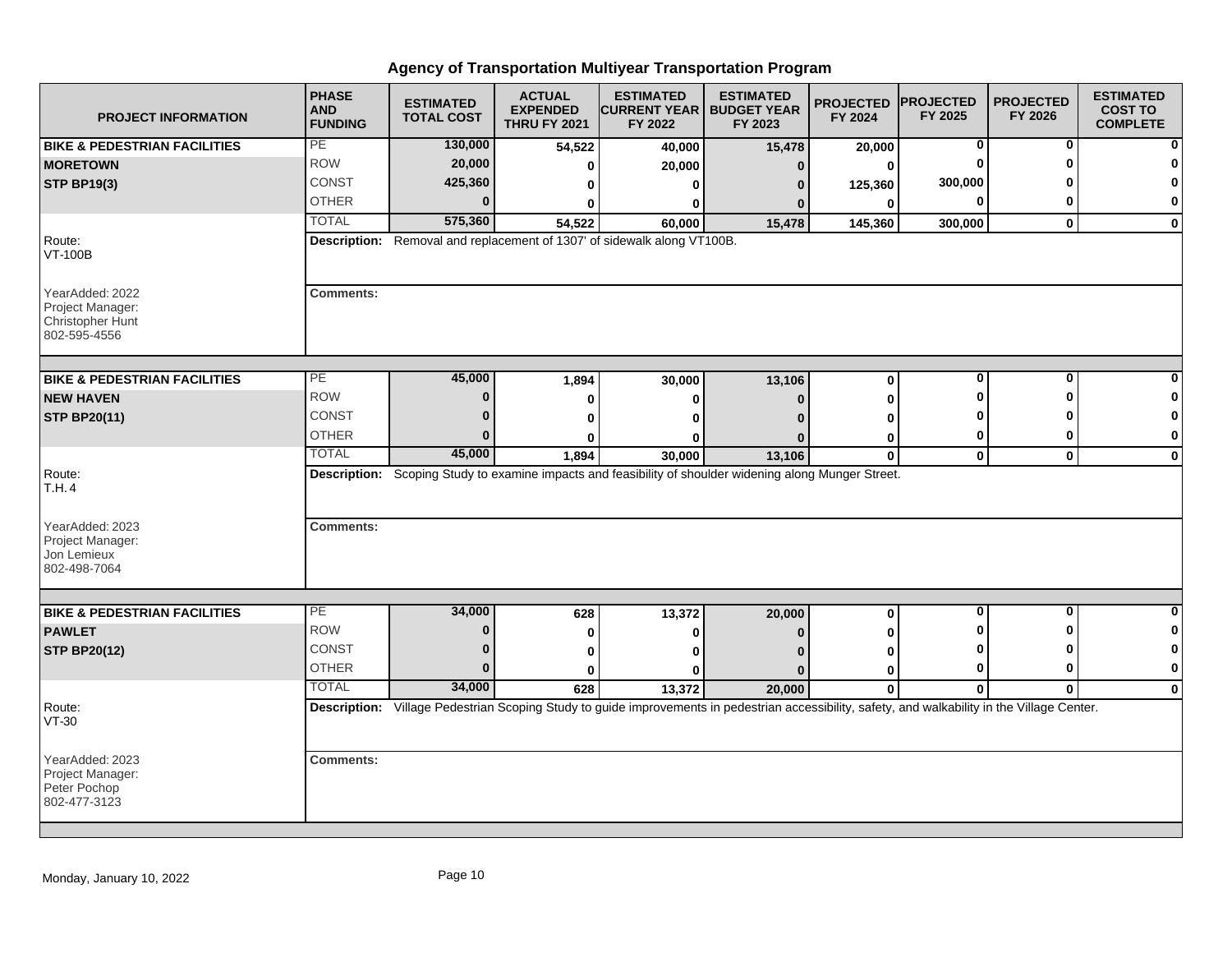| <b>PROJECT INFORMATION</b>                                          | <b>PHASE</b><br><b>AND</b><br><b>FUNDING</b> | <b>ESTIMATED</b><br><b>TOTAL COST</b> | <b>ACTUAL</b><br><b>EXPENDED</b><br><b>THRU FY 2021</b> | <b>ESTIMATED</b><br><b>CURRENT YEAR I</b><br>FY 2022                                                                                                                                                                                                                                                                                                                                                                                           | <b>ESTIMATED</b><br><b>BUDGET YEAR</b><br>FY 2023 | <b>PROJECTED</b><br>FY 2024 | <b>PROJECTED</b><br>FY 2025 | <b>PROJECTED</b><br>FY 2026 | <b>ESTIMATED</b><br><b>COST TO</b><br><b>COMPLETE</b> |
|---------------------------------------------------------------------|----------------------------------------------|---------------------------------------|---------------------------------------------------------|------------------------------------------------------------------------------------------------------------------------------------------------------------------------------------------------------------------------------------------------------------------------------------------------------------------------------------------------------------------------------------------------------------------------------------------------|---------------------------------------------------|-----------------------------|-----------------------------|-----------------------------|-------------------------------------------------------|
| <b>BIKE &amp; PEDESTRIAN FACILITIES</b>                             | PE                                           | $\bf{0}$                              | O                                                       | 0                                                                                                                                                                                                                                                                                                                                                                                                                                              | $\Omega$                                          | $\bf{0}$                    | 0                           | 0                           | $\mathbf{0}$                                          |
| <b>PLAINFIELD</b>                                                   | <b>ROW</b>                                   | $\Omega$                              | 0                                                       |                                                                                                                                                                                                                                                                                                                                                                                                                                                |                                                   |                             |                             |                             | 0                                                     |
| <b>STP BP17(7)</b>                                                  | <b>CONST</b>                                 | 528,700                               | 0                                                       | 458,700                                                                                                                                                                                                                                                                                                                                                                                                                                        | 70,000                                            |                             |                             |                             | 0                                                     |
|                                                                     | <b>OTHER</b>                                 | $\Omega$                              | 0                                                       |                                                                                                                                                                                                                                                                                                                                                                                                                                                | $\Omega$                                          | 0                           | 0                           |                             | $\mathbf{0}$                                          |
|                                                                     | <b>TOTAL</b>                                 | 528,700                               | $\bf{0}$                                                | 458,700                                                                                                                                                                                                                                                                                                                                                                                                                                        | 70,000                                            | 0                           | $\mathbf 0$                 | $\mathbf{0}$                | $\mathbf{0}$                                          |
| Route:<br>$US-2$                                                    |                                              |                                       |                                                         | Description: Additional funding for Plainfield BP14(3). Construction funding only.                                                                                                                                                                                                                                                                                                                                                             |                                                   |                             |                             |                             |                                                       |
| YearAdded: 2019<br>Project Manager:<br>Ross Gouin<br>802-595-2381   | <b>Comments:</b>                             |                                       |                                                         |                                                                                                                                                                                                                                                                                                                                                                                                                                                |                                                   |                             |                             |                             |                                                       |
| <b>BIKE &amp; PEDESTRIAN FACILITIES</b>                             | PE.                                          | $\bf{0}$                              | $\bf{0}$                                                | 0                                                                                                                                                                                                                                                                                                                                                                                                                                              | $\Omega$                                          | $\bf{0}$                    | 0                           | O                           |                                                       |
| <b>POULTNEY</b>                                                     | <b>ROW</b>                                   | $\bf{0}$                              | $\bf{0}$                                                | ŋ                                                                                                                                                                                                                                                                                                                                                                                                                                              |                                                   |                             |                             |                             | $\bf{0}$                                              |
| <b>ST BP19(27)</b>                                                  | <b>CONST</b>                                 | 59,000                                | 1,182                                                   | 7,818                                                                                                                                                                                                                                                                                                                                                                                                                                          | 50,000                                            |                             |                             |                             | $\bf{0}$                                              |
|                                                                     | <b>OTHER</b>                                 |                                       |                                                         |                                                                                                                                                                                                                                                                                                                                                                                                                                                |                                                   | 0                           |                             |                             | 0                                                     |
|                                                                     | <b>TOTAL</b>                                 | 59,000                                | 1,182                                                   | 7,818                                                                                                                                                                                                                                                                                                                                                                                                                                          | 50,000                                            | $\mathbf 0$                 | $\bf{0}$                    | $\mathbf{0}$                | $\mathbf{0}$                                          |
| Route:<br><b>Furnace Street</b>                                     |                                              |                                       |                                                         | Description: Upgrade approximately 450' of asphalt sidewalk to concrete sidewalk along Furnace Street near Poultney High School                                                                                                                                                                                                                                                                                                                |                                                   |                             |                             |                             |                                                       |
| YearAdded: 2022<br>Project Manager:<br>Peter Pochop<br>802-477-3123 | <b>Comments:</b>                             |                                       |                                                         |                                                                                                                                                                                                                                                                                                                                                                                                                                                |                                                   |                             |                             |                             |                                                       |
|                                                                     |                                              |                                       |                                                         |                                                                                                                                                                                                                                                                                                                                                                                                                                                |                                                   |                             |                             |                             |                                                       |
| <b>BIKE &amp; PEDESTRIAN FACILITIES</b>                             | $\overline{PE}$                              | 138,000                               | 85,485                                                  | 22,515                                                                                                                                                                                                                                                                                                                                                                                                                                         | 20,000                                            | 10,000                      | $\bf{0}$                    | $\bf{0}$                    | $\mathbf{0}$                                          |
| <b>PROCTOR</b>                                                      | <b>ROW</b>                                   | 15,000                                | 0                                                       | 4,000                                                                                                                                                                                                                                                                                                                                                                                                                                          | 4,000                                             | 7,000                       |                             |                             | $\mathbf{0}$                                          |
| <b>STP BP18(2)</b>                                                  | <b>CONST</b>                                 | 487,000                               | O                                                       |                                                                                                                                                                                                                                                                                                                                                                                                                                                | $\Omega$                                          | 200,000                     | 287,000                     |                             | 0                                                     |
|                                                                     | <b>OTHER</b>                                 | $\bf{0}$                              | 0                                                       |                                                                                                                                                                                                                                                                                                                                                                                                                                                |                                                   | $\Omega$                    |                             |                             | $\mathbf{0}$                                          |
|                                                                     | <b>TOTAL</b>                                 | 640,000                               | 85,485                                                  | 26,515                                                                                                                                                                                                                                                                                                                                                                                                                                         | 24,000                                            | 217,000                     | 287,000                     |                             | $\mathbf{0}$                                          |
| Route:                                                              | Description:                                 |                                       |                                                         | Design and construction of approximately 1,100 linear feet of new cross-country bituminous concrete shared-use path from the Town Green on<br>Main Street to North Street, parallel to Main Street, with a crosswalk across North Street and continuing with approximately 1,500 linear feet of<br>new cross-country aggregate shared-use path from North Street to Beaver Pond, following the alignment of an existing trail through a wooded |                                                   |                             |                             |                             |                                                       |
| YearAdded: 2021<br>Project Manager:<br>Peter Pochop<br>802-477-3123 | <b>Comments:</b>                             |                                       |                                                         |                                                                                                                                                                                                                                                                                                                                                                                                                                                |                                                   |                             |                             |                             |                                                       |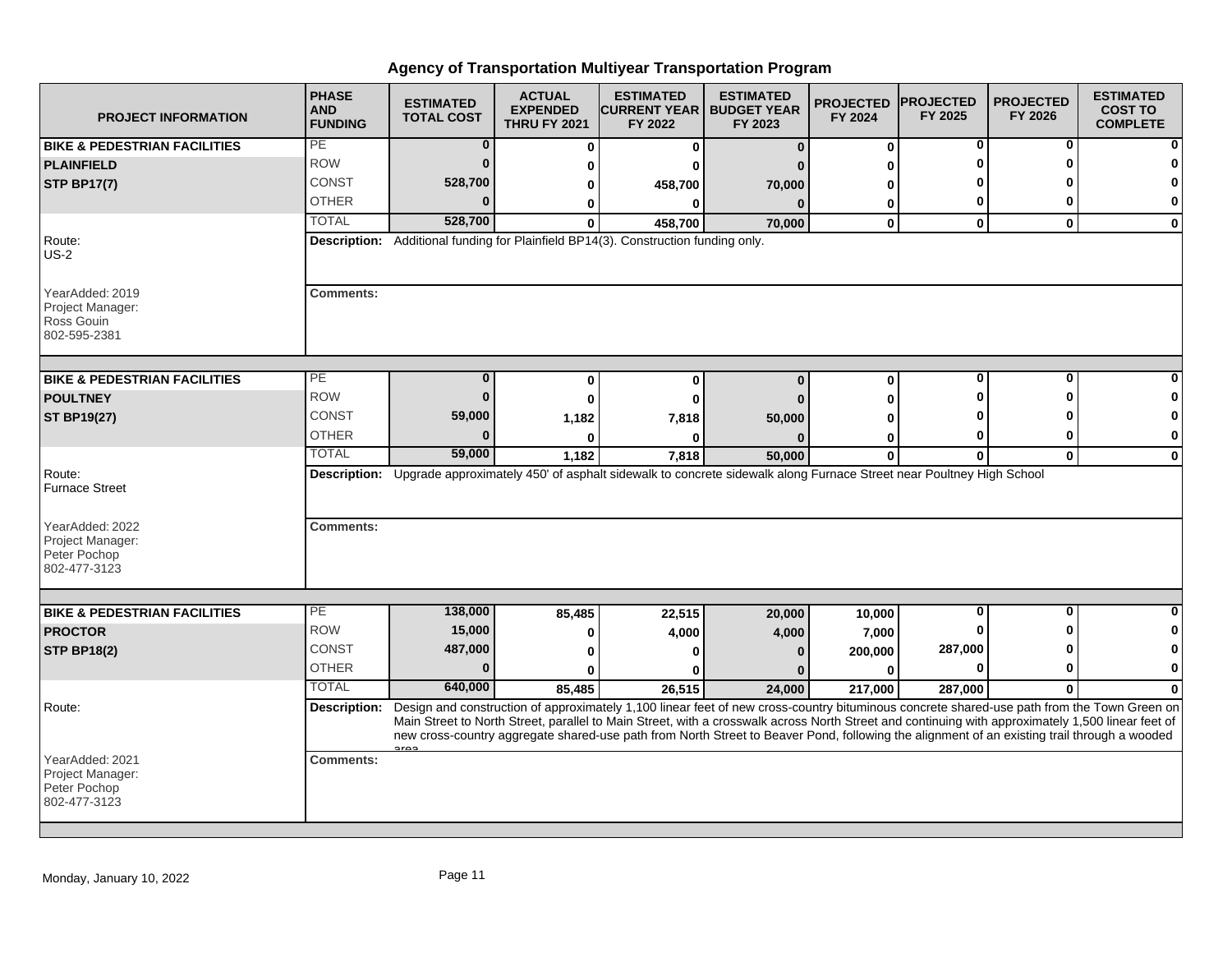| <b>PROJECT INFORMATION</b>                                                   | <b>PHASE</b><br><b>AND</b><br><b>FUNDING</b> | <b>ESTIMATED</b><br><b>TOTAL COST</b> | <b>ACTUAL</b><br><b>EXPENDED</b><br><b>THRU FY 2021</b> | <b>ESTIMATED</b><br><b>CURRENT YEAR   BUDGET YEAR</b><br>FY 2022                                                                                                                                       | <b>ESTIMATED</b><br>FY 2023 | <b>PROJECTED</b><br>FY 2024 | <b>PROJECTED</b><br>FY 2025 | <b>PROJECTED</b><br>FY 2026 | <b>ESTIMATED</b><br><b>COST TO</b><br><b>COMPLETE</b> |
|------------------------------------------------------------------------------|----------------------------------------------|---------------------------------------|---------------------------------------------------------|--------------------------------------------------------------------------------------------------------------------------------------------------------------------------------------------------------|-----------------------------|-----------------------------|-----------------------------|-----------------------------|-------------------------------------------------------|
| <b>BIKE &amp; PEDESTRIAN FACILITIES</b>                                      | PE                                           | 160,000                               | 137,197                                                 | 5,000                                                                                                                                                                                                  | 13,803                      | 4,000                       | 0                           | 0                           |                                                       |
| <b>RICHFORD</b>                                                              | <b>ROW</b>                                   | 60,000                                | 17,132                                                  | 20,000                                                                                                                                                                                                 | 22,868                      | 0                           |                             |                             |                                                       |
| STP BIKE(36)S                                                                | <b>CONST</b>                                 | 500,000                               | $\bf{0}$                                                | O                                                                                                                                                                                                      | $\bf{0}$                    | 100,000                     | 400,000                     |                             |                                                       |
|                                                                              | <b>OTHER</b>                                 | $\bf{0}$                              | 0                                                       | O                                                                                                                                                                                                      | n                           | 0                           | $\bf{0}$                    | ŋ                           | $\bf{0}$                                              |
|                                                                              | <b>TOTAL</b>                                 | 720,000                               | 154,330                                                 | 25,000                                                                                                                                                                                                 | 36,671                      | 104,000                     | 400,000                     | $\bf{0}$                    | $\Omega$                                              |
| Route:<br><b>MVRT Extension</b>                                              | Description:                                 |                                       |                                                         | PROJECT IS FOR CONSTRUCTION OF AN EXTENSION OF THE MISSISQUOI VALLEY RAIL TRAIL IN RICHFORD, BEGINNING AT THE<br>EASTERN TERMINUS OF THE EXISTING TRAIL AND EXTENDING 0.5 MILE INTO DOWNTOWN RICHFORD. |                             |                             |                             |                             |                                                       |
| YearAdded: Prior to 2006<br>Project Manager:<br>Ande Deforge<br>802-595-6657 | <b>Comments:</b>                             |                                       |                                                         |                                                                                                                                                                                                        |                             |                             |                             |                             |                                                       |
| <b>BIKE &amp; PEDESTRIAN FACILITIES</b>                                      | PE                                           | 45,000                                | $\Omega$                                                | 25,000                                                                                                                                                                                                 | 20,000                      | $\mathbf{0}$                | $\bf{0}$                    | 0                           |                                                       |
| <b>ROXBURY</b>                                                               | <b>ROW</b>                                   | $\bf{0}$                              | ŋ                                                       | ŋ                                                                                                                                                                                                      | $\Omega$                    | U                           | ŋ                           | ŋ                           |                                                       |
| <b>STP BP20(13)</b>                                                          | <b>CONST</b>                                 | 0                                     | ŋ                                                       | ŋ                                                                                                                                                                                                      |                             | Λ                           |                             |                             | O                                                     |
|                                                                              | <b>OTHER</b>                                 | $\bf{0}$                              | 0                                                       | 0                                                                                                                                                                                                      |                             | 0                           | 0                           | o                           | 0                                                     |
|                                                                              | <b>TOTAL</b>                                 | 45,000                                | 0                                                       | 25,000                                                                                                                                                                                                 | 20,000                      | 0                           | $\mathbf 0$                 | $\mathbf 0$                 | $\bf{0}$                                              |
| Route:<br><b>VT-12A</b>                                                      |                                              |                                       |                                                         | Description: Exploration of sidewalk improvements in the Village of Roxbury.                                                                                                                           |                             |                             |                             |                             |                                                       |
| YearAdded: 2023<br>Project Manager:<br>Christopher Hunt<br>802-595-4556      | <b>Comments:</b>                             |                                       |                                                         |                                                                                                                                                                                                        |                             |                             |                             |                             |                                                       |
|                                                                              | PE.                                          | 325,000                               |                                                         |                                                                                                                                                                                                        |                             |                             | 5,000                       | 0                           | $\Omega$                                              |
| <b>BIKE &amp; PEDESTRIAN FACILITIES</b><br><b>ROYALTON</b>                   | <b>ROW</b>                                   | 25,000                                | 751                                                     | 100,000                                                                                                                                                                                                | 110,000                     | 109,249                     | $\bf{0}$                    | ŋ                           | 0                                                     |
|                                                                              | <b>CONST</b>                                 | 801,250                               | 0                                                       | 0                                                                                                                                                                                                      | 25,000                      | $\bf{0}$                    | 500,000                     | n                           | 0                                                     |
| <b>STP BP20(6)</b>                                                           | <b>OTHER</b>                                 | U                                     | 0                                                       | ŋ                                                                                                                                                                                                      | $\Omega$                    | 301,250                     | 0                           | 0                           | $\bf{0}$                                              |
|                                                                              | <b>TOTAL</b>                                 | 1,151,250                             | 0                                                       | O                                                                                                                                                                                                      |                             | 0                           |                             |                             |                                                       |
| Route:<br><b>Chelsea Street</b>                                              |                                              |                                       | 751                                                     | 100,000<br>Description: approximately 800 ft of sidewalks and ADA improvements along Chelsea Street by the town green                                                                                  | 135,000                     | 410,499                     | 505,000                     | $\mathbf{0}$                | $\mathbf 0$                                           |
| YearAdded: 2023<br>Project Manager:<br>Derek Kenison<br>802-595-4316         | <b>Comments:</b>                             |                                       |                                                         |                                                                                                                                                                                                        |                             |                             |                             |                             |                                                       |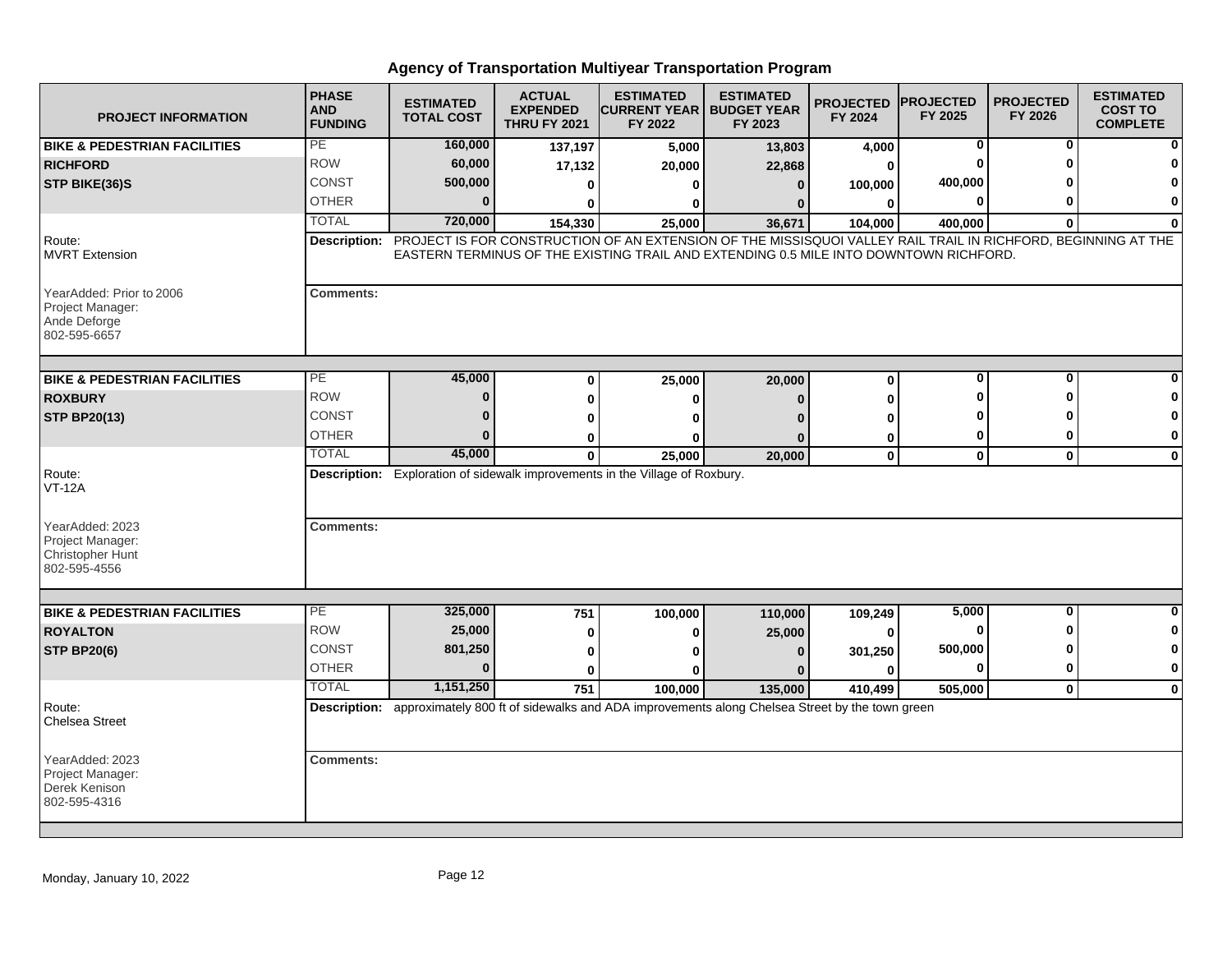| <b>PROJECT INFORMATION</b>                                           | <b>PHASE</b><br><b>AND</b><br><b>FUNDING</b> | <b>ESTIMATED</b><br><b>TOTAL COST</b> | <b>ACTUAL</b><br><b>EXPENDED</b><br><b>THRU FY 2021</b> | <b>ESTIMATED</b><br><b>CURRENT YEAR   BUDGET YEAR</b><br>FY 2022                 | <b>ESTIMATED</b><br>FY 2023                                                                                                               | <b>PROJECTED</b><br>FY 2024 | <b>PROJECTED</b><br>FY 2025 | <b>PROJECTED</b><br>FY 2026 | <b>ESTIMATED</b><br><b>COST TO</b><br><b>COMPLETE</b> |
|----------------------------------------------------------------------|----------------------------------------------|---------------------------------------|---------------------------------------------------------|----------------------------------------------------------------------------------|-------------------------------------------------------------------------------------------------------------------------------------------|-----------------------------|-----------------------------|-----------------------------|-------------------------------------------------------|
| <b>BIKE &amp; PEDESTRIAN FACILITIES</b>                              | PE                                           | $\bf{0}$                              | 0                                                       | $\mathbf 0$                                                                      | $\Omega$                                                                                                                                  | 0                           | 0                           | 0                           |                                                       |
| <b>RUTLAND CITY</b>                                                  | <b>ROW</b>                                   | $\bf{0}$                              | 0                                                       | ŋ                                                                                |                                                                                                                                           | 0                           | ŋ                           | ŋ                           |                                                       |
| <b>ST BP22(7)</b>                                                    | CONST                                        | 165,000                               | 0                                                       | 120,000                                                                          | 45,000                                                                                                                                    | 0                           |                             |                             |                                                       |
|                                                                      | <b>OTHER</b>                                 | $\bf{0}$                              | 0                                                       | 0                                                                                | $\mathbf{0}$                                                                                                                              | 0                           | 0                           | 0                           | 0                                                     |
|                                                                      | <b>TOTAL</b>                                 | 165,000                               | $\mathbf{0}$                                            | 120,000                                                                          | 45,000                                                                                                                                    | $\mathbf{0}$                | $\mathbf{0}$                | $\mathbf{0}$                | $\mathbf{0}$                                          |
| Route:                                                               |                                              |                                       |                                                         | Description: Approximately 1065 ft of sidewalk on Pierpoint Ave and Crescent St. |                                                                                                                                           |                             |                             |                             |                                                       |
| YearAdded: 2023<br>Project Manager:<br>Derek Kenison<br>802-595-4316 | <b>Comments:</b>                             |                                       |                                                         |                                                                                  |                                                                                                                                           |                             |                             |                             |                                                       |
| <b>BIKE &amp; PEDESTRIAN FACILITIES</b>                              | PЕ                                           | 290,000                               | 133,261                                                 | 120,000                                                                          | 36,739                                                                                                                                    | 0                           | 0                           | 0                           |                                                       |
| <b>RUTLAND CITY</b>                                                  | <b>ROW</b>                                   | 15,000                                | 0                                                       | 15,000                                                                           | $\Omega$                                                                                                                                  | $\bf{0}$                    | ω                           | ŋ                           |                                                       |
| <b>STP BP14(24)</b>                                                  | CONST                                        | 750,000                               | $\bf{0}$                                                | 0                                                                                | 200,000                                                                                                                                   | 550,000                     |                             |                             |                                                       |
|                                                                      | <b>OTHER</b>                                 | $\bf{0}$                              | ŋ                                                       | n                                                                                |                                                                                                                                           | O                           | 0                           | ŋ                           | 0                                                     |
|                                                                      | <b>TOTAL</b>                                 | 1,055,000                             | 133,261                                                 | 135,000                                                                          | 236,739                                                                                                                                   | 550,000                     | $\mathbf 0$                 | 0                           | $\bf{0}$                                              |
| Route:<br>Segment 3<br>YearAdded: 2021                               | <b>Description:</b><br><b>Comments:</b>      | use path and a pedestrian bridge.     |                                                         |                                                                                  | Design and construction of segment 3 of the Rutland Creek Path from Monsignor Park across East Creek. Construction will include a shared- |                             |                             |                             |                                                       |
| Project Manager:<br>Jon Lemieux<br>802-498-7064                      |                                              |                                       |                                                         |                                                                                  |                                                                                                                                           |                             |                             |                             |                                                       |
| <b>BIKE &amp; PEDESTRIAN FACILITIES</b>                              | PE                                           | 125,000                               | 94,345                                                  | 25,655                                                                           | 5,000                                                                                                                                     | 0                           | $\mathbf 0$                 | $\mathbf{0}$                | $\bf{0}$                                              |
| <b>SHELBURNE</b>                                                     | <b>ROW</b>                                   | 20,000                                | 0                                                       | 20,000                                                                           |                                                                                                                                           | ŋ                           | ŋ                           | ŋ                           | 0                                                     |
| <b>STP BP18(3)</b>                                                   | <b>CONST</b>                                 | 434,200                               | 0                                                       | 0                                                                                | 434,200                                                                                                                                   | 0                           | O                           | ŋ                           | $\mathbf 0$                                           |
|                                                                      | <b>OTHER</b>                                 | $\bf{0}$                              | $\bf{0}$                                                | 0                                                                                | n                                                                                                                                         | 0                           | 0                           | 0                           | $\bf{0}$                                              |
|                                                                      | <b>TOTAL</b>                                 | 579,200                               | 94,345                                                  | 45,655                                                                           | 439,200                                                                                                                                   | $\mathbf{0}$                | $\mathbf 0$                 | $\mathbf{0}$                | $\bf{0}$                                              |
| Route:<br>Irish Hill Rd Facility                                     |                                              |                                       |                                                         |                                                                                  | Description: Installation of a prefabricated bridge and construction of new sidewalk along Irish Hill Rd and Falls Rd                     |                             |                             |                             |                                                       |
| YearAdded: 2021<br>Project Manager:<br>Tina Bohl<br>802-793-1743     | <b>Comments:</b>                             |                                       |                                                         |                                                                                  |                                                                                                                                           |                             |                             |                             |                                                       |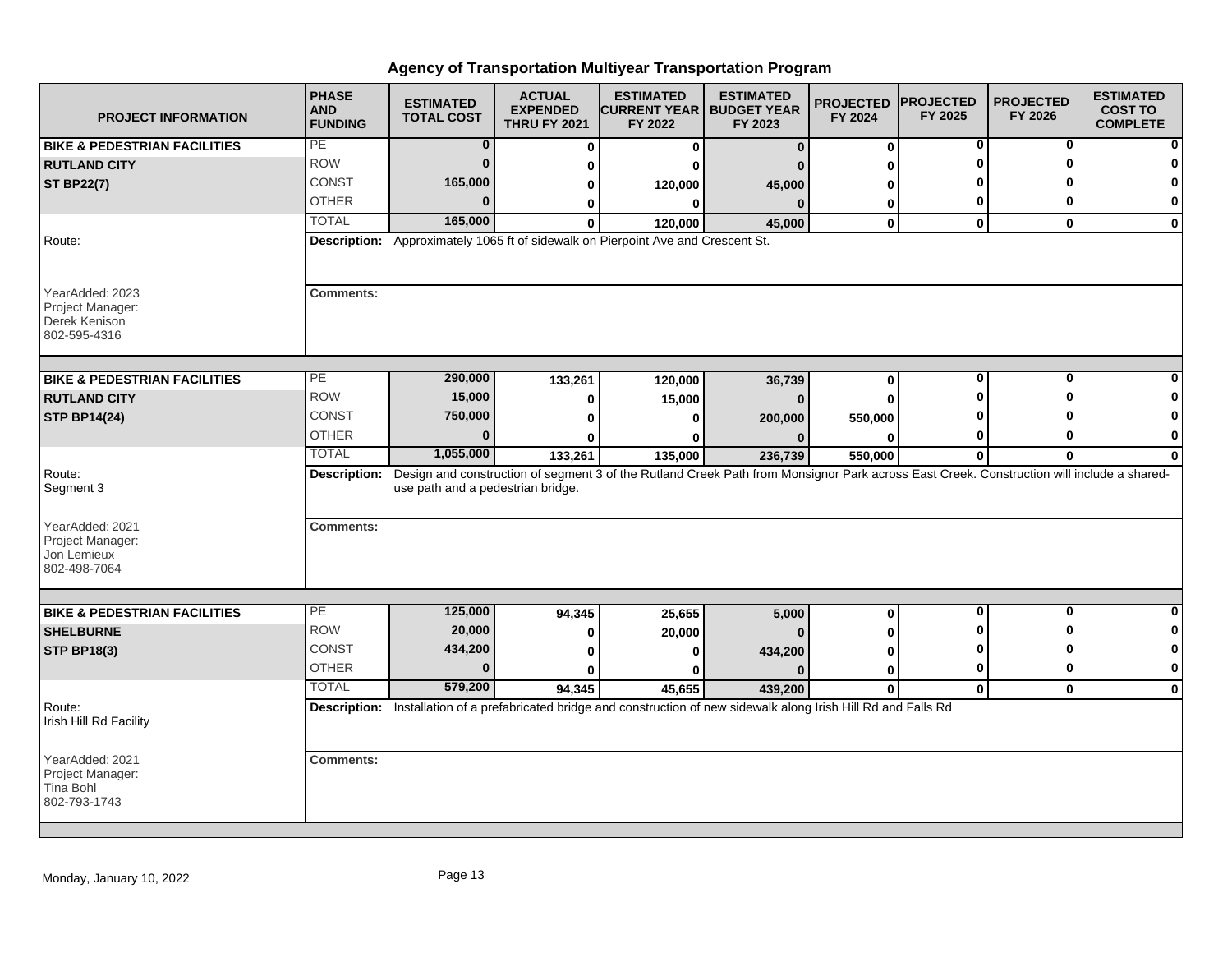| <b>PROJECT INFORMATION</b>                                              | <b>PHASE</b><br><b>AND</b><br><b>FUNDING</b> | <b>ESTIMATED</b><br><b>TOTAL COST</b> | <b>ACTUAL</b><br><b>EXPENDED</b><br><b>THRU FY 2021</b> | <b>ESTIMATED</b><br><b>CURRENT YEAR   BUDGET YEAR</b><br>FY 2022                                                                      | <b>ESTIMATED</b><br>FY 2023 | <b>PROJECTED</b><br>FY 2024 | <b>PROJECTED</b><br>FY 2025 | <b>PROJECTED</b><br>FY 2026 | <b>ESTIMATED</b><br><b>COST TO</b><br><b>COMPLETE</b> |
|-------------------------------------------------------------------------|----------------------------------------------|---------------------------------------|---------------------------------------------------------|---------------------------------------------------------------------------------------------------------------------------------------|-----------------------------|-----------------------------|-----------------------------|-----------------------------|-------------------------------------------------------|
| <b>BIKE &amp; PEDESTRIAN FACILITIES</b>                                 | PE                                           | 0                                     | $\bf{0}$                                                | $\mathbf{0}$                                                                                                                          | $\bf{0}$                    | 0                           | 0                           | 0                           |                                                       |
| <b>SOUTH BURLINGTON</b>                                                 | <b>ROW</b>                                   | $\bf{0}$                              | 0                                                       | O                                                                                                                                     |                             | ŋ                           |                             | ŋ                           |                                                       |
| <b>ST BP18(27)</b>                                                      | CONST                                        | 24,000                                | 38                                                      | 19,000                                                                                                                                | 4,962                       | ŋ                           |                             |                             | 0                                                     |
|                                                                         | <b>OTHER</b>                                 | $\bf{0}$                              | $\bf{0}$                                                | $\bf{0}$                                                                                                                              | $\bf{0}$                    | 0                           | 0                           | ŋ                           | 0                                                     |
|                                                                         | <b>TOTAL</b>                                 | 24,000                                | 38                                                      | 19,000                                                                                                                                | 4,962                       | $\mathbf{0}$                | $\mathbf{0}$                | $\mathbf{0}$                | $\mathbf{0}$                                          |
| Route:                                                                  |                                              |                                       |                                                         | Description: Purchase bike racks and sign panels to create 16 new stations as part of Phase 2 expansion.                              |                             |                             |                             |                             |                                                       |
| YearAdded: 2023<br>Project Manager:<br>Debra Pierce<br>802-595-2084     | <b>Comments:</b>                             |                                       |                                                         |                                                                                                                                       |                             |                             |                             |                             |                                                       |
| <b>BIKE &amp; PEDESTRIAN FACILITIES</b>                                 | PE                                           | $\bf{0}$                              | $\bf{0}$                                                | $\bf{0}$                                                                                                                              | $\Omega$                    | 0                           | 0                           | 0                           |                                                       |
| <b>SOUTH BURLINGTON</b>                                                 | <b>ROW</b>                                   | $\bf{0}$                              | 0                                                       |                                                                                                                                       |                             | U                           | Ω                           | ŋ                           | 0                                                     |
| <b>ST BP21(7)</b>                                                       | <b>CONST</b>                                 | 150,000                               | 0                                                       | 0                                                                                                                                     |                             | ŋ                           |                             |                             | 0                                                     |
|                                                                         | <b>OTHER</b>                                 | $\bf{0}$                              | 0                                                       | 100,000<br>O                                                                                                                          | 50,000                      | 0                           | 0                           | 0                           | 0                                                     |
|                                                                         | <b>TOTAL</b>                                 | 150,000                               | $\mathbf{0}$                                            | 100,000                                                                                                                               | 50,000                      | $\pmb{0}$                   | $\mathbf{0}$                | $\mathbf 0$                 | $\bf{0}$                                              |
| Route:<br><b>RRFB</b>                                                   |                                              |                                       |                                                         | Description: RRFB Protected Crosswalk at Intersection of Kennedy Drive and Twin Oaks Terrace.                                         |                             |                             |                             |                             |                                                       |
| YearAdded: 2023<br>Project Manager:<br>Ande Deforge<br>802-595-6657     | <b>Comments:</b>                             |                                       |                                                         |                                                                                                                                       |                             |                             |                             |                             |                                                       |
|                                                                         | PE                                           | 260,000                               |                                                         |                                                                                                                                       |                             |                             | 0                           | $\bf{0}$                    | ŋ                                                     |
| <b>BIKE &amp; PEDESTRIAN FACILITIES</b>                                 | <b>ROW</b>                                   | 158,000                               | 140,048                                                 | 25,000                                                                                                                                | 69,952                      | 25,000                      |                             |                             | 0                                                     |
| <b>SOUTH BURLINGTON</b>                                                 | <b>CONST</b>                                 | 610,000                               | 0                                                       | 80,000                                                                                                                                | 78,000                      | 0                           | 110,000                     |                             | 0                                                     |
| <b>STP BP17(9)</b>                                                      | <b>OTHER</b>                                 | $\bf{0}$                              | 0                                                       | 0                                                                                                                                     | $\Omega$                    | 500,000                     | $\bf{0}$                    | 0                           | 0                                                     |
|                                                                         | <b>TOTAL</b>                                 | 1,028,000                             | O                                                       |                                                                                                                                       |                             | O                           |                             |                             |                                                       |
|                                                                         |                                              |                                       | 140,048                                                 | 105,000                                                                                                                               | 147,952                     | 525,000                     | 110,000                     | $\mathbf{0}$                | $\mathbf 0$                                           |
| Route:<br>$US-2$                                                        |                                              |                                       |                                                         | Description: 2000 feet of separated bike lanes and pedestrian improvements along US2 (Williston Rd.) between Dorset St. and White St. |                             |                             |                             |                             |                                                       |
| YearAdded: 2020<br>Project Manager:<br>Christopher Hunt<br>802-595-4556 | <b>Comments:</b>                             |                                       |                                                         |                                                                                                                                       |                             |                             |                             |                             |                                                       |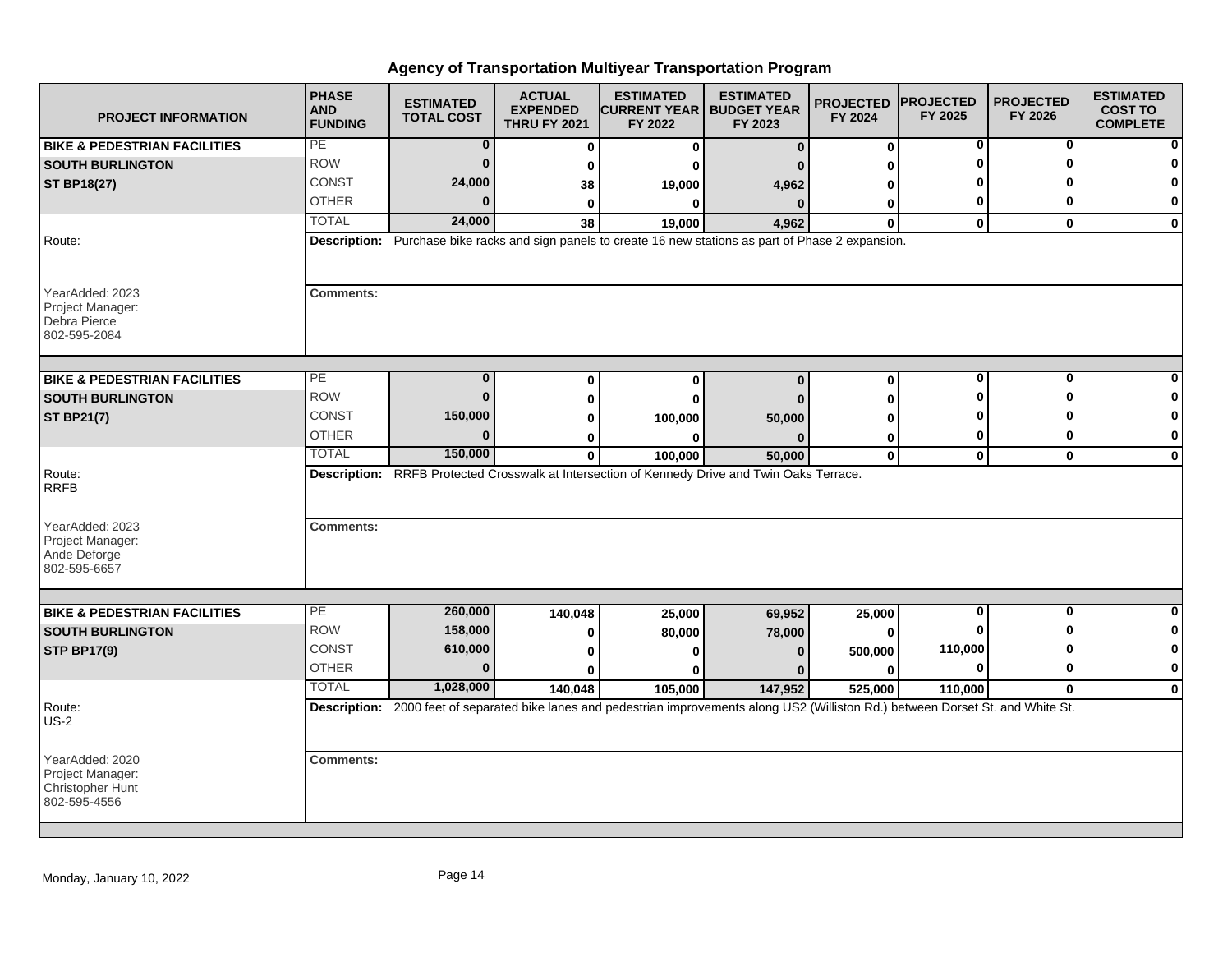| <b>PROJECT INFORMATION</b>                                                 | <b>PHASE</b><br><b>AND</b><br><b>FUNDING</b> | <b>ESTIMATED</b><br><b>TOTAL COST</b> | <b>ACTUAL</b><br><b>EXPENDED</b><br><b>THRU FY 2021</b> | <b>ESTIMATED</b><br><b>ICURRENT YEAR I BUDGET YEAR</b><br>FY 2022                                                                                                                                                                                                                                                                                                                                                                    | <b>ESTIMATED</b><br>FY 2023 | <b>PROJECTED</b><br>FY 2024 | <b>IPROJECTED</b><br>FY 2025 | <b>PROJECTED</b><br>FY 2026 | <b>ESTIMATED</b><br><b>COST TO</b><br><b>COMPLETE</b> |
|----------------------------------------------------------------------------|----------------------------------------------|---------------------------------------|---------------------------------------------------------|--------------------------------------------------------------------------------------------------------------------------------------------------------------------------------------------------------------------------------------------------------------------------------------------------------------------------------------------------------------------------------------------------------------------------------------|-----------------------------|-----------------------------|------------------------------|-----------------------------|-------------------------------------------------------|
| <b>BIKE &amp; PEDESTRIAN FACILITIES</b>                                    | PE                                           | 120,000                               | 9,542                                                   | 56,000                                                                                                                                                                                                                                                                                                                                                                                                                               | 40,788                      | 13,670                      | 0                            | 0                           |                                                       |
| <b>SOUTH BURLINGTON</b>                                                    | <b>ROW</b>                                   | 20,000                                | 0                                                       | 10,000                                                                                                                                                                                                                                                                                                                                                                                                                               | 10,000                      | 0                           | O                            | ŋ                           |                                                       |
| <b>STP BP19(4)</b>                                                         | <b>CONST</b>                                 | 695,000                               | 0                                                       | $\Omega$                                                                                                                                                                                                                                                                                                                                                                                                                             | $\bf{0}$                    | 595,000                     | 100,000                      |                             |                                                       |
|                                                                            | <b>OTHER</b>                                 | $\bf{0}$                              | 0                                                       | 0                                                                                                                                                                                                                                                                                                                                                                                                                                    |                             | 0                           | $\bf{0}$                     | O                           | $\mathbf 0$                                           |
|                                                                            | <b>TOTAL</b>                                 | 835,000                               | 9,542                                                   | 66,000                                                                                                                                                                                                                                                                                                                                                                                                                               | 50,788                      | 608,670                     | 100,000                      | $\mathbf{0}$                | $\bf{0}$                                              |
| Route:<br>Urb-5208                                                         | <b>Description:</b>                          |                                       |                                                         | Design and construction of a multi-use path along Dorset Street from Old Cross Road to Sadie Lane.                                                                                                                                                                                                                                                                                                                                   |                             |                             |                              |                             |                                                       |
| YearAdded: 2022<br>Project Manager:<br><b>Scott Gurley</b><br>802-498-8874 | <b>Comments:</b>                             |                                       |                                                         |                                                                                                                                                                                                                                                                                                                                                                                                                                      |                             |                             |                              |                             |                                                       |
| <b>BIKE &amp; PEDESTRIAN FACILITIES</b>                                    | PE                                           | 137,408                               | 82,867                                                  | 30,000                                                                                                                                                                                                                                                                                                                                                                                                                               | 24,541                      | 0                           | 0                            | 0                           |                                                       |
| <b>SPRINGFIELD</b>                                                         | <b>ROW</b>                                   | 21,000                                | 0                                                       | $\bf{0}$                                                                                                                                                                                                                                                                                                                                                                                                                             | 21,000                      | $\bf{0}$                    |                              |                             |                                                       |
| <b>STP BP16(8)</b>                                                         | <b>CONST</b>                                 | 327,625                               | 0                                                       | n                                                                                                                                                                                                                                                                                                                                                                                                                                    | n                           | 100,000                     | 227,625                      |                             |                                                       |
|                                                                            | <b>OTHER</b>                                 | U                                     | 0                                                       | ŋ                                                                                                                                                                                                                                                                                                                                                                                                                                    |                             | 0                           | $\bf{0}$                     | ŋ                           | O                                                     |
|                                                                            | <b>TOTAL</b>                                 | 486,033                               | 82.867                                                  | 30,000                                                                                                                                                                                                                                                                                                                                                                                                                               | 45,541                      | 100,000                     | 227,625                      | $\bf{0}$                    | $\bf{0}$                                              |
| Route:<br><b>Toonerville Trail</b>                                         |                                              |                                       |                                                         | Description: This project involves the final design, permitting and construction of an approximately 3,250 foot long extension of the Toonerville Trail in order<br>to connect the existing shared-use path to Bridge Street and the Edgar May Recreation Center.                                                                                                                                                                    |                             |                             |                              |                             |                                                       |
| YearAdded: 2018<br>Project Manager:<br>Jon Lemieux<br>802-498-7064         | <b>Comments:</b>                             |                                       |                                                         |                                                                                                                                                                                                                                                                                                                                                                                                                                      |                             |                             |                              |                             |                                                       |
|                                                                            |                                              |                                       |                                                         |                                                                                                                                                                                                                                                                                                                                                                                                                                      |                             |                             |                              |                             |                                                       |
| <b>BIKE &amp; PEDESTRIAN FACILITIES</b>                                    | $\overline{\mathsf{PE}}$                     | 95,000                                | 63,815                                                  | 17,000                                                                                                                                                                                                                                                                                                                                                                                                                               | 14,185                      | 0                           | $\mathbf 0$                  | 0                           |                                                       |
| <b>ST. ALBANS CITY</b>                                                     | <b>ROW</b>                                   | 12,000                                | $\bf{0}$                                                | 5,000                                                                                                                                                                                                                                                                                                                                                                                                                                | 7,000                       | U                           |                              |                             |                                                       |
| <b>STP BP18(1)</b>                                                         | CONST                                        | 805,000                               | 0                                                       | 0                                                                                                                                                                                                                                                                                                                                                                                                                                    | $\bf{0}$                    | 805,000                     |                              |                             |                                                       |
|                                                                            | <b>OTHER</b>                                 | $\bf{0}$                              | 0                                                       |                                                                                                                                                                                                                                                                                                                                                                                                                                      |                             | $\bf{0}$                    | 0                            | 0                           | 0                                                     |
|                                                                            | <b>TOTAL</b>                                 | 912,000                               | 63,815                                                  | 22,000                                                                                                                                                                                                                                                                                                                                                                                                                               | 21,185                      | 805,000                     | $\bf{0}$                     | $\bf{0}$                    |                                                       |
| Route:<br><b>Federal Street</b>                                            | Description:                                 | St. and Enderal St.                   |                                                         | Construct a portion of the Federal Street Multi-Modal Connector HPP 8000(17). On the west side of Federal St., 2,250 feet of new, 5 foot-wide<br>concrete sidewalk and 1,900 feet of new curb and necessary drainage on Federal Street from Lake Street to Lower Newton Street. On the<br>east side, 2,150 feet of 5 foot-wide sidewalk. The project would include replacement of trees and landscaping, and new crosswalks on Aldis |                             |                             |                              |                             |                                                       |
| YearAdded: 2021<br>Project Manager:<br>Jon Lemieux<br>802-498-7064         | <b>Comments:</b>                             |                                       |                                                         |                                                                                                                                                                                                                                                                                                                                                                                                                                      |                             |                             |                              |                             |                                                       |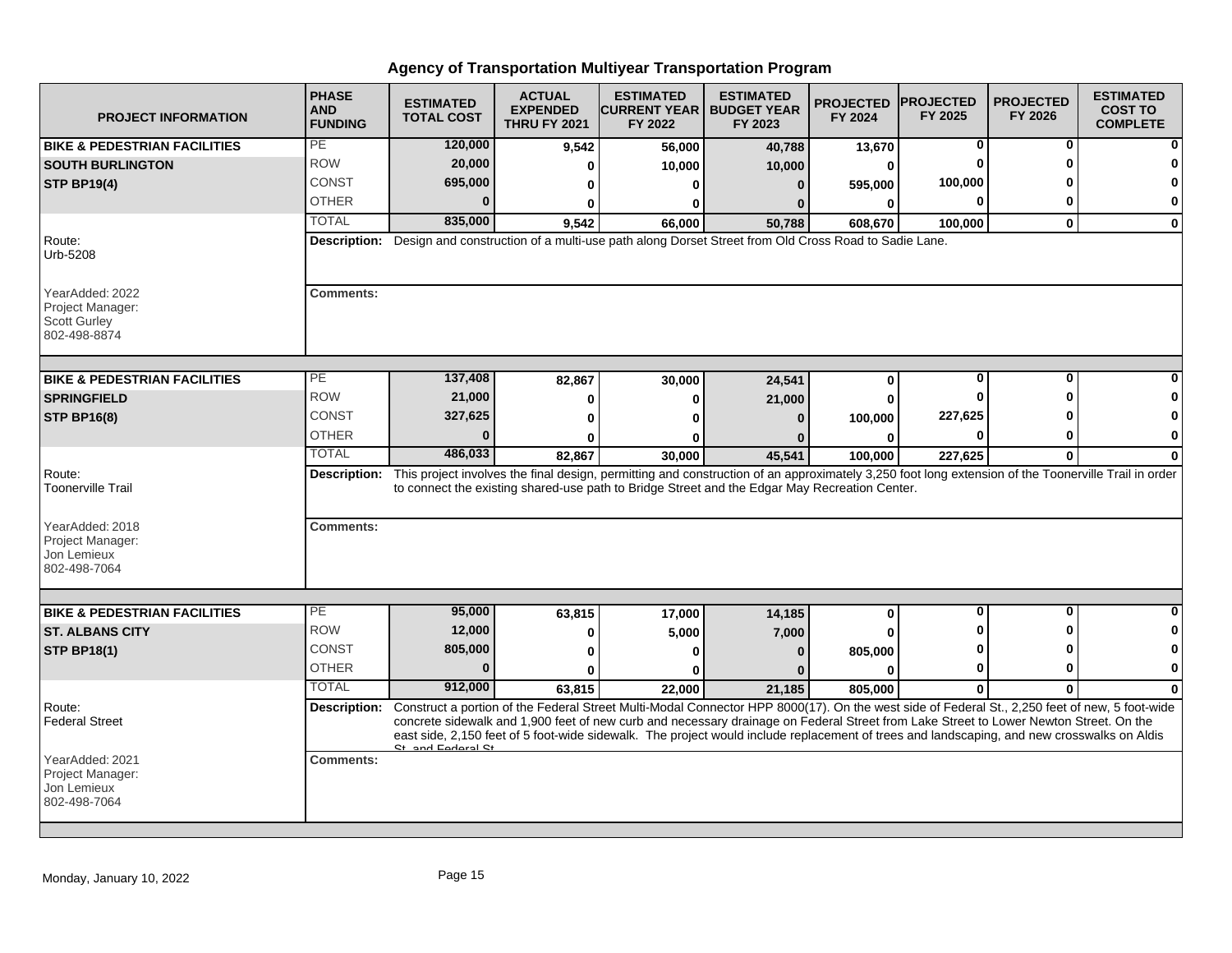| <b>PROJECT INFORMATION</b>                                             | <b>PHASE</b><br><b>AND</b><br><b>FUNDING</b> | <b>ESTIMATED</b><br><b>TOTAL COST</b>           | <b>ACTUAL</b><br><b>EXPENDED</b><br><b>THRU FY 2021</b> | <b>ESTIMATED</b><br><b>CURRENT YEAR  </b><br>FY 2022                                                                                                          | <b>ESTIMATED</b><br><b>BUDGET YEAR</b><br>FY 2023 | <b>PROJECTED</b><br>FY 2024 | <b>PROJECTED</b><br>FY 2025 | <b>PROJECTED</b><br>FY 2026 | <b>ESTIMATED</b><br><b>COST TO</b><br><b>COMPLETE</b> |
|------------------------------------------------------------------------|----------------------------------------------|-------------------------------------------------|---------------------------------------------------------|---------------------------------------------------------------------------------------------------------------------------------------------------------------|---------------------------------------------------|-----------------------------|-----------------------------|-----------------------------|-------------------------------------------------------|
| <b>BIKE &amp; PEDESTRIAN FACILITIES</b>                                | PE                                           | 7,600,000                                       | $\bf{0}$                                                | 600,000                                                                                                                                                       | 1,250,000                                         | 1,750,000                   | 2,000,000                   | 2,000,000                   | $\mathbf{0}$                                          |
| <b>STATEWIDE</b>                                                       | <b>ROW</b>                                   | 675,000                                         | 0                                                       | 75,000                                                                                                                                                        | 100,000                                           | 100,000                     | 200,000                     | 200,000                     | $\bf{0}$                                              |
|                                                                        | CONST                                        | 16,600,000                                      | 0                                                       | 400,000                                                                                                                                                       | 1,300,000                                         | 2,200,000                   | 4,700,000                   | 8,000,000                   | $\mathbf{0}$                                          |
|                                                                        | <b>OTHER</b>                                 | $\Omega$                                        | 0                                                       | 0                                                                                                                                                             | $\bf{0}$                                          | $\bf{0}$                    |                             |                             | $\mathbf{0}$                                          |
|                                                                        | <b>TOTAL</b>                                 | 24,875,000                                      | $\bf{0}$                                                | 1,075,000                                                                                                                                                     | 2,650,000                                         | 4,050,000                   | 6,900,000                   | 10,200,000                  | $\mathbf{0}$                                          |
| Route:                                                                 |                                              |                                                 |                                                         | Description: NEW AWARDS FOR FEDERAL-AID CONSTRUCTION PROJECTS.                                                                                                |                                                   |                             |                             |                             |                                                       |
| YearAdded: 2012<br>Project Manager:<br>Joel Perrigo<br>802-595-4933    | <b>Comments:</b>                             |                                                 |                                                         |                                                                                                                                                               |                                                   |                             |                             |                             |                                                       |
| <b>BIKE &amp; PEDESTRIAN FACILITIES</b>                                | PE                                           | $\bf{0}$                                        | $\bf{0}$                                                | $\Omega$                                                                                                                                                      | $\Omega$                                          | $\bf{0}$                    | 0                           | $\Omega$                    | $\mathbf{0}$                                          |
| <b>STATEWIDE</b>                                                       | <b>ROW</b>                                   | $\mathbf{0}$                                    | $\bf{0}$                                                | ŋ                                                                                                                                                             |                                                   | O                           |                             |                             | $\mathbf{0}$                                          |
|                                                                        | <b>CONST</b>                                 | 1,800,000                                       | 0                                                       | 600,000                                                                                                                                                       | 600,000                                           | 600,000                     |                             |                             | $\mathbf{0}$                                          |
|                                                                        | <b>OTHER</b>                                 | $\bf{0}$                                        | 0                                                       |                                                                                                                                                               |                                                   |                             | 0                           |                             | $\mathbf{0}$                                          |
|                                                                        | <b>TOTAL</b>                                 | 1,800,000                                       | $\mathbf 0$                                             | 600,000                                                                                                                                                       | 600,000                                           | 600,000                     | $\mathbf 0$                 | $\mathbf 0$                 | $\mathbf{0}$                                          |
| Route:<br>mid-point                                                    |                                              |                                                 |                                                         | Description: NEW AWARDS FOR STATE-AID CONSTRUCTION PROJECTS.                                                                                                  |                                                   |                             |                             |                             |                                                       |
| YearAdded: 2017<br>Project Manager:<br>Jonathan Kaplan<br>802-498-4742 | <b>Comments:</b>                             |                                                 |                                                         |                                                                                                                                                               |                                                   |                             |                             |                             |                                                       |
|                                                                        | PE                                           |                                                 |                                                         |                                                                                                                                                               |                                                   |                             | 0                           | O                           | 10,000                                                |
| <b>BIKE &amp; PEDESTRIAN FACILITIES</b><br><b>STATEWIDE</b>            | <b>ROW</b>                                   | 50,000<br>$\bf{0}$                              | 0                                                       | 35,000                                                                                                                                                        | 5,000                                             | $\bf{0}$                    |                             |                             | $\mathbf{0}$                                          |
|                                                                        | <b>CONST</b>                                 | 250,000                                         | 0                                                       | ŋ                                                                                                                                                             |                                                   |                             |                             |                             | $\mathbf{0}$                                          |
| SRIN()                                                                 | <b>OTHER</b>                                 | $\bf{0}$                                        | 0                                                       | ŋ                                                                                                                                                             | 250,000                                           | $\bf{0}$                    | 0                           |                             | $\mathbf{0}$                                          |
|                                                                        | <b>TOTAL</b>                                 | 300,000                                         | $\mathbf{0}$                                            |                                                                                                                                                               |                                                   | 0                           |                             |                             |                                                       |
| Route:                                                                 |                                              | sidewalk gaps and mark bike lanes near schools. | $\mathbf{0}$                                            | 35,000<br>Description: Placeholder project for anticipated statewide Safe Routes to School infrastructure project to make improvements to crossings, complete | 255,000                                           | $\mathbf{0}$                | $\mathbf{0}$                | 0                           | 10,000                                                |
| YearAdded: 2021<br>Project Manager:<br>Jonathan Kaplan<br>802-498-4742 | <b>Comments:</b>                             |                                                 |                                                         |                                                                                                                                                               |                                                   |                             |                             |                             |                                                       |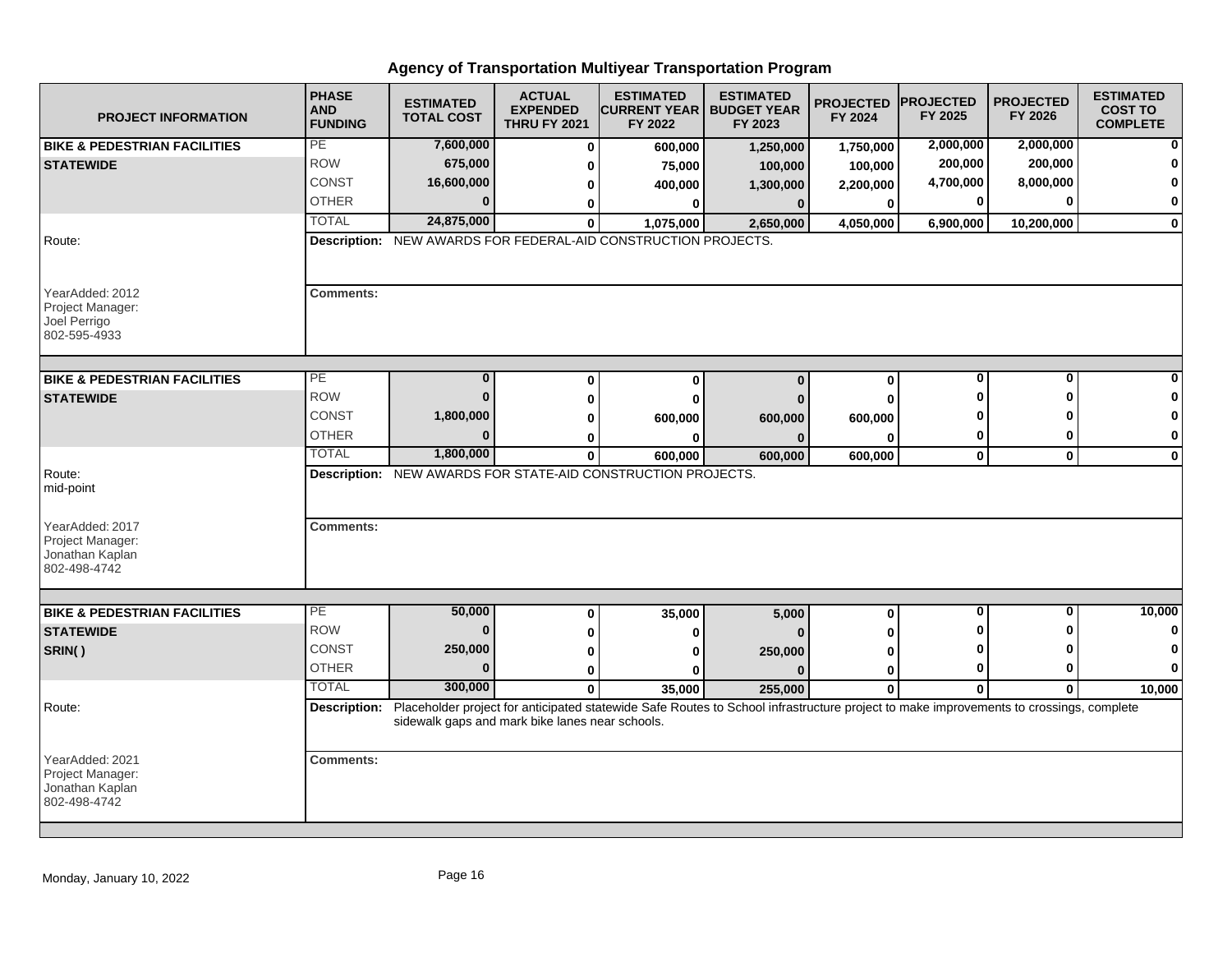| <b>PROJECT INFORMATION</b>                                             | <b>PHASE</b><br><b>AND</b><br><b>FUNDING</b> | <b>ESTIMATED</b><br><b>TOTAL COST</b> | <b>ACTUAL</b><br><b>EXPENDED</b><br><b>THRU FY 2021</b> | <b>ESTIMATED</b><br><b>ICURRENT YEAR I BUDGET YEAR</b><br>FY 2022                                                            | <b>ESTIMATED</b><br>FY 2023 | <b>PROJECTED</b><br>FY 2024 | <b>PROJECTED</b><br>FY 2025 | <b>PROJECTED</b><br>FY 2026 | <b>ESTIMATED</b><br><b>COST TO</b><br><b>COMPLETE</b> |
|------------------------------------------------------------------------|----------------------------------------------|---------------------------------------|---------------------------------------------------------|------------------------------------------------------------------------------------------------------------------------------|-----------------------------|-----------------------------|-----------------------------|-----------------------------|-------------------------------------------------------|
| <b>BIKE &amp; PEDESTRIAN FACILITIES</b>                                | PE                                           | 490,100                               | 490,100                                                 | $\bf{0}$                                                                                                                     | $\Omega$                    | 0                           | 0                           | 0                           |                                                       |
| <b>STATEWIDE</b>                                                       | <b>ROW</b>                                   | $\bf{0}$                              | 0                                                       | ŋ                                                                                                                            |                             | ŋ                           | $\bf{0}$                    | $\Omega$                    |                                                       |
| <b>ST BP16(1)</b>                                                      | <b>CONST</b>                                 | 500,000                               | 0                                                       | 100,000                                                                                                                      | 100,000                     | 100,000                     | 100,000                     | 100,000                     |                                                       |
|                                                                        | <b>OTHER</b>                                 | $\Omega$                              | 0                                                       | 0                                                                                                                            | $\bf{0}$                    | 0                           | 0                           | $\bf{0}$                    | 0                                                     |
|                                                                        | <b>TOTAL</b>                                 | 990,100                               | 490.100                                                 | 100,000                                                                                                                      | 100,000                     | 100,000                     | 100,000                     | 100,000                     | $\bf{0}$                                              |
| Route:                                                                 |                                              |                                       |                                                         | Description: Support Vermont Youth Conservation Corps Program and projects.                                                  |                             |                             |                             |                             |                                                       |
| YearAdded: 2017<br>Project Manager:<br>Susan Scribner<br>802-279-9519  | <b>Comments:</b>                             |                                       |                                                         |                                                                                                                              |                             |                             |                             |                             |                                                       |
| <b>BIKE &amp; PEDESTRIAN FACILITIES</b>                                | PЕ                                           | $\bf{0}$                              | $\bf{0}$                                                | $\bf{0}$                                                                                                                     | $\Omega$                    | $\bf{0}$                    | $\bf{0}$                    | $\bf{0}$                    |                                                       |
| <b>STATEWIDE</b>                                                       | <b>ROW</b>                                   | $\bf{0}$                              | 0                                                       | 0                                                                                                                            |                             | 0                           | ŋ                           |                             |                                                       |
| STP BPPC()                                                             | CONST                                        | ŋ                                     | 0                                                       | ŋ                                                                                                                            |                             | O                           |                             |                             | n                                                     |
|                                                                        | <b>OTHER</b>                                 | 480,000                               | 0                                                       | 0                                                                                                                            | 80,000                      | 80,000                      | 80,000                      | 80,000                      | 160,000                                               |
|                                                                        | <b>TOTAL</b>                                 | 480,000                               | $\mathbf{0}$                                            | $\mathbf{0}$                                                                                                                 | 80,000                      | 80,000                      | 80,000                      | 80,000                      | 160,000                                               |
| Route:                                                                 |                                              |                                       | THE FHWA REAUTHORIZATION OF SAFETEA-LU.                 | Description: PROJECT IS FOR THE COSTS (SALARY AND EXPENSES) FOR THE BICYCLE AND PEDESTRIAN COORDINATOR, AS PROVIDED IN       |                             |                             |                             |                             |                                                       |
| YearAdded: 2007<br>Project Manager:<br>Jonathan Kaplan<br>802-498-4742 | <b>Comments:</b>                             |                                       |                                                         |                                                                                                                              |                             |                             |                             |                             |                                                       |
|                                                                        | PE                                           | $\mathbf{0}$                          |                                                         |                                                                                                                              |                             |                             | $\mathbf 0$                 | $\mathbf{0}$                | $\bf{0}$                                              |
| <b>BIKE &amp; PEDESTRIAN FACILITIES</b><br><b>STATEWIDE</b>            | <b>ROW</b>                                   | $\bf{0}$                              | $\bf{0}$                                                | $\mathbf{0}$                                                                                                                 | $\bf{0}$                    | 0                           | O                           | ŋ                           | 0                                                     |
|                                                                        | CONST                                        | $\Omega$                              | 0                                                       | 0                                                                                                                            |                             | 0                           | ŋ                           | ŋ                           | 0                                                     |
| STP SRSE(4)                                                            | <b>OTHER</b>                                 |                                       | ŋ                                                       |                                                                                                                              |                             | O                           |                             | 0                           | $\mathbf 0$                                           |
|                                                                        | <b>TOTAL</b>                                 | 300,000<br>300,000                    | 31,419                                                  | 100,000                                                                                                                      | 100,000                     | 68,581                      | 0                           |                             |                                                       |
|                                                                        |                                              |                                       | 31,419                                                  | 100,000<br>Description: Education and outreach to K-8 schools to encourage higher levels of walking and bicycling to school. | 100.000                     | 68,581                      | $\mathbf{0}$                | $\mathbf{0}$                | $\mathbf{0}$                                          |
| Route:                                                                 |                                              |                                       |                                                         |                                                                                                                              |                             |                             |                             |                             |                                                       |
| YearAdded: 2022<br>Project Manager:<br>Jonathan Kaplan<br>802-498-4742 | <b>Comments:</b>                             |                                       |                                                         |                                                                                                                              |                             |                             |                             |                             |                                                       |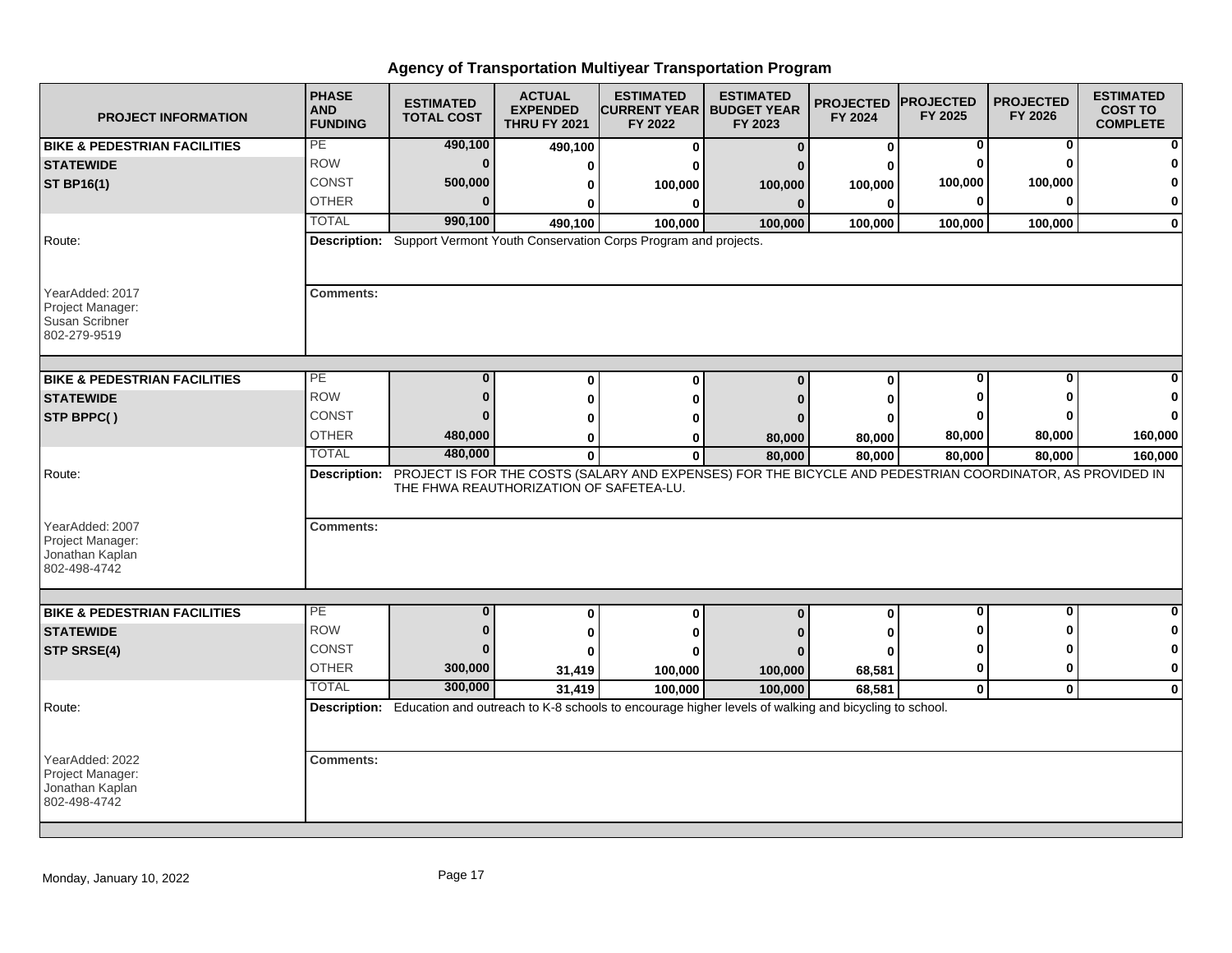| <b>PROJECT INFORMATION</b>                                              | <b>PHASE</b><br><b>AND</b><br><b>FUNDING</b> | <b>ESTIMATED</b><br><b>TOTAL COST</b>                               | <b>ACTUAL</b><br><b>EXPENDED</b><br><b>THRU FY 2021</b> | <b>ESTIMATED</b><br><b>ICURRENT YEAR I BUDGET YEAR</b><br>FY 2022                                                                   | <b>ESTIMATED</b><br>FY 2023 | <b>PROJECTED</b><br>FY 2024 | <b>PROJECTED</b><br>FY 2025 | <b>PROJECTED</b><br>FY 2026 | <b>ESTIMATED</b><br><b>COST TO</b><br><b>COMPLETE</b> |
|-------------------------------------------------------------------------|----------------------------------------------|---------------------------------------------------------------------|---------------------------------------------------------|-------------------------------------------------------------------------------------------------------------------------------------|-----------------------------|-----------------------------|-----------------------------|-----------------------------|-------------------------------------------------------|
| <b>BIKE &amp; PEDESTRIAN FACILITIES</b>                                 | PE                                           | 125,000                                                             | 11,121                                                  | 80,000                                                                                                                              | 33,879                      | 0                           | 0                           | 0                           |                                                       |
| <b>SWANTON</b>                                                          | <b>ROW</b>                                   | 25,000                                                              | 0                                                       | 0                                                                                                                                   | 25,000                      | 0                           | ŋ                           | ŋ                           |                                                       |
| <b>STP BP19(5)</b>                                                      | <b>CONST</b>                                 | 662,000                                                             | 0                                                       | 0                                                                                                                                   | 50,000                      | 612,000                     |                             |                             | O                                                     |
|                                                                         | <b>OTHER</b>                                 | $\bf{0}$                                                            | 0                                                       | 0                                                                                                                                   | $\mathbf{0}$                | $\bf{0}$                    | 0                           | ŋ                           | 0                                                     |
|                                                                         | <b>TOTAL</b>                                 | 812,000                                                             | 11,121                                                  | 80,000                                                                                                                              | 108,879                     | 612,000                     | $\bf{0}$                    | $\bf{0}$                    | $\mathbf 0$                                           |
| Route:<br><b>VT-78</b>                                                  | Description:                                 | Highschool Driveway.)                                               |                                                         | This sidewalk project will begin at the eastern edge of the village, and continue along Route 78 Easterly to Thunderbird Drive (MVU |                             |                             |                             |                             |                                                       |
| YearAdded: 2022<br>Project Manager:<br>Ross Gouin<br>802-595-2381       | <b>Comments:</b>                             |                                                                     |                                                         |                                                                                                                                     |                             |                             |                             |                             |                                                       |
| <b>BIKE &amp; PEDESTRIAN FACILITIES</b>                                 | PЕ                                           | 2,304,565                                                           | $\bf{0}$                                                | 488,295                                                                                                                             | $\bf{0}$                    | $\bf{0}$                    | $\bf{0}$                    | $\bf{0}$                    | 1,816,270                                             |
| <b>SWANTON-ST. JOHNSBURY</b>                                            | <b>ROW</b>                                   | 15,130                                                              | 0                                                       | 13,557                                                                                                                              |                             | 0                           | ŋ                           | ŋ                           | 1,573                                                 |
| STP LVRT()                                                              | CONST                                        | 18,318,998                                                          | 0                                                       | 6,741,185                                                                                                                           | 10,070,848                  | 2,225,000                   |                             | n                           | n                                                     |
|                                                                         | <b>OTHER</b>                                 | $\Omega$                                                            | 0                                                       | 0                                                                                                                                   |                             | O                           | 0                           | 0                           | 0                                                     |
|                                                                         | <b>TOTAL</b>                                 | 20,638,694                                                          | $\mathbf{0}$                                            | 7,243,037                                                                                                                           | 10,070,848                  | 2,225,000                   | $\mathbf{0}$                | $\mathbf{0}$                | 1,817,843                                             |
| Route:<br>YearAdded: 2022                                               | <b>Comments:</b>                             | Description: Placeholder for future projects along the LVRT         |                                                         |                                                                                                                                     |                             |                             |                             |                             |                                                       |
| Project Manager:<br>Joel Perrigo<br>802-595-4933                        |                                              |                                                                     |                                                         |                                                                                                                                     |                             |                             |                             |                             |                                                       |
| <b>BIKE &amp; PEDESTRIAN FACILITIES</b>                                 | PE                                           | 125,000                                                             | 0                                                       | 100,000                                                                                                                             | 25,000                      | 0                           | $\mathbf 0$                 | $\mathbf{0}$                | $\bf{0}$                                              |
| <b>SWANTON-ST. JOHNSBURY</b>                                            | <b>ROW</b>                                   | $\bf{0}$                                                            | 0                                                       | 0                                                                                                                                   |                             | 0                           | O                           | O                           | $\bf{0}$                                              |
| STP LVRT(14)                                                            | CONST                                        | 91,443                                                              | 0                                                       | ŋ                                                                                                                                   | 91,443                      | 0                           | ŋ                           | ŋ                           | 0                                                     |
|                                                                         | <b>OTHER</b>                                 | $\bf{0}$                                                            | 0                                                       | ŋ                                                                                                                                   |                             | 0                           | 0                           | 0                           | 0                                                     |
|                                                                         | <b>TOTAL</b>                                 | 216,443                                                             | $\mathbf{0}$                                            | 100,000                                                                                                                             | 116,443                     | $\mathbf{0}$                | $\mathbf{0}$                | $\mathbf{0}$                | $\mathbf 0$                                           |
| Route:                                                                  |                                              | <b>Description:</b> Trail-wide signing and wayfinding installations |                                                         |                                                                                                                                     |                             |                             |                             |                             |                                                       |
| YearAdded: 2023<br>Project Manager:<br>Christopher Hunt<br>802-595-4556 | <b>Comments:</b>                             |                                                                     |                                                         |                                                                                                                                     |                             |                             |                             |                             |                                                       |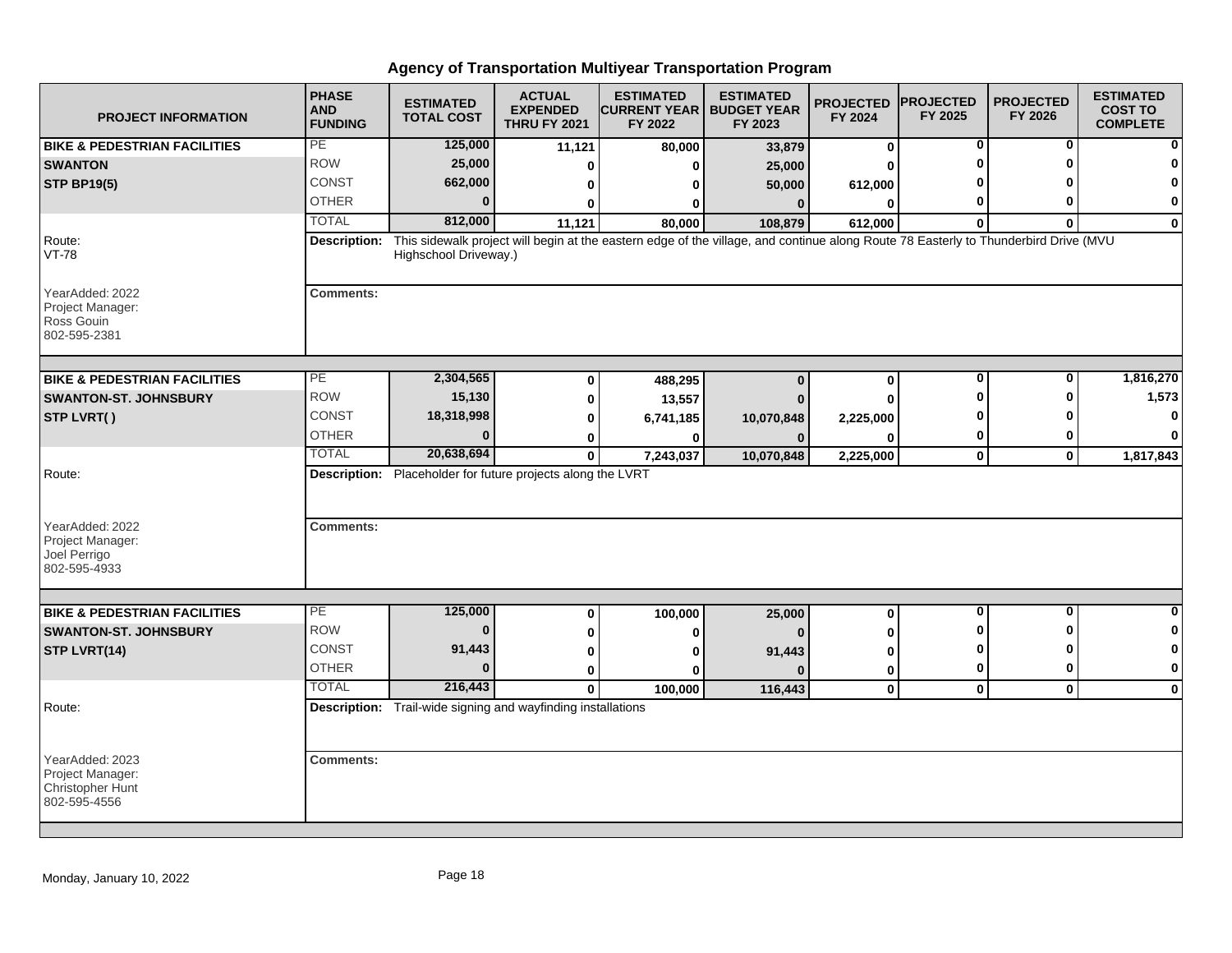| <b>PROJECT INFORMATION</b>                                                 | <b>PHASE</b><br><b>AND</b><br><b>FUNDING</b> | <b>ESTIMATED</b><br><b>TOTAL COST</b>                            | <b>ACTUAL</b><br><b>EXPENDED</b><br><b>THRU FY 2021</b> | <b>ESTIMATED</b><br><b>ICURRENT YEAR I BUDGET YEAR</b><br>FY 2022                                                                            | <b>ESTIMATED</b><br>FY 2023 | <b>PROJECTED</b><br>FY 2024 | <b>PROJECTED</b><br>FY 2025 | <b>PROJECTED</b><br>FY 2026 | <b>ESTIMATED</b><br><b>COST TO</b><br><b>COMPLETE</b> |
|----------------------------------------------------------------------------|----------------------------------------------|------------------------------------------------------------------|---------------------------------------------------------|----------------------------------------------------------------------------------------------------------------------------------------------|-----------------------------|-----------------------------|-----------------------------|-----------------------------|-------------------------------------------------------|
| <b>BIKE &amp; PEDESTRIAN FACILITIES</b>                                    | PE                                           | 76,000                                                           | 4,447                                                   | 34,553                                                                                                                                       | 27,000                      | 10,000                      | 0                           | 0                           |                                                       |
| <b>VERGENNES</b>                                                           | <b>ROW</b>                                   | 30,000                                                           | 0                                                       | 15,000                                                                                                                                       | 15,000                      | 0                           | ŋ                           | ŋ                           |                                                       |
| <b>STP BP19(6)</b>                                                         | <b>CONST</b>                                 | 179,500                                                          | 0                                                       | 0                                                                                                                                            | 20,000                      | 159,500                     |                             |                             | n                                                     |
|                                                                            | <b>OTHER</b>                                 | $\bf{0}$                                                         | 0                                                       | 0                                                                                                                                            | $\bf{0}$                    | $\bf{0}$                    | 0                           | 0                           | 0                                                     |
|                                                                            | <b>TOTAL</b>                                 | 285,500                                                          | 4,447                                                   | 49,553                                                                                                                                       | 62,000                      | 169,500                     | $\mathbf 0$                 | $\mathbf{0}$                | $\bf{0}$                                              |
| Route:<br><b>VT-22A</b>                                                    |                                              | Description: Main Street Sidewalk Extension and Wayfinding Signs |                                                         |                                                                                                                                              |                             |                             |                             |                             |                                                       |
| YearAdded: 2022<br>Project Manager:<br>Peter Pochop<br>802-477-3123        | <b>Comments:</b>                             |                                                                  |                                                         |                                                                                                                                              |                             |                             |                             |                             |                                                       |
| <b>BIKE &amp; PEDESTRIAN FACILITIES</b>                                    | PЕ                                           | 60,000                                                           | 34,004                                                  | 16,769                                                                                                                                       | 9,227                       | $\bf{0}$                    | 0                           | $\bf{0}$                    |                                                       |
| <b>WATERBURY</b>                                                           | <b>ROW</b>                                   | $\bf{0}$                                                         | 0                                                       | 0                                                                                                                                            | 0                           | 0                           | ŋ                           | ŋ                           |                                                       |
| <b>STP BP17(11)</b>                                                        | CONST                                        | 179,363                                                          | 0                                                       | ŋ                                                                                                                                            |                             | 20,000                      | 159,363                     |                             | 0                                                     |
|                                                                            | <b>OTHER</b>                                 | $\Omega$                                                         | U                                                       | O                                                                                                                                            |                             | 0                           | 0                           | 0                           | 0                                                     |
|                                                                            | <b>TOTAL</b>                                 | 239,363                                                          | 34,004                                                  | 16,769                                                                                                                                       | 9,227                       | 20,000                      | 159,363                     | $\mathbf{0}$                | $\mathbf 0$                                           |
| Route:<br>VT Route 100                                                     |                                              |                                                                  |                                                         | Description: The project consists of a sidewalk extension at the north end of Stowe Street intersecting with Route 100 and Blush Hill Road.  |                             |                             |                             |                             |                                                       |
| YearAdded: 2020<br>Project Manager:<br>Ross Gouin<br>802-595-2381          | <b>Comments:</b>                             |                                                                  |                                                         |                                                                                                                                              |                             |                             |                             |                             |                                                       |
|                                                                            |                                              |                                                                  |                                                         |                                                                                                                                              |                             |                             |                             |                             |                                                       |
| <b>BIKE &amp; PEDESTRIAN FACILITIES</b>                                    | PE                                           | $\bf{0}$                                                         | $\bf{0}$                                                | 0                                                                                                                                            | $\bf{0}$                    | 0                           | $\mathbf 0$                 | $\mathbf{0}$                | $\bf{0}$                                              |
| <b>WILMINGTON</b>                                                          | <b>ROW</b>                                   | $\bf{0}$                                                         | 0                                                       | 0                                                                                                                                            |                             |                             | O                           | ŋ                           | 0                                                     |
| <b>STP BP17(13)</b>                                                        | CONST                                        | 200,000                                                          | 0                                                       | ŋ                                                                                                                                            |                             | 200,000                     | ŋ                           | ŋ                           | 0                                                     |
|                                                                            | <b>OTHER</b>                                 | $\bf{0}$                                                         | $\bf{0}$                                                | 0                                                                                                                                            | $\bf{0}$                    | $\bf{0}$                    | 0                           | 0                           | 0                                                     |
|                                                                            | <b>TOTAL</b>                                 | 200,000                                                          | $\Omega$                                                | $\bf{0}$                                                                                                                                     | $\mathbf{0}$                | 200.000                     | $\mathbf{0}$                | $\Omega$                    | $\Omega$                                              |
| Route:<br>$VT-9$                                                           | Description:                                 | Wilmington TAP TA16(4).                                          |                                                         | Reconstruction of the existing sidewalk on East Main Street (RT 9), including crosswalks, lighting and retaining walls. Additional funds for |                             |                             |                             |                             |                                                       |
| YearAdded: 2020<br>Project Manager:<br><b>Scott Gurley</b><br>802-498-8874 | <b>Comments:</b>                             |                                                                  |                                                         |                                                                                                                                              |                             |                             |                             |                             |                                                       |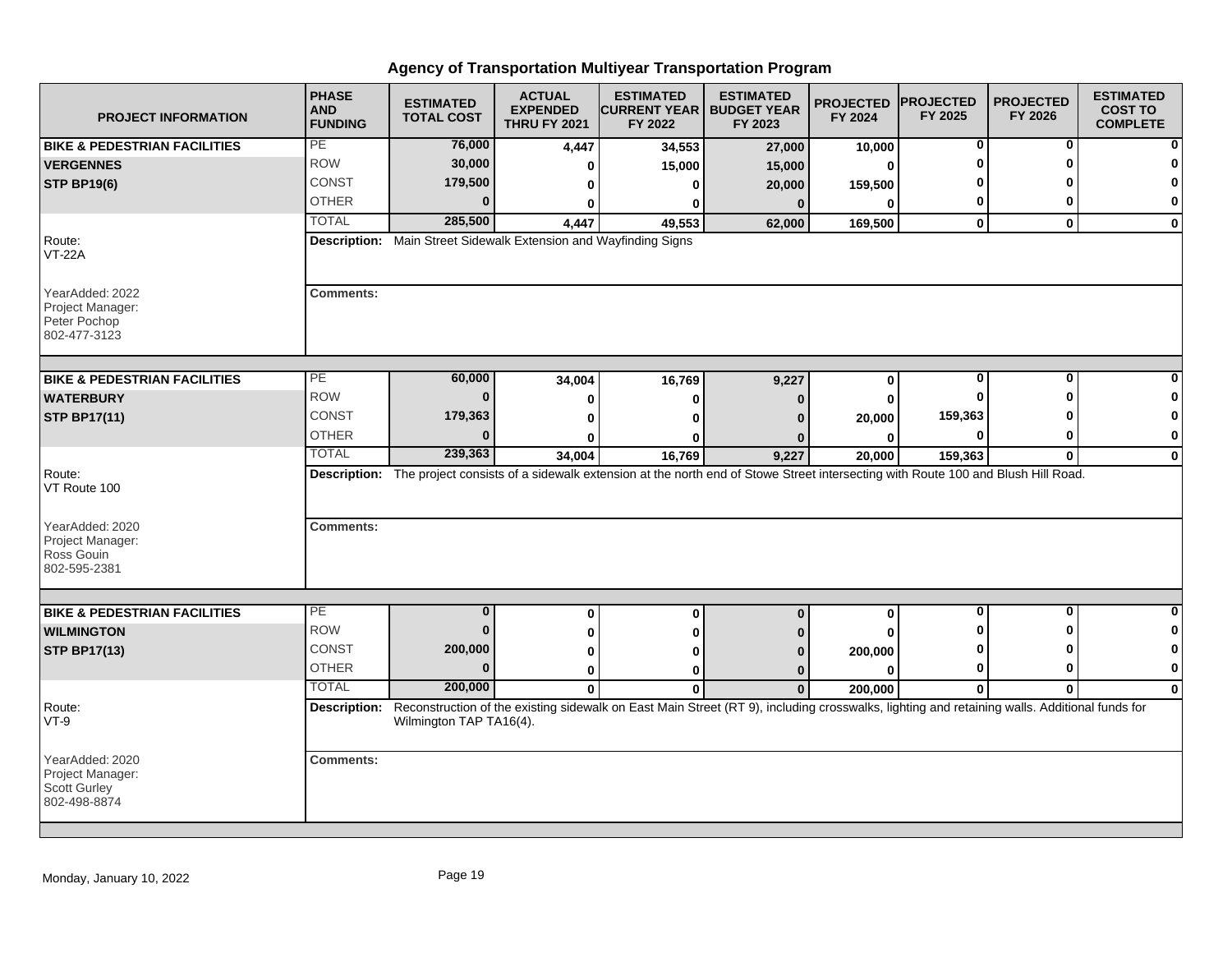| <b>PROJECT INFORMATION</b>                                        | <b>PHASE</b><br><b>AND</b><br><b>FUNDING</b> | <b>ESTIMATED</b><br><b>TOTAL COST</b> | <b>ACTUAL</b><br><b>EXPENDED</b><br><b>THRU FY 2021</b> | <b>ESTIMATED</b><br><b>CURRENT YEAR</b><br>FY 2022 | <b>ESTIMATED</b><br><b>BUDGET YEAR</b><br>FY 2023                                                                                             | <b>PROJECTED</b><br>FY 2024 | <b>IPROJECTED</b><br>FY 2025 | <b>I PROJECTED</b><br>FY 2026 | <b>ESTIMATED</b><br><b>COST TO</b><br><b>COMPLETE</b> |
|-------------------------------------------------------------------|----------------------------------------------|---------------------------------------|---------------------------------------------------------|----------------------------------------------------|-----------------------------------------------------------------------------------------------------------------------------------------------|-----------------------------|------------------------------|-------------------------------|-------------------------------------------------------|
| <b>BIKE &amp; PEDESTRIAN FACILITIES</b>                           | PE                                           |                                       |                                                         |                                                    |                                                                                                                                               | 0                           |                              |                               |                                                       |
| <b>WINOOSKI</b>                                                   | <b>ROW</b>                                   |                                       |                                                         |                                                    |                                                                                                                                               |                             |                              |                               |                                                       |
| <b>STP BP19(7)</b>                                                | <b>CONST</b>                                 | 500,000                               |                                                         | 300,000                                            | 200,000                                                                                                                                       |                             |                              |                               |                                                       |
|                                                                   | <b>OTHER</b>                                 |                                       |                                                         |                                                    |                                                                                                                                               |                             |                              |                               |                                                       |
|                                                                   | <b>TOTAL</b>                                 | 500,000                               |                                                         | 300,000                                            | 200,000                                                                                                                                       | $\Omega$                    |                              |                               |                                                       |
| Route:<br><b>US-7</b>                                             | <b>Description:</b>                          |                                       | with greenbelt and other pedestrian incidentals.        |                                                    | Bicycle and Pedestrian infrastructure components of the Winooski Main Street revitalization project such as dedicated bike lanes, 7' sidewalk |                             |                              |                               |                                                       |
| YearAdded: 2022<br>Project Manager:<br>Ross Gouin<br>802-595-2381 | <b>Comments:</b>                             |                                       |                                                         |                                                    |                                                                                                                                               |                             |                              |                               |                                                       |
|                                                                   |                                              |                                       |                                                         |                                                    |                                                                                                                                               |                             |                              |                               |                                                       |